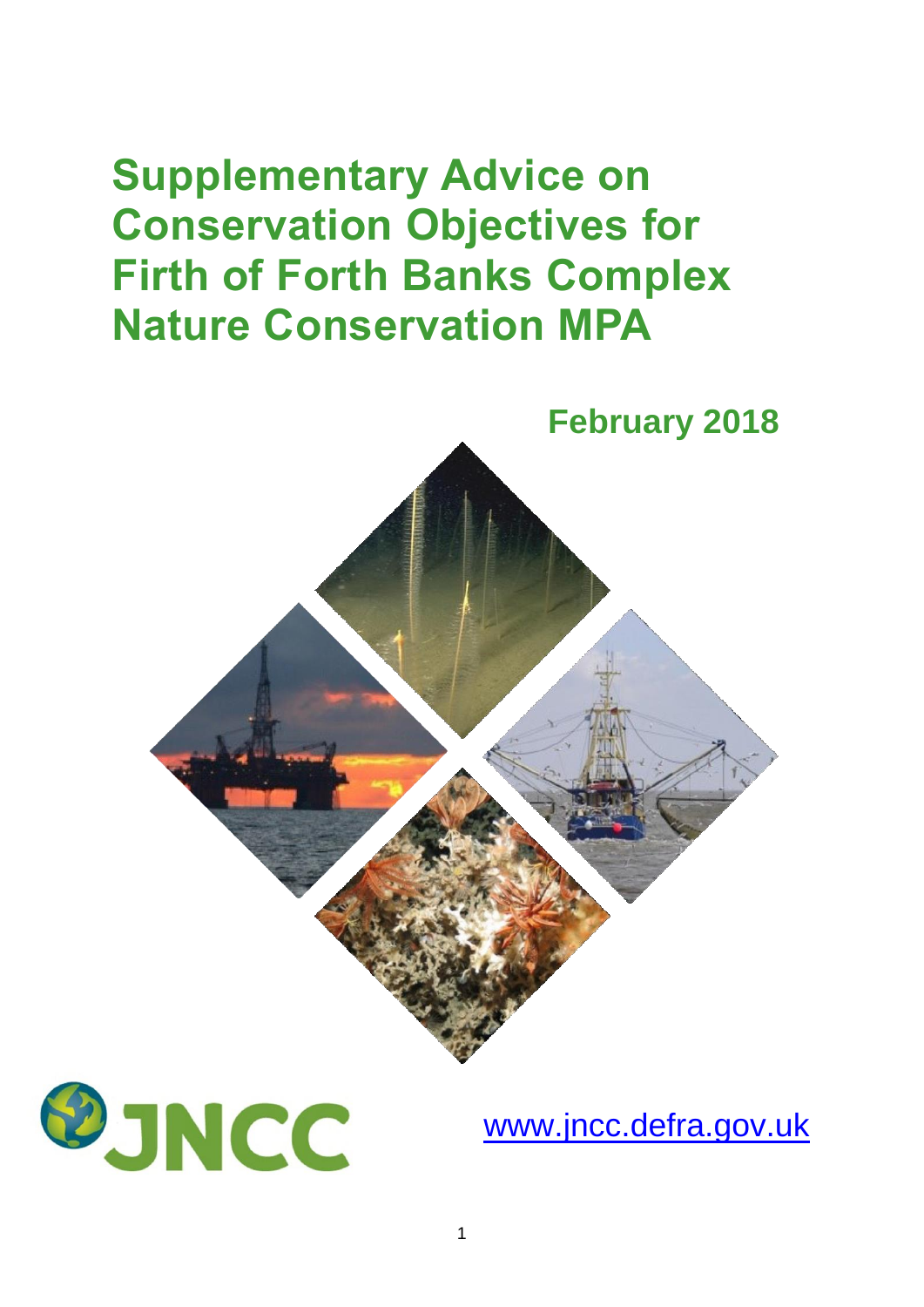# **Contents**

| Table 1. Supplementary advice on the conservation objectives for Offshore subtidal  |  |
|-------------------------------------------------------------------------------------|--|
| sands and gravels in Firth of Forth Banks Complex Nature Conservation MPA7          |  |
|                                                                                     |  |
|                                                                                     |  |
|                                                                                     |  |
|                                                                                     |  |
| Physical structure: Finer scale topography of the feature within the site 9         |  |
|                                                                                     |  |
| Physical structure: Sediment composition of the feature within the site 10          |  |
|                                                                                     |  |
| Biological structure: Key and influential species of the feature within the site 11 |  |
|                                                                                     |  |
| Biological structure: Characteristic communities of the feature within the site  13 |  |
|                                                                                     |  |
|                                                                                     |  |
|                                                                                     |  |
|                                                                                     |  |
|                                                                                     |  |
|                                                                                     |  |
|                                                                                     |  |
|                                                                                     |  |
|                                                                                     |  |
|                                                                                     |  |
| Table 2. Supplementary advice on the conservation objectives for Ocean quahog       |  |
| aggregations in Firth of Forth Banks Complex Nature Conservation MPA.  20           |  |
|                                                                                     |  |
|                                                                                     |  |
|                                                                                     |  |
|                                                                                     |  |
|                                                                                     |  |
|                                                                                     |  |
|                                                                                     |  |
|                                                                                     |  |
|                                                                                     |  |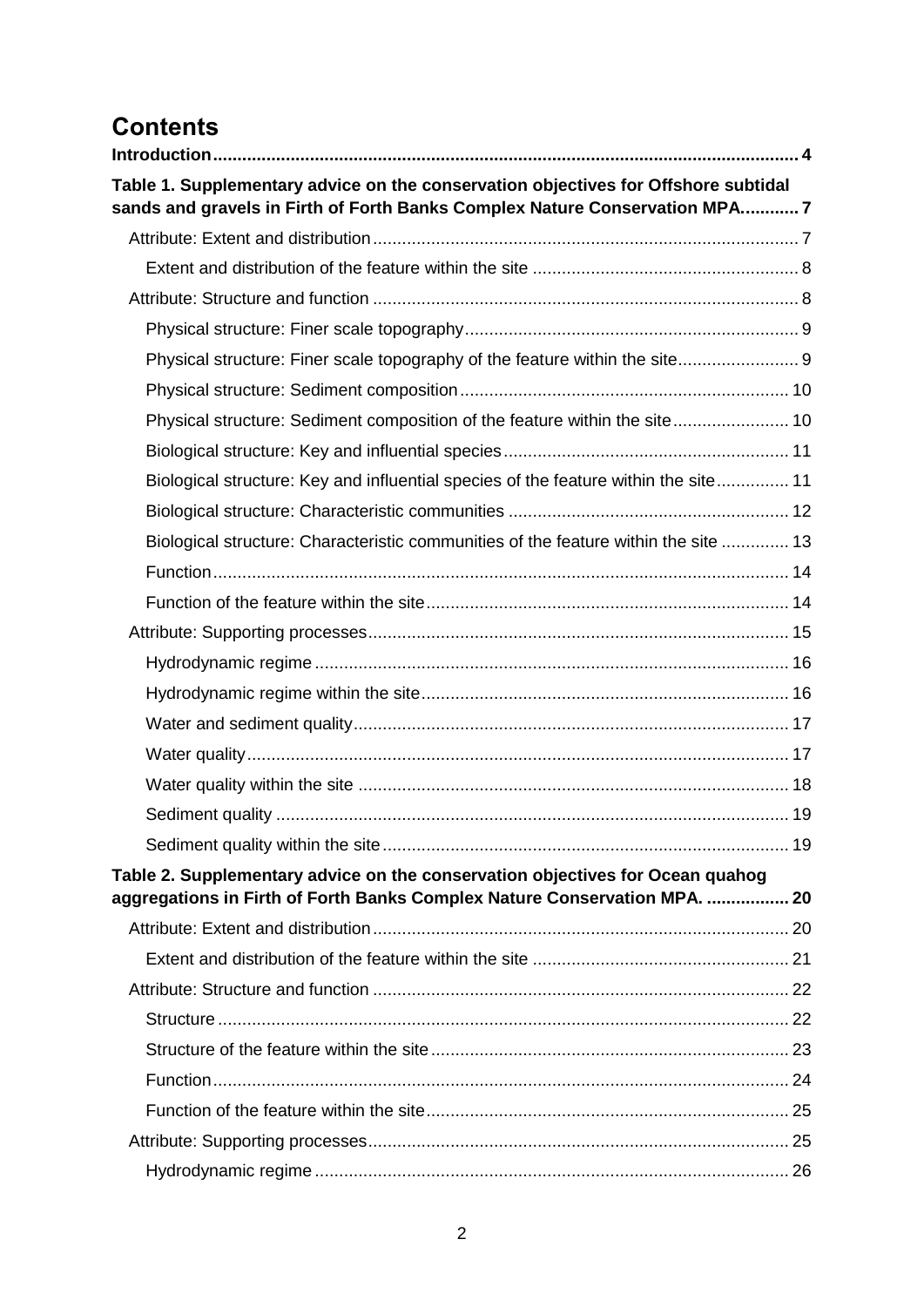| Table 3. Supplementary advice on the conservation objectives for Shelf banks and<br>mounds in Firth of Forth Banks Complex Nature Conservation MPA 32                 |
|-----------------------------------------------------------------------------------------------------------------------------------------------------------------------|
|                                                                                                                                                                       |
|                                                                                                                                                                       |
|                                                                                                                                                                       |
|                                                                                                                                                                       |
|                                                                                                                                                                       |
| Table 4. Supplementary advice on the conservation objectives for the Wee Bankie Key<br>Geodiversity Area in Firth of Forth Banks Complex Nature Conservation MPA.  36 |
|                                                                                                                                                                       |
|                                                                                                                                                                       |
|                                                                                                                                                                       |
|                                                                                                                                                                       |
|                                                                                                                                                                       |
|                                                                                                                                                                       |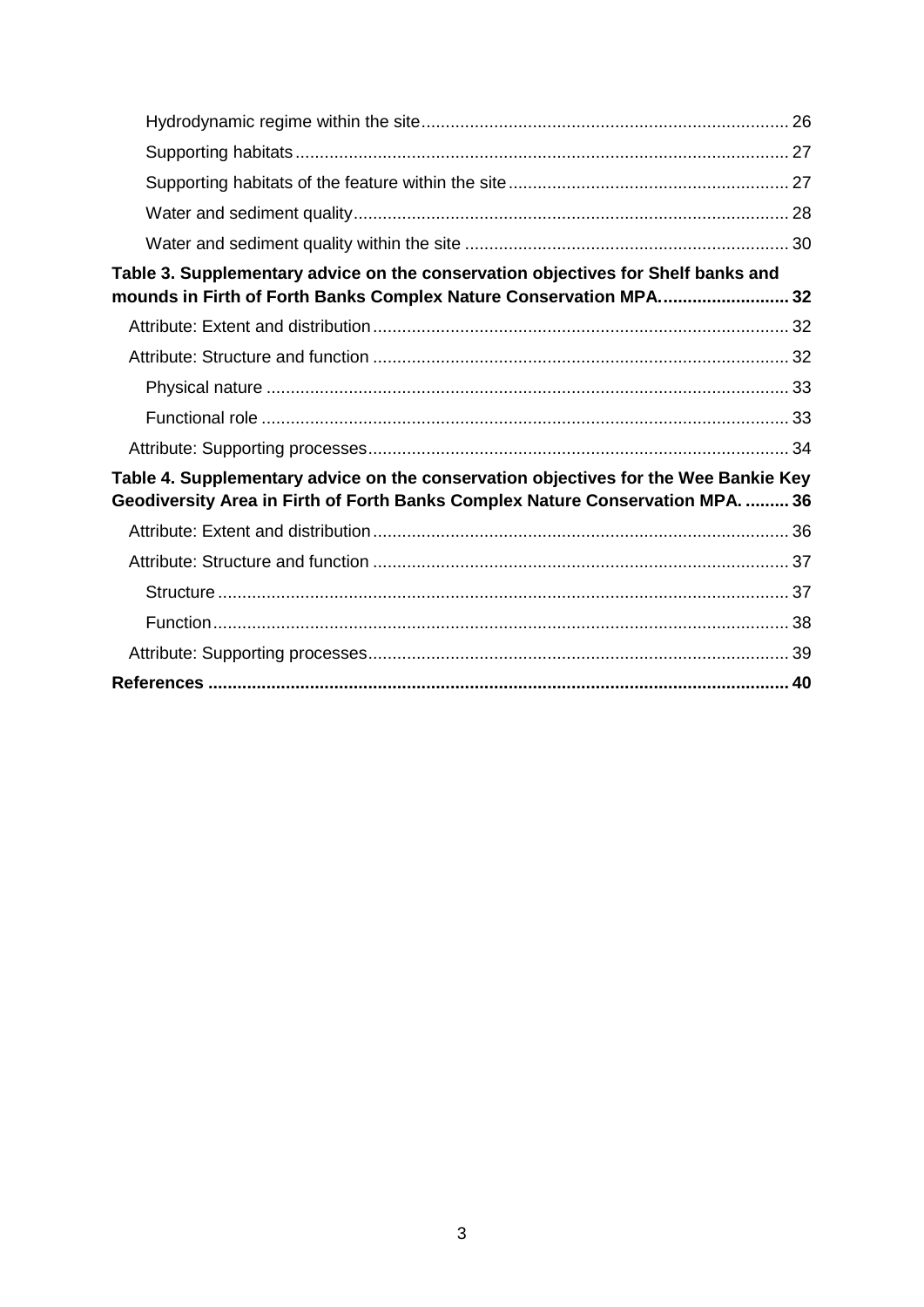# <span id="page-3-0"></span>**Introduction What the conservation advice package includes**

The information provided in this document sets out JNCC's supplementary advice on the conservation objectives set for this site. This forms part of JNCC's formal conservation advice package for the site and must be read in conjunction with all parts of the package as listed below:

- [Background](http://jncc.defra.gov.uk/pdf/FFBC_Background_v1.0.pdf) document explaining where to find the advice package, JNCC's role in the provision of conservation advice, how the advice has been prepared, when to refer to it and how to apply it;
- [Conservation Objectives](http://jncc.defra.gov.uk/pdf/FFBC_ConservationObjectives_v1.0.pdf) setting out the broad ecological aims for the site;
- [Statements](http://jncc.defra.gov.uk/pdf/FFBC_ConservationStatements_v1.0.pdf) on:
	- o the site's protected feature condition and General Management Approach;
	- o conservation benefits that the site can provide; and
	- o conservation measures needed to further the conservation objectives stated for the site.
- Supplementary Advice on Conservation Objectives (SACO) providing more detailed and site-specific information on the conservation objectives (this document); and
- [Advice on Operations](http://jncc.defra.gov.uk/pdf/FFBC_AdviceOnOperations_v1.0.xlsx) providing information on those human activities that, if taking place within or near the site, can affect it and present a risk to the achievement of the conservation objectives.

The most up-to-date conservation advice for this site can be downloaded from the conservation advice tab in the **Site Information Centre (SIC)** on JNCC's website.

The advice presented here describes the ecological characteristics or 'attributes' of the site's protected features: Offshore subtidal sands and gravels, Ocean quahog aggregations, Shelf banks and mounds large-scale feature and Wee Bankie Key Geodiversity Area specified in the site's conservation objectives. These attributes are: extent and distribution, structure and function and supporting processes.

Figure 1 below illustrates the concept of how a feature's attributes are interlinked: with impacts on one potentially having knock-on effects on another e.g. the impairment of any of the supporting processes on which a feature relies can result in changes to its extent and distribution and structure and function.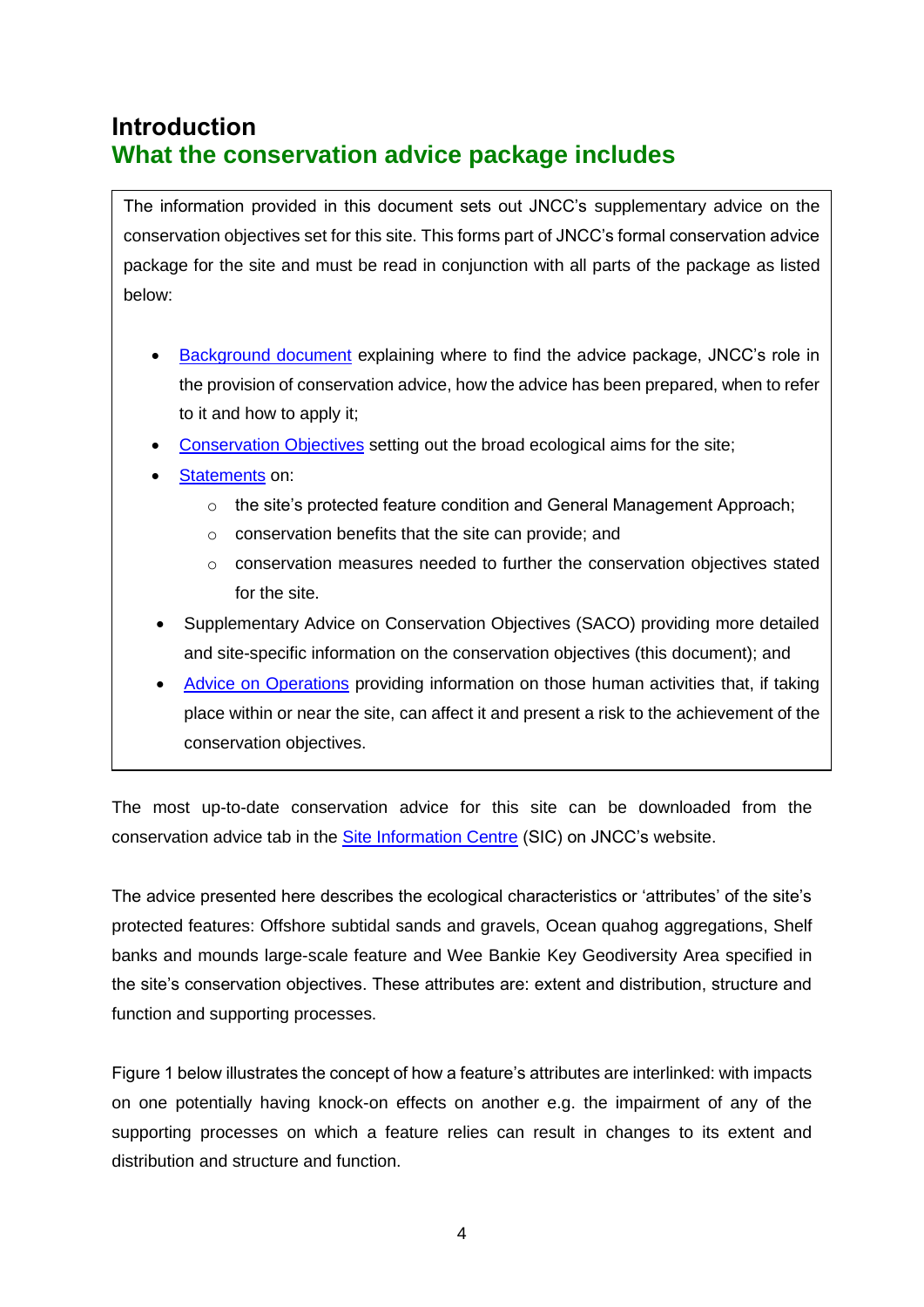Collectively, the attributes set out in Tables  $1 - 4$  below, along with the objectives set for each of them, describe the desired ecological condition (favourable) for the site's protected features. Each feature within the site must be in favourable condition as set out in the site's conservation objectives. All attributes listed in Tables 1 – 4 must be taken into consideration when assessing impacts from an activity.





The attributes for the Offshore subtidal sands and gravels, Ocean quahog aggregations, Shelf banks and mounds large-scale feature and Wee Bankie Key Geodiversity Area and their objectives are listed in Tables 1-4 (respectively). The attributes are described in the explanatory notes within these tables. An objective of recover or conserve is set for each feature attribute. The objective reflects our current understanding of a feature's condition e.g. where evidence indicates some of a feature's extent is lost and needs to be recovered or that extent is not lost and needs to be conserved in order to ensure the feature is in overall favourable condition. The rationale for setting an objective is also provided in the explanatory notes, along with reference to supporting evidence from the site. Note that where it is not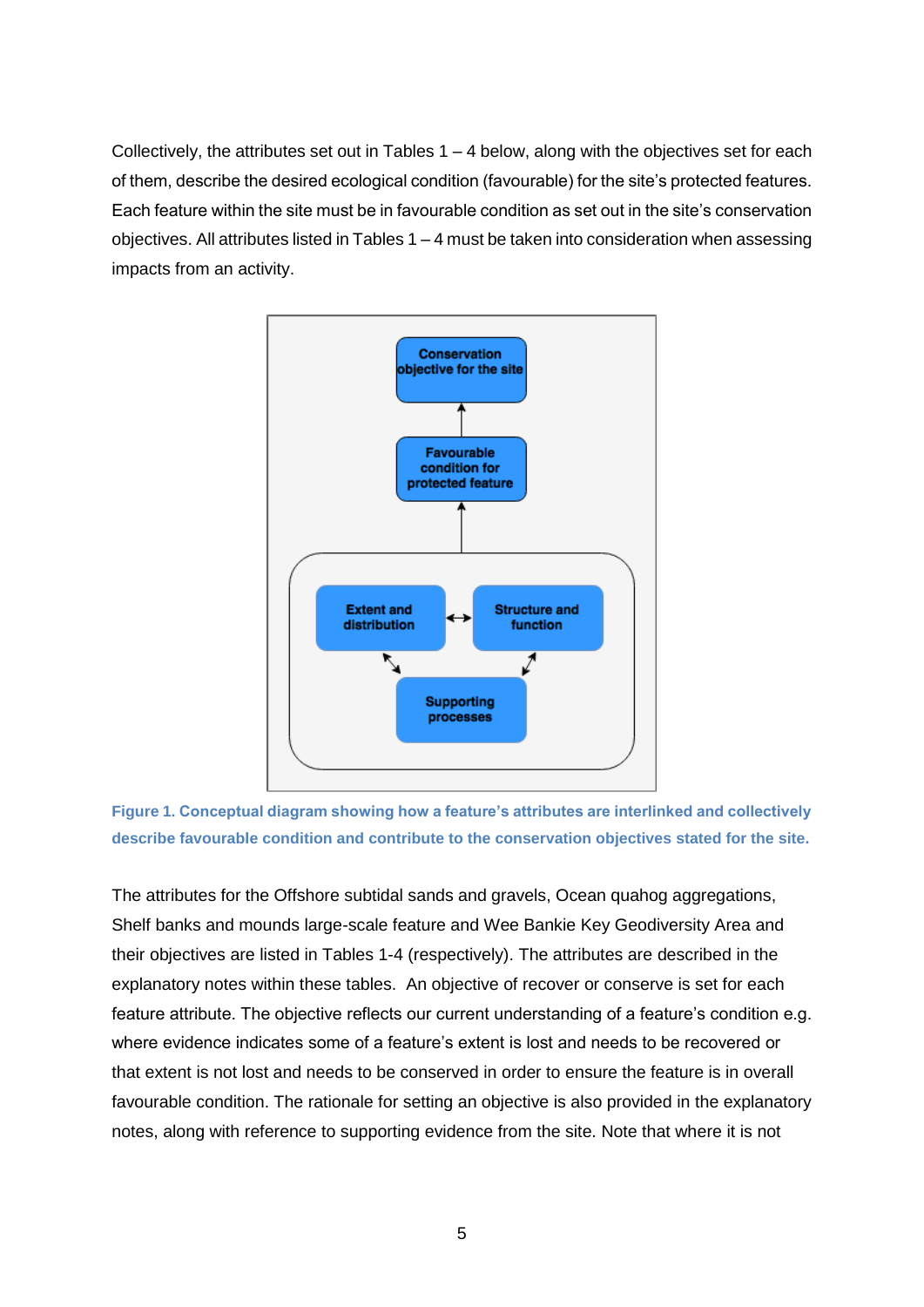practical through human intervention to recover a feature's attribute, a conserve objective is set, accompanied by a statement to reflect the impracticality of restoration.

Note also that when a conserve objective is set, this does not preclude the need for management, now or in the future. Please see the conservation measures regarding our advice on those activities occurring in or near the site which may require additional management.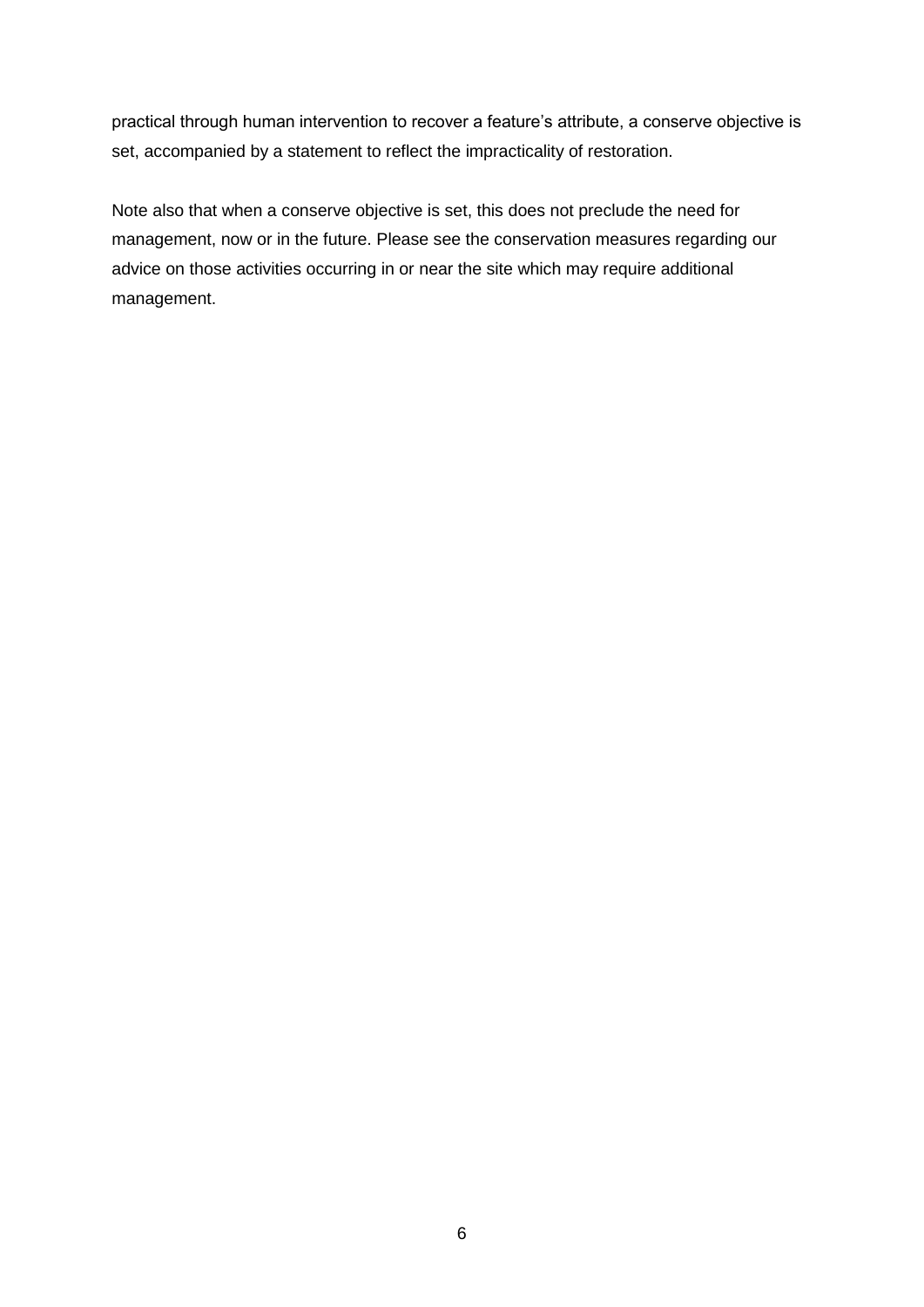<span id="page-6-2"></span>**Table 1. Supplementary advice on the conservation objectives for Offshore subtidal sands and gravels in Firth of Forth Banks Complex Nature Conservation MPA.**

# **Attribute: Extent and distribution**

#### **Objective: Conserve**

*JNCC advise a conserve objective which is based on expert judgement; specifically, our understanding of the feature's sensitivity to pressures exerted by activities taking place. Our confidence in the setting of this objective would be improved by long-term monitoring information. Activities should look to minimise, as far as is practicable, the changes in substrata that may result in a change to the extent and distribution of Offshore subtidal sands and gravels in the site.*

#### **Explanatory notes**

Extent refers to the total area in the site occupied by Offshore subtidal sands and gravels and must include consideration of their distribution i.e. how spread out they are within a site. A reduction in extent has the potential to alter the biological and physical functioning of Offshore subtidal sands and gravels (Elliott *et al.,* 1998; Tillin and Tyler-Walters, 2014). The distribution of a habitat influences the component communities present, and can contribute to the health and resilience of the feature (JNCC, 2004). The extent of Offshore subtidal sands and gravels within the site must be conserved to their full known distribution.

<span id="page-6-0"></span>Offshore subtidal sands and gravels are defined by:

- *Sediment composition* (grain size and type) (e.g. Cooper *et al.,* 2011; Coates *et al.,* 2015; 2016; Coblentz *et al.,* 2015). Some species can inhabit all types of sediment, whereas others are restricted to specific types; and
- <span id="page-6-1"></span>• *Biological assemblages* - See [JNCC's Marine Habitats Correlation Table](http://jncc.defra.gov.uk/page-6767) for more detail about the range of biological communities (biotopes) that characterise Subtidal sedimentary habitats in the UK marine environment. In offshore environments, note that Subtidal sedimentary habitats are not typically dominated by algal communities.

A significant change in sediment composition and/or biological assemblages within an MPA could indicate a change in the distribution and extent of Offshore subtidal sands and gravels within a site (see [UK Marine Monitoring Strategy](http://jncc.defra.gov.uk/pdf/Marine_Monitoring_Strategy_ver.4.1.pdf) for more information on significant change). Reduction in extent has the potential to affect the functional roles of the biological communities associated with Offshore subtidal sands and gravels (Elliott *et al.,* 1998; Tillin and Tyler-Walters, 2014) e.g. a change from coarser to finer sediment would alter habitat characteristics, possibly favouring deposit feeders over suspension feeders (Tillin and Tyler-Walters, 2014). Conserving extent is therefore critical to conserving or improving conservation status of Offshore subtidal sands and gravels.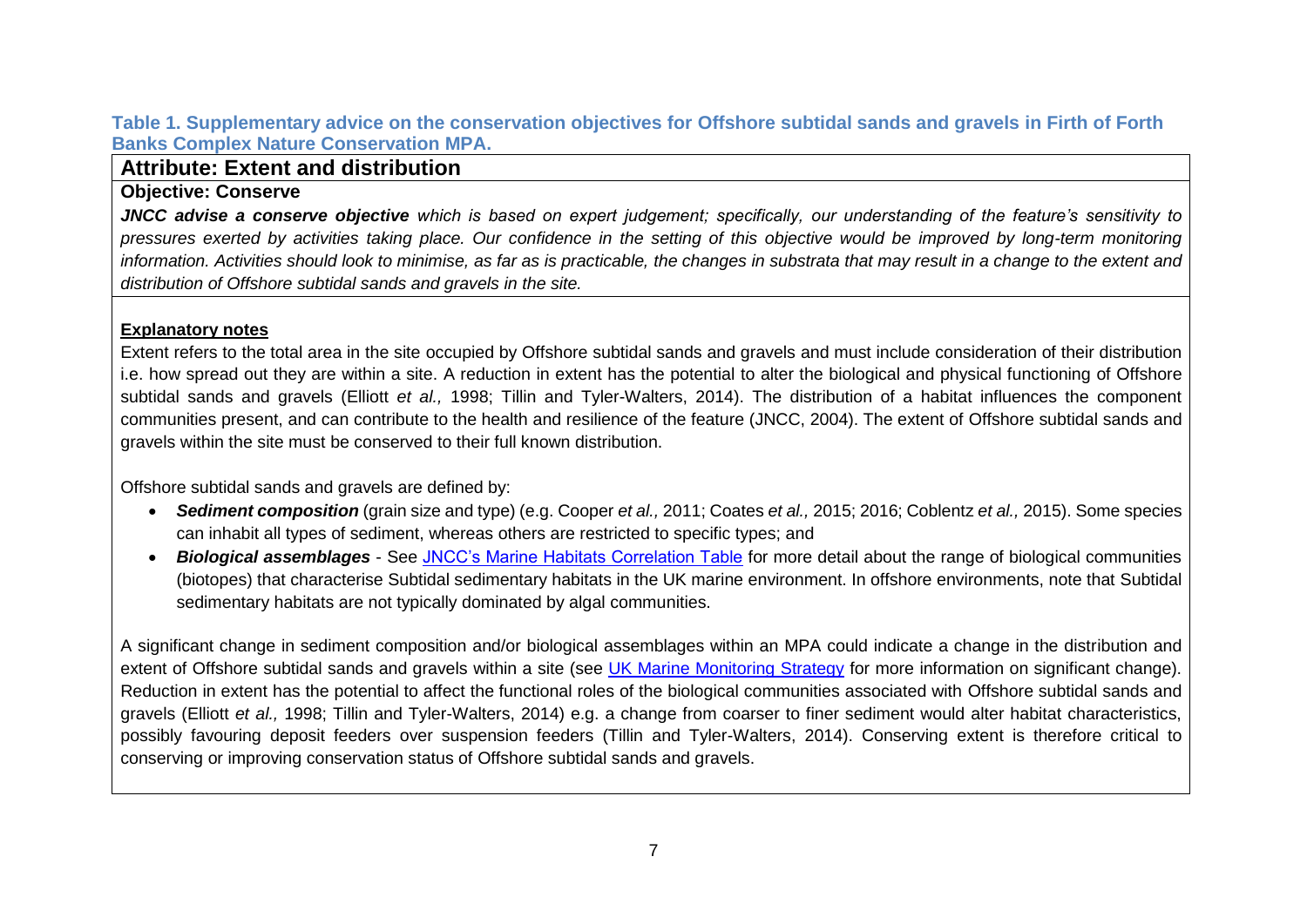Offshore subtidal sands and gravels are more stable than their shallower equivalents with diverse infaunal communities dominated by polychaetes; hatchet shells and small bivalves e.g. the little tellin. Offshore fine to muddy sands support a diversity of tube building polychaetes, burrowing brittlestars and bivalves, while the pea urchin occurs in medium sands and amphipods and hooded shrimp in fine sands. Mobile predators include flatfish, starfish, crabs and hermit crabs. On the continental shelf, this habitat equates to the EUNIS habitats A5.1: Subtidal coarse sediments, A5.2: Subtidal sand, and A5.4: Subtidal mixed sediments, but the Priority Marine Feature also covers bathyal and abyssal examples of the habitat which occur on and beyond the continental slope in Scotland (Tyler-Walters et al., 2016).

-----------------------------------------------------------------------------------------------------------

#### **Extent and distribution of the feature within the site**

The site map for Firth of Forth Banks Complex MPA is available to view on <u>JNCC's Interactive MPA Mapper</u>. The site is 2,130 km<sup>2</sup> in area, of which >99% has been modelled as Offshore subtidal sands and gravels. The habitat has been mapped using full coverage bathymetry and backscatter data, as well as benthic video and image sample data collected during a 2011 survey undertaken by Marine Scotland Science and JNCC (Sotheran and Crawford-Avis 2014a; Sotheran and Crawford-Avis 2014b). The Offshore subtidal sands and gravels feature comprises a heterogeneous mosaic of coarse, sandy and mixed sediments, and the feature is interspersed with small patches of rock and mud (not considered part of the feature) in the Wee Bankie and Montrose Bank sections of the site. JNCC consider the heterogeneity of the habitat types present to be a consequence of localised hydrodynamic processes acting on the site (JNCC, 2014).

JNCC consider that there are currently no activities occurring capable of significantly affecting the extent and distribution of Offshore subtidal sands and gravels within the site. As such, **JNCC advise a conserve objective** is set. Our confidence in this objective would be improved with long-term monitoring.

Activities should look to minimise, as far as is practicable, a change in substrata that may result in a change to the extent and distribution of Offshore subtidal sands and gravels within the site. For further information on human activities capable of affecting Offshore subtidal sands and gravels, please see the [Advice on Operations workbook.](http://jncc.defra.gov.uk/pdf/FFBC_AdviceOnOperations_v1.0.xlsx)

# <span id="page-7-0"></span>**Attribute: Structure and function**

#### **Objective: Recover**

<span id="page-7-1"></span>*JNCC understands that the Offshore subtidal sands and gravels feature is subject to activities that could impact the structure and function of the feature, specifically the characteristic communities and consequently function. While the feature is naturally exposed to moderate energy levels* (due to the tidal currents present in the site), the level of fishing activity present in the site suggests the structure and function of the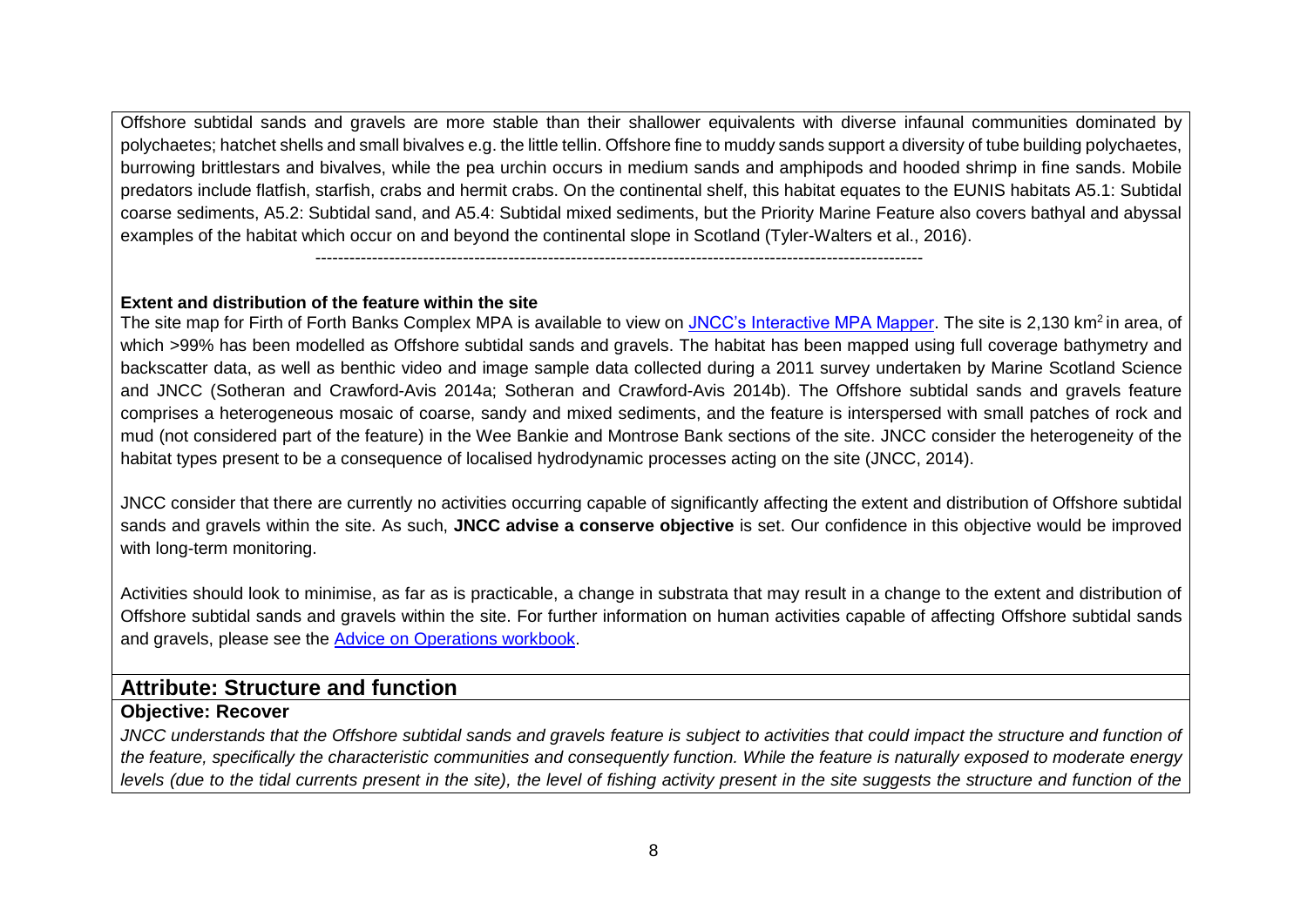*feature has been impacted as a result of this activity. As such, JNCC advise a restore objective which is based on expert judgement. Our confidence in this objective would be improved by long-term monitoring of the feature's condition and a better understanding of the role that species play in the function and health of Offshore subtidal sands and gravels. Activities should look to minimise, as far as practicable, changes in substrata and biological communities within the site.*

#### **Explanatory notes**

Structure refers to the physical structure of Offshore subtidal sands and gravels and biological structure. Physical structure refers to finer scale [topography](#page-8-2) and [sediment composition.](#page-9-2) Biological structure refers to the [key and influential species](#page-10-2) and [characteristic communities](#page-11-1) present.

#### <span id="page-8-3"></span>**Physical structure: Finer scale topography**

The topography of Offshore subtidal sands and gravels may be characterised by features, such as mega-ripples, banks and mounds, which are either formed and maintained by ongoing hydrodynamic processes (active bedforms) or the result of long since passed geological processes (relict bedforms). As these bedforms support different sedimentary habitats and associated communities compared to the surrounding seabed it is important that they are conserved (Elliott *et al.,* 1998; Barros *et al.,* 2004; Limpenny *et al.,* 2011). Recovery of active bedforms is likely so long as the prevailing hydrodynamic regime remains largely unimpeded. However, the reverse is true with regards to relict bedforms.

#### <span id="page-8-2"></span> ----------------------------------------------------------------------------------------------------------- **Physical structure: Finer scale topography of the feature within the site**

The site includes a series of banks and mounds formed by the action of strong currents. The banks and mounds rise with a slope greater than 2% from the seafloor and reach a height of ~30m below sea level (Sotheran and Crawford-Avis, 2014a; Heriot-Watt University, 2012; Marine Scotland, 2016), compared to a depth of ~60-80m in the surrounding seabed. There are three distinct areas of banks and mounds within the site boundary (Wee Bankie including Scalp Bank, Berwick Bank and Montrose Bank) which have been mapped using multibeam, backscatter and particle size analysis (PSA) data and are available to view on [JNCC's Interactive MPA Mapper](http://jncc.defra.gov.uk/default.aspx?page=5201&LAYERS=TwelveTS%2CUKCS%2CNCMPA_LSF%2CQOS_P_Poly%2CSandgrav_ncmpas%2CMolluscs_ncmpas%2CncMPA&zoom=8&Y=56.43221&X=-1.65938) (Sotheran and Crawford-Avis, 2014a; JNCC, 2016). The banks and mounds interact with prevailing currents in the region, resulting in fine-scale hydrodynamic processes that serve to increase levels of biological productivity (Scott *et al.,* 2010).

<span id="page-8-1"></span><span id="page-8-0"></span>Whilst it is highly unlikely that human activities will affect the persistence of the relict bank and mound features, the persistence of finer scale topographic features within the site may be affected by the installation of offshore infrastructure by virtue of influence on localised hydrographic processes that maintain such features. Indeed, sand ripples have been recorded in the site (Allen *et al.*, 2014). However, to the best of our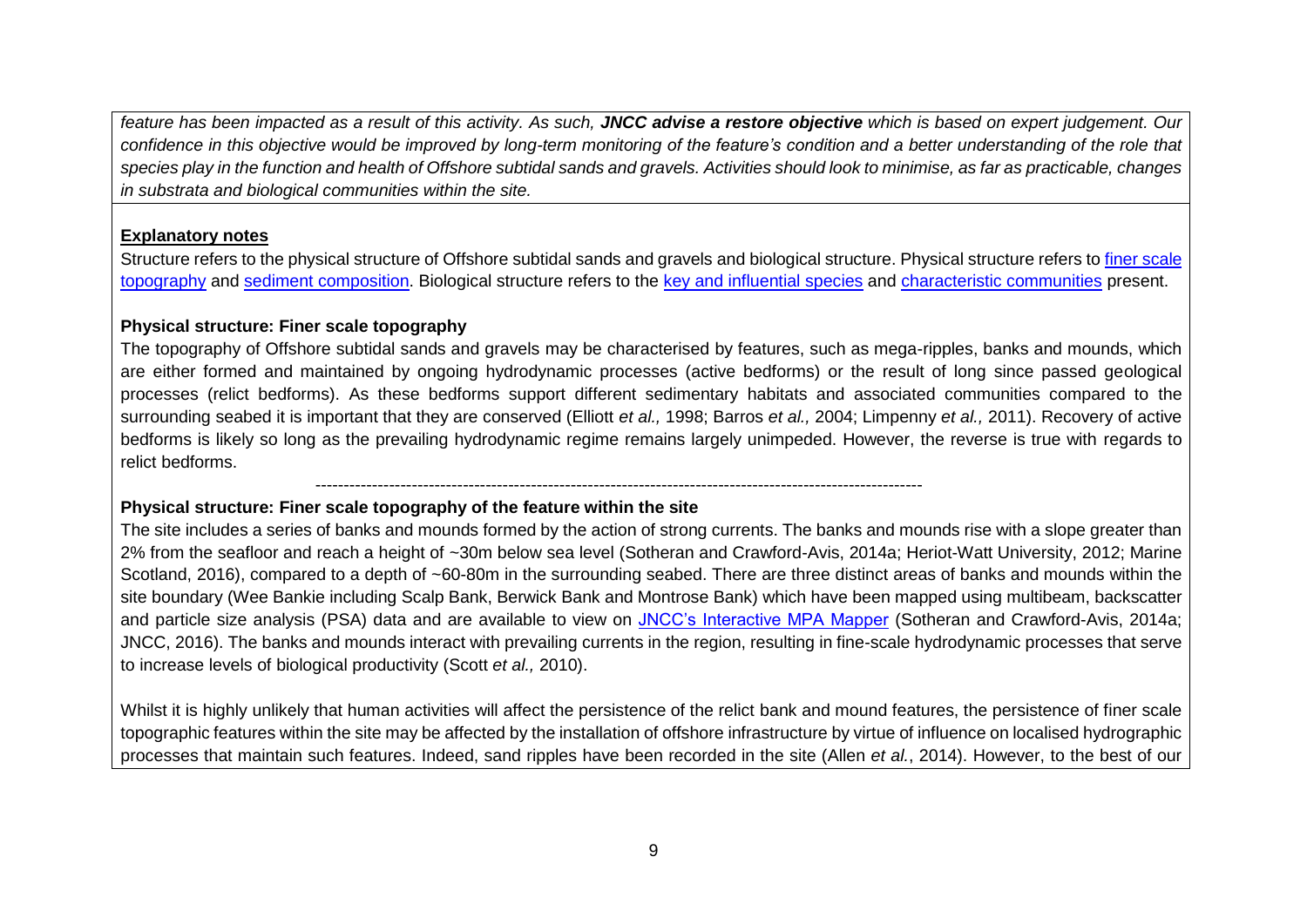knowledge no such activities are currently taking place within the site. As such, **JNCC advise a conserve objective** is set for this sub-attribute of physical structure.

<span id="page-9-2"></span>**Physical structure: Sediment composition** 

On the continental shelf, sediment composition is highly dependent on the prevailing hydrodynamic regime. Coarser sediments tend to dominate in high energy environments that are subject to strong prevailing currents. Conversely, finer sedimentary habitats are typically associated with lower energy environments. However, storm conditions can mobilise all sediment types, including the coarser fractions, most notably in shallower waters (Green *et al.,* 1995).

As sediment composition may be a key driver influencing biological community composition it is important that natural sediment composition is conserved (Cooper *et al.,* 2011; Coates *et al.,* 2015; 2016; Coblentz *et al.,* 2015).

-----------------------------------------------------------------------------------------------------------

#### **Physical structure: Sediment composition of the feature within the site**

-----------------------------------------------------------------------------------------------------------

The Offshore subtidal sands and gravels feature within the site comprises a mosaic of circalittoral coarse sediment, circalittoral sand and circalittoral mixed sediments. During the 2011 survey undertaken by JNCC and Marine Scotland Science, 11 grab samples recorded coarse sediment, 12 samples recorded sand and one sample recorded mixed sediments (out of 24 samples taken within the feature). Average grain sizes from samples taken within the Offshore subtidal sands and gravels feature were  $5.6 \pm 2.7\%$ . 80.4  $\pm$  15.5% and 14.3  $\pm$  15.5% (mean  $\pm$ SD) for gravel, sand and silt/clay, respectively. The sand component of the feature is characterised by non-cohesive muddy sand with occasional patches of coarse material (Allen *et al.*, 2014). The coarse sediment of the Offshore subtidal sands and gravels feature within the site is characterised by a mixture of gravel, pebbles and cobbles overlying finer sediment (Allen *et al.,* 2014). Mixed sediment within the Offshore subtidal sands and gravels within the site is characterised by boulders, cobbles or pebbles with gravel and sand (Allen *et al.,* 2014).

<span id="page-9-1"></span><span id="page-9-0"></span>The mosaic of sediment types recorded throughout the site is considered to be a result of the interaction between the banks and mounds and tidal currents, causing varying levels of sediment deposition (JNCC, 2014) The banks and mounds within the Offshore subtidal sands and gravels feature are predominantly formed of circalittoral coarse sediment as a result of the tidal currents removing smaller grains (Scott *et al.,* 2010; Sotheran and Crawford-Avis, 2014a; Sotheran and Crawford-Avis, 2014b). Circalittoral sand is found around the deeper areas of the site where less sediment transport occurs due to lower exposure to tidal currents. However, video and still samples show the presence of sand ripples as a result of localised currents caused by the banks and mounds (Allen *et al.,* 2014).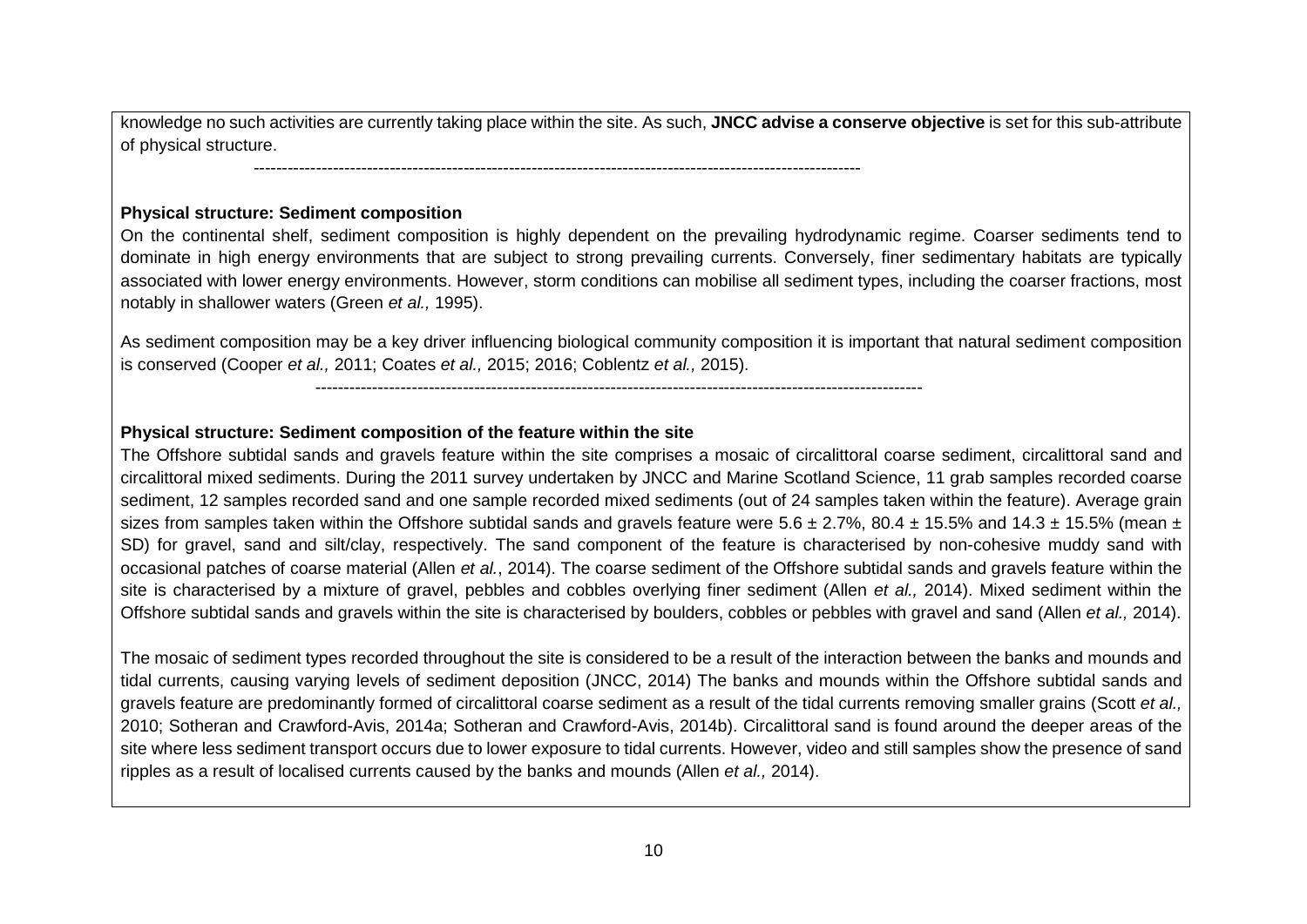JNCC consider that there are currently no activities capable of affecting the sediment composition of Offshore subtidal sands and gravels within the site. As such, **JNCC advise a conserve objective** is set. This is based on expert judgement; specifically, our understanding of the feature's sensitivity to pressures exerted by the activities present. Activities should look to minimise, as far as is practicable, a change in substrata that may result in a change to the sediment composition of Offshore subtidal sands and gravels within the site.

-----------------------------------------------------------------------------------------------------------

#### <span id="page-10-2"></span>**Biological structure: Key and influential species**

Key and influential species are those that have a core role in determining the structure and function of Subtidal sedimentary habitats such as Offshore subtidal sands and gravels. For example, bioturbating species (animals that forage and burrow tunnels, holes and pits in the seabed) help recycle nutrients and oxygen between the seawater and the seabed supporting the organisms that live within and on the sediment. Grazers, surface borers, predators or other species with a significant functional role can also be classed as a key or influential species. Changes to the spatial distribution of communities across Offshore subtidal sands and gravels could indicate changes to the overall feature and as a result how it functions (JNCC, 2004). It is important to conserve the key and influential species of a site to avoid diminishing biodiversity and the ecosystem functioning and to support their conservation status (JNCC, 2004; Hughes *et al.,* 2005).

Due to the prevailing influence of the hydrodynamic regime, higher energy, coarser sedimentary habitats show greater recovery potential following impact than lower energy, finer sedimentary habitats (Dernie *et al.,* 2003). Recovery of the feature is thought to be largely dependent on the scale of the disturbance and action of remaining key and influential species, such as burrowers. However, recovery of the communities associated with Offshore subtidal sands and gravels also depends on the life-history traits of the species themselves (e.g. their growth rate, longevity) and their interactions with other species, including predators and prey. Furthermore, the environmental connectivity between populations or species patches, the suitability of the habitat (e.g. substrate type), depth, water and sediment quality will also influence the recovery potential of Subtidal sedimentary habitats (Mazik *et al.,* 2015).

#### **Biological structure: Key and influential species of the feature within the site**

<span id="page-10-0"></span>----------------------------------------------------------------------------------------------------------

<span id="page-10-1"></span>Ocean quahog aggregations have been recorded in Offshore subtidal sands and gravels within the site during the 2011 survey (Allen *et al.,* 2014). Ocean quahogs (*Arctica islandica*) create burrows ~5cm deep in sediment, but can burrow deeper if disturbed or when food is sparse (Ragnarsson *et al.*, 2002; Sabatini *et al.*, 2008). Ocean quahog is also a protected feature of the site (see [Table 2\)](#page-19-2) and is an OSPAR Threatened and/or Declining Species (OSPAR, 2009c). The 2011 survey recorded a high density of burrowing polychaete worms including *Spiophanes bombyx, Galathowenia oculata* and *Owenia fusiformis* (Pearce *et al.,* 2014), as well as burrowing bivalve molluscs such as *Abra prismatica*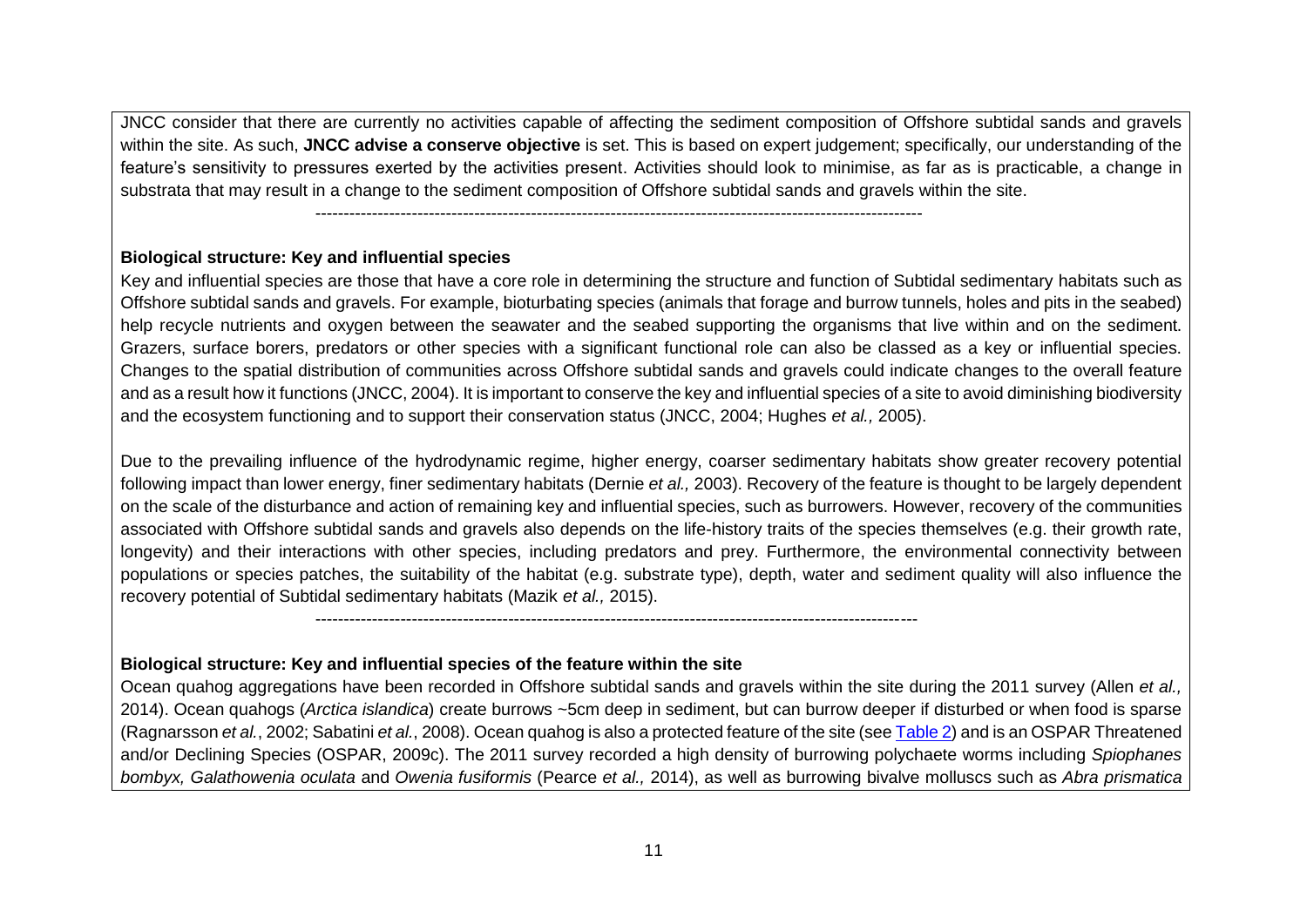and *Dosinia exolete.* Evidence of these burrowing species was found throughout the site (Pearce *et al.,* 2014). It is possible that these species play a critical role in maintaining the structure and functioning of the protected Offshore subtidal sands and gravels, but there is limited information available to confirm this.

There is insufficient information available to support an understanding of the significance of the role which these species play in maintaining the structure and function of the habitat. Therefore, it is not yet possible to set an objective for this sub-attribute and it is not considered further in our advice.

----------------------------------------------------------------------------------------------------------

#### <span id="page-11-1"></span>**Biological structure: Characteristic communities**

The variety of biological communities present make up the habitat and reflect the habitat's overall character and conservation interest. Characteristic communities include, but are not limited to, representative communities, such as those covering large areas, and notable communities, such as those that are nationally or locally rare or scarce, listed as OSPAR threatened and/or declining, or known to be particularly sensitive to pressures from anthropogenic activities.

Biological communities within Subtidal sedimentary habitats vary greatly depending on location, sediment type and depth, as well as other physical, chemical and biological processes. Burrowing bivalves and infaunal polychaetes thrive in coarse sedimentary habitats where the sediment is well-oxygenated with animals, such as hermit crabs, flatfish and starfish, living on the seabed. In deeper and more sheltered areas, the effects of wave action and prevailing currents may be diminished, resulting in finer sedimentary habitats where burrowing species may have a key role to play in maintaining the biological diversity of the habitat.

Changes to the spatial distribution of biological communities across a Subtidal sedimentary habitat could indicate changes to the overall feature (JNCC, 2004). It is therefore important to conserve the natural spatial distribution, composition, diversity and abundance of the main characterising biological communities of the Subtidal sedimentary habitats within a site to avoid diminishing biodiversity and ecosystem functioning within the habitat and to support its health (JNCC, 2004; Hughes *et al.,* 2005).

<span id="page-11-0"></span>Similar to the biological structure of key and influential species, the recovery of characterising species is dependent on the influence of prevailing environmental conditions, life-history traits and interactions between species, with environmental connectivity between populations or species patches, the suitability of the habitat (e.g. substrate type), depth, water and sediment quality further influencing the recovery potential of Subtidal sedimentary habitats (Mazik *et al.,* 2015).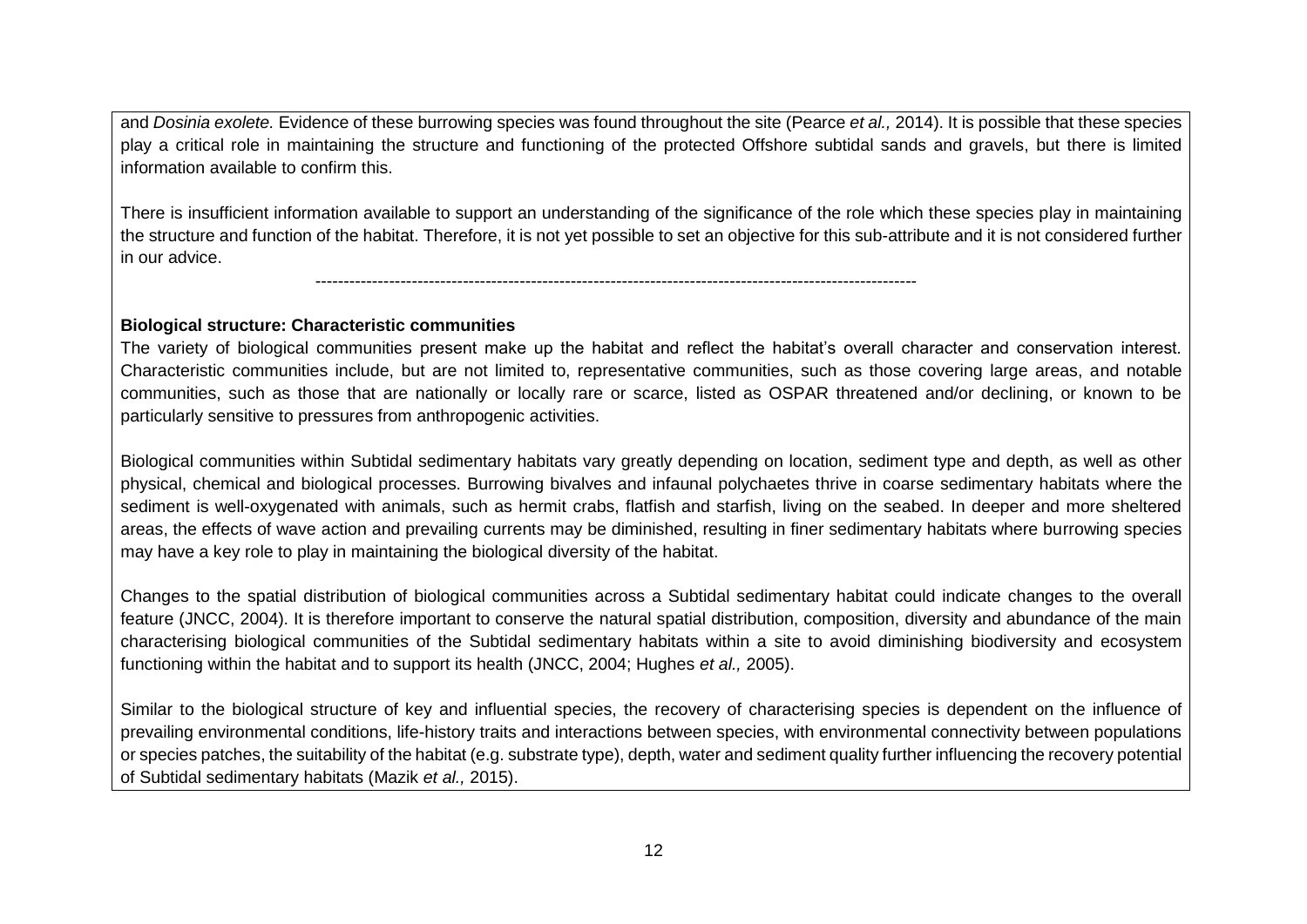#### **Biological structure: Characteristic communities of the feature within the site**

-----------------------------------------------------------------------------------------------------------

-----------------------------------------------------------------------------------------------------------

An analysis of the biotopes present within the site was performed on grab sample and video transect data collected during the 2011 survey (Pearce *et al*., 2014; Allen *et al.*, 2014). The communities identified within the Offshore subtidal sands and gravels feature included:

- Circalittoral coarse (SS.SCS.CS) and offshore circalittoral coarse (SS.SCS.OCS) sediment communities: including unstable circalittoral cobble and pebble communities throughout the site, with polychaete species, such as *Spiophanes bombyx*, within the upper sediment layer (based on grab sample data) and squat lobster *Galathea intermedia* and sea spider *Callipallene brevirostris* on the surface of the sediment identified from video and stills samples (Allen *et al.,* 2014; Pearce *et al*., 2014).
- Circalittoral sand (SS.SSa.CSa), circalittoral fine sand (SS.SSa.CFSa), circalittoral muddy sand (SS.SSa.CMuSa) and offshore circalittoral sand (SS.SSa.OSa) communities: characterised by a wide variety of polychaetes, bivalves such as *Abra prismatica* and echinoderms such as *Amphiura spp* and *Ophiura spp* (Allen *et al*., 2014; Pearce *et al*., 2014)*.* These sediments are typically noncohesive muddy sands, although larger, coarse grain sizes are found in some locations (Connor *et al.*, 2004) and video and still samples also recorded sand ripples with some coarse material and shell between them (Allen *et al*., 2014).
- Circalittoral mixed sediments (SS.SMx.CMx) and offshore circalittoral mixed sediments (SS.SMx.OMx) communities: including *Flustra foliacea* and *Hydrallmania falcata* on tide-swept circalittoral mixed sediment (SS.SMx.CMx.FluHyd) and a polychaete-rich *Galathea* community with encrusting bryozoans and other epifauna identified from video and still samples (Allen *et al*., 2014).

<span id="page-12-0"></span>The Offshore subtidal sands and gravels present in the site experience moderate energy levels (JNCC, 2016). This energy mobilises the sediment, suggesting that the communities present may be relatively robust and able to tolerate some level of abrasion pressure from mobile fishing gear. However, the dredge fishing activity penetrates >5cm into the sea bed and is considered to be damaging to the communities present (Klein and Witbaard, 1993; Tillin *et al*., 2010). This activity is capable of impacting the characteristic communities through removing benthic species and damaging or killing them by abrasion. Therefore, **JNCC advise a recover objective** for the characterising communities. This objective is based on expert judgment, specifically the sensitivity of the feature to pressures associated with activities taking place within the site. There is currently no information on the longevity of species and communities associated with offshore subtidal sand and gravel habitats with which to comment on whether the protected feature will persist naturally through time or exhibit successional/cyclical tendencies (JNCC, 2014). Our confidence in the setting of this objective would be improved with long-term site condition monitoring information.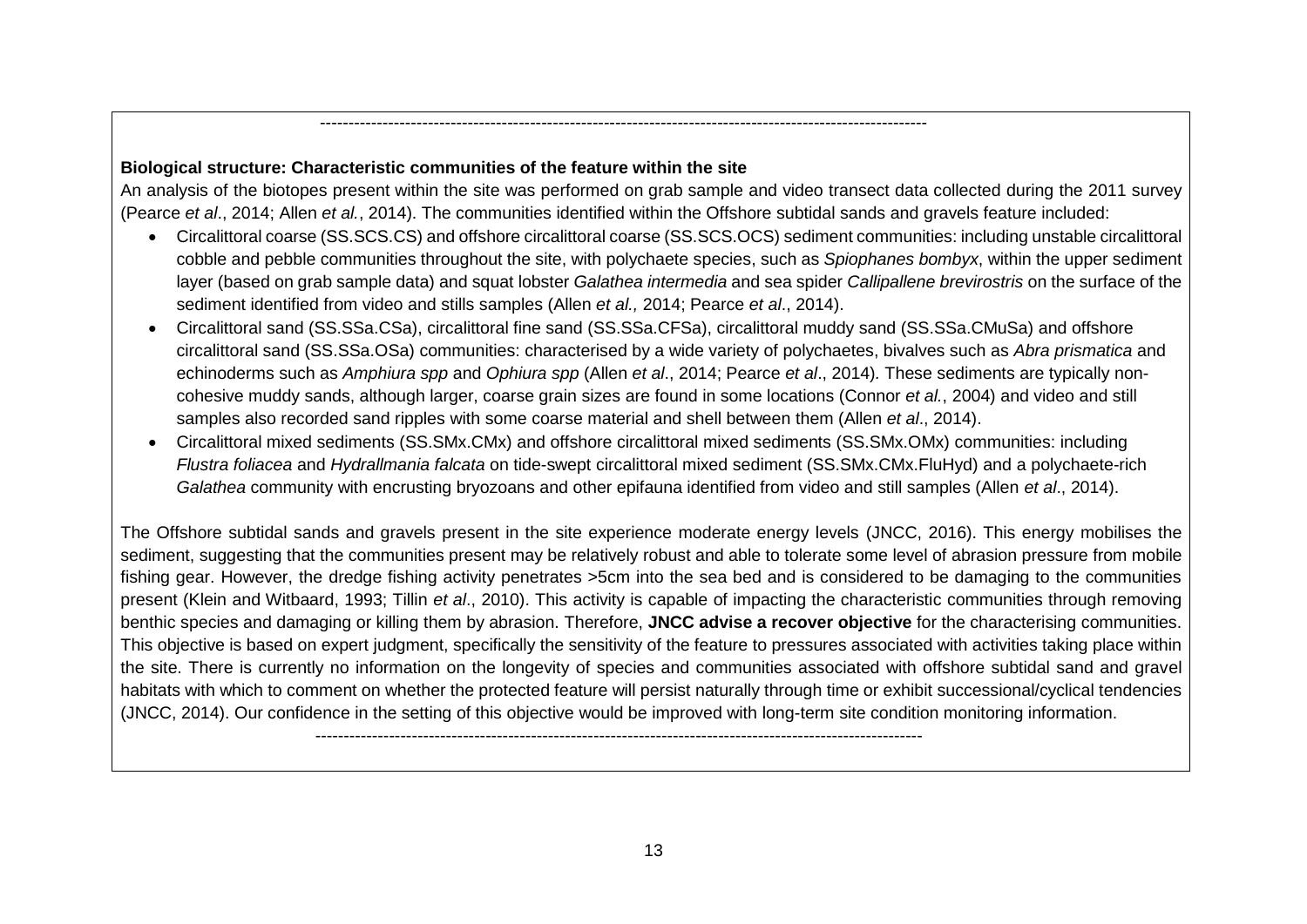#### **Function**

Functions are ecological processes that include sediment processing, secondary production, habitat modification, supply of recruits, bioengineering and biodeposition. These functions rely on the supporting natural processes and the growth and reproduction of those biological communities which characterise the habitat and provide a variety of functional roles within it (Norling *et al.,* 2007), i.e. the [key and influential](#page-10-2)  [species](#page-10-2) and [characteristic communities](#page-11-1) present. These functions can occur at a range of temporal and spatial scales and help to maintain the provision of ecosystem services locally and to the wider marine environment (ETC, 2011).

Ecosystem services that may be provided by Subtidal sedimentary habitats include:

- Nutrition: Different sediment types offer habitat for various commercial species, for instance shallow sandy sediments can offer habitat for sand eels (Rowley, 2008), which in turn are prey for larger marine species, including birds and mammals (FRS, 2017);
- Bird and whale watching: Foraging seals, cetaceans and seabirds may also be found in greater numbers near some Subtidal sedimentary habitats due to the common occurrence of prey for birds and mammals (e.g. Daunt *et al.,* 2008; Scott *et al,* 2010; Camphuysen *et al.,* 2011; McConnell *et al.,* 1999, Jones *et al.,* 2013);
- Climate regulation: Providing a long-term sink for carbon within sedimentary habitats.

<span id="page-13-0"></span>Similar to the biological structure of key and influential species and characterising species is dependent on the influence of prevailing environmental conditions, life-history traits and interactions between species: environmental connectivity between populations or species patches, the suitability of the habitat (e.g. substrate type), depth, water and sediment quality further influencing the recovery potential of Subtidal sedimentary habitats (Mazik *et al.,* 2015). It is critical to ensure that the extent and distribution of Subtidal sedimentary habitats within a site, along with the composition of any key and influential species and characteristic biological communities, are conserved to ensure the functions they provide are maintained.

-----------------------------------------------------------------------------------------------------------

#### <span id="page-13-2"></span>**Function of the feature within the site**

The ecosystem services provided by Offshore subtidal sands and gravels in the site may include:

<span id="page-13-1"></span>• Biological productivity – the banks and mounds within the Offshore subtidal sands and gravels feature increase turbulence of tidal currents resulting in the formation of internal waves. These internal waves cause cooler, nutrient rich deep waters to mix with shallower waters, increasing the primary productivity and providing a greater food source for species such as sandeels (*Ammodytes marinus*)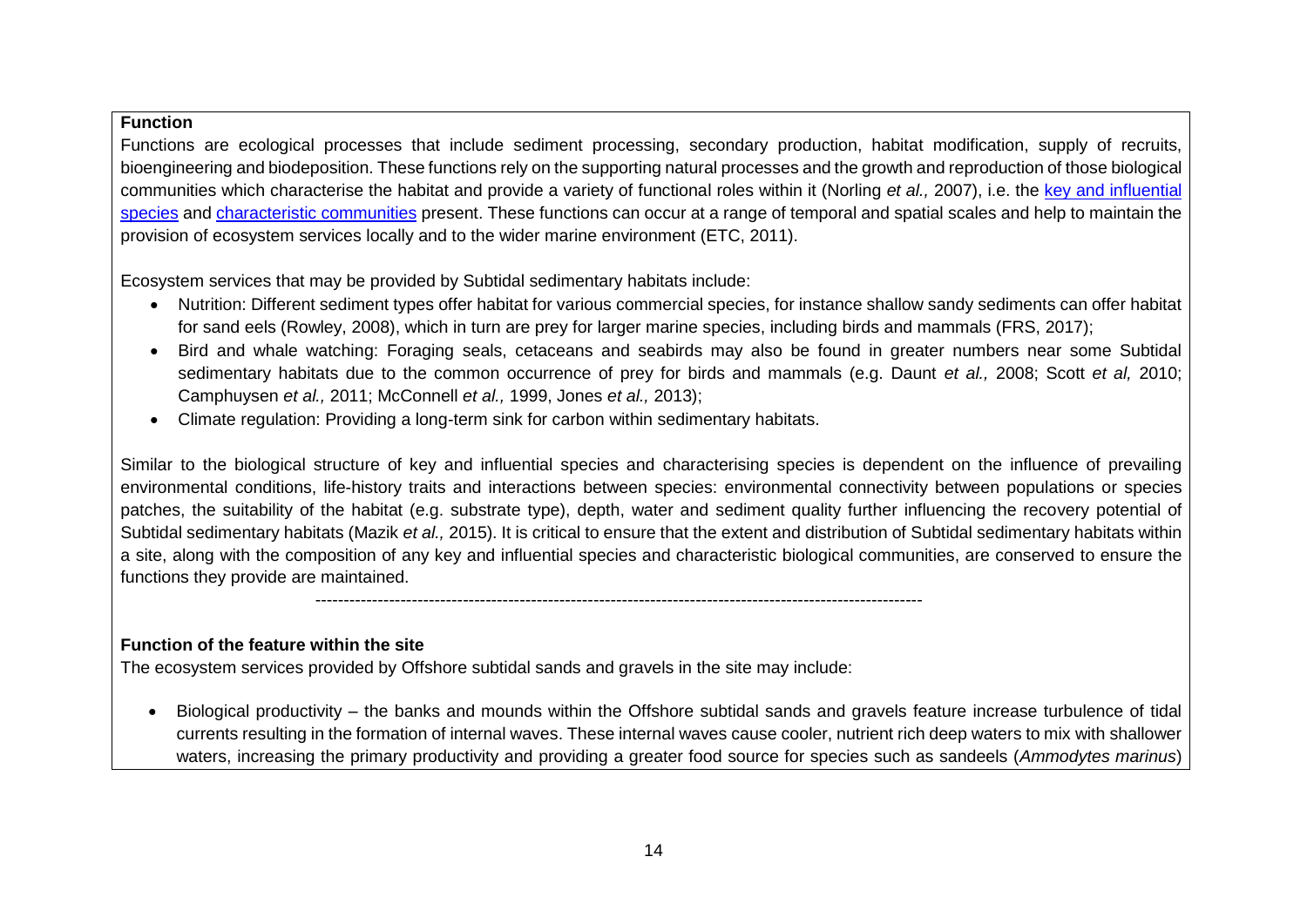(Scott *et al.,* 2010). In turn, this enhanced productivity is functionally significant for the health and biodiversity of Scotland's seas, as sandeels are a key prey item for top predators in the North Sea food web (Scott *et al*., 2010).

- Nutrition the Offshore subtidal sands and gravels in the site provide a habitat for commercially important species, such as king scallops (*Pecten maximus*). Berwick Bank is a spawning ground for [plaice,](http://www.marlin.ac.uk/speciesinformation.php?speciesID=4144) the larvae of which may be important for repopulating exploited stocks along the east coast of England (Lockwood and Lucassen, 1984). Commercial fish species (including sandeels) benefit from the increased biological productivity of the Offshore subtidal sands and gravels caused by the topography and hydrodynamics of the site (Scott *et al.,* 2010).
- Climate regulation sedimentary habitats provide a long-term carbon sink through bioturbation, living biomass and calcification of benthic organisms (Alonso *et al.,* 2012, Hattam *et al.,* 2015).

Given that a recover objective is advised for characteristic communities on which these functions rely, **JNCC also advise a recover objective**  for this sub-attribute. Our confidence in this objective would be improved by long term monitoring and a better understanding of the role which biological communities play in the function and health of the feature.

For further information on human activities capable of affecting Offshore subtidal sands and gravels, please see the [Advice on Operations](http://jncc.defra.gov.uk/pdf/FFBC_AdviceOnOperations_v1.0.xlsx)  [workbook.](http://jncc.defra.gov.uk/pdf/FFBC_AdviceOnOperations_v1.0.xlsx)

# **Attribute: Supporting processes**

#### **Objective: Conserve**

*There is limited evidence to suggest that supporting processes are being impeded with respect to supporting the function of Offshore subtidal sands and gravels within the site. As such, JNCC advise a conserve objective which is based on expert judgment, specifically our understanding of the feature's sensitivity to pressures associated with ongoing activities. Our confidence in this objective would be improved*  with long term monitoring, specifically of contaminant levels within the site and a better understanding of the hydrodynamic regime within the *site. Activities must look to avoid, as far as is practicable, exceeding Environmental Quality Standards set out below.*

#### **Explanatory notes**

<span id="page-14-0"></span>Offshore subtidal sands and gravels and the communities they support rely on a range of natural processes to support function (ecological processes) and help any recovery from adverse impacts. For the site to fully deliver the conservation benefits set out in the [statement on](http://jncc.defra.gov.uk/pdf/FFBC_ConservationStatements_v1.0.pdf)  [conservation benefits,](http://jncc.defra.gov.uk/pdf/FFBC_ConservationStatements_v1.0.pdf) the following natural supporting processes must remain largely unimpeded - [Hydrodynamic regime](#page-15-2) and [Water and](#page-16-2)  [sediment quality.](#page-16-2)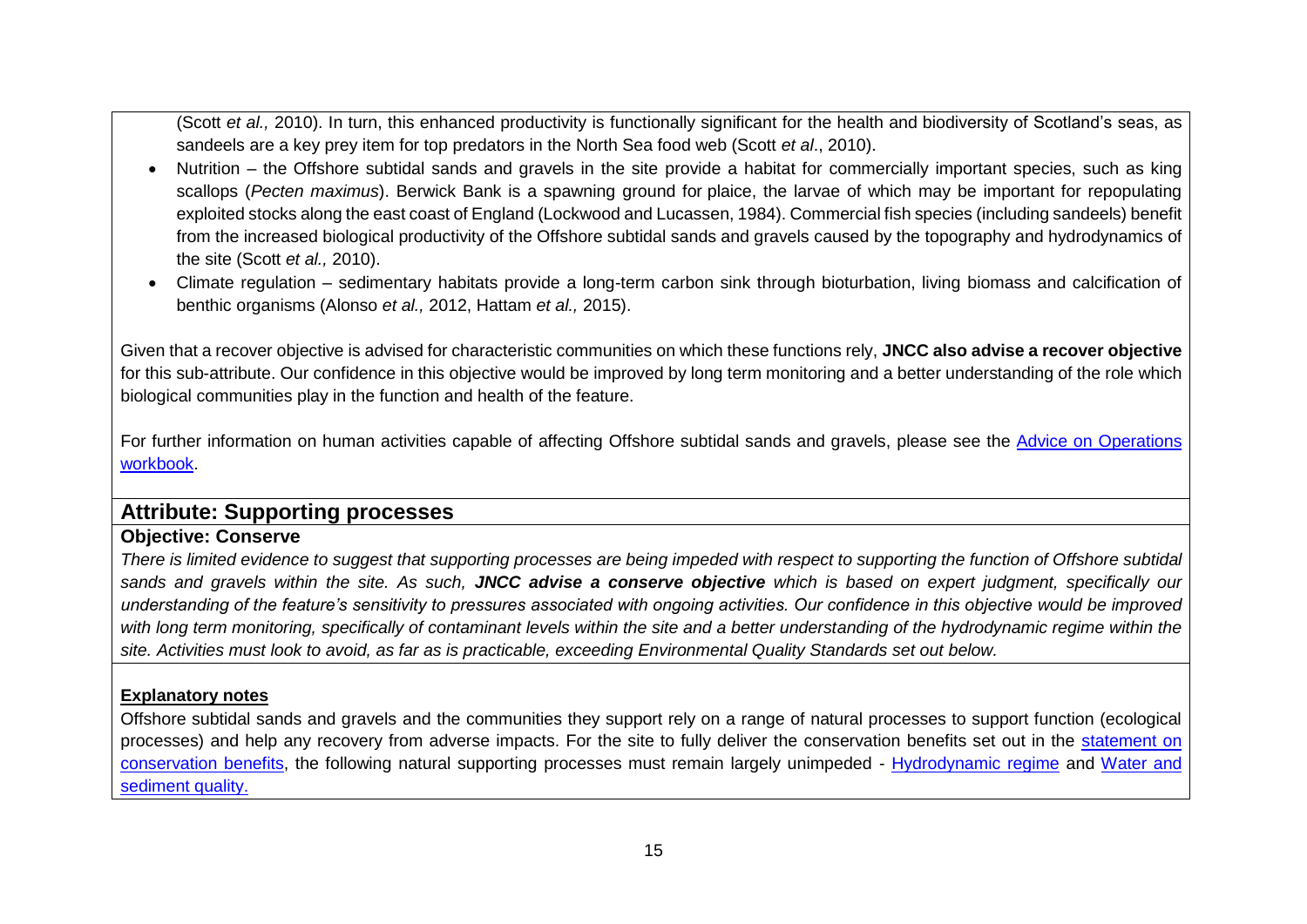#### <span id="page-15-2"></span>**Hydrodynamic regime**

Hydrodynamic regime refers to the speed and direction of currents, seabed shear stress and wave exposure. These mechanisms circulate food resources and propagules, as well as influence water properties by distributing dissolved oxygen, and facilitate gas exchange from the surface to the seabed (Chamberlain *et al.,* 2001; Biles *et al.,* 2003; Hiscock *et al.,* 2004; Dutertre *et al.,* 2012). Hydrodynamic regime also affects the movement, size and sorting of sediment particles. Shape and surface complexity within Offshore subtidal sand and gravel habitat types can be influenced by hydrographic processes, supporting the formation of topographic bedforms (see [finer scale topography\)](#page-8-3).

-----------------------------------------------------------------------------------------------------------

#### **Hydrodynamic regime within the site**

The tidal regime within the site is semi-diurnal with a variable mean spring tide of between 4.5m to 4.8m (Seagreen Wind Energy Ltd, 2010). Tidal currents within the site flow parallel to the coast in a southerly or northerly direction, with a peak tidal velocity of 0.5m/s within the site (Seagreen Wind Energy Ltd, 2010; Seagreen Wind Energy Ltd, 2011). These strong tidal currents result in moderate energy levels which influence the topography and sediment composition of Offshore subtidal sands and gravels. The exposure of fine-grained sediments to these currents causes the formation of banks and mounds, transporting the smallest grains of sediment from the tops of these bedforms and down into surrounding, deeper areas (Scott *et al.,* 2010). The relatively strong southward flowing current, the Scottish Coastal Current, brings waters from the northern North Sea to the site. The current exhibits spatial variation driven by winds and atmospheric pressure gradients, suggesting that the energy levels exacted on Offshore subtidal sands and gravels are not constant (SEA3, 2016).

<span id="page-15-0"></span>The variable depth of the site suggests that it could be affected by storm events, as surges may cause increased sediment movement in the shallower areas of the site. However, the impact of storms on Offshore subtidal sands and gravels and the biological communities they support is unknown.

It is important to conserve the hydrodynamic regime within the site to ensure that key attributes, such as the structure of Offshore subtidal sands and gravels, remain unimpacted. There is no evidence to suggest that existing activities in the site impact the hydrodynamic regime. As such, **JNCC advise a conserve objective** based on expert judgment, specifically our understanding of the feature's sensitivity to pressures associated with ongoing activities.

<span id="page-15-1"></span>-----------------------------------------------------------------------------------------------------------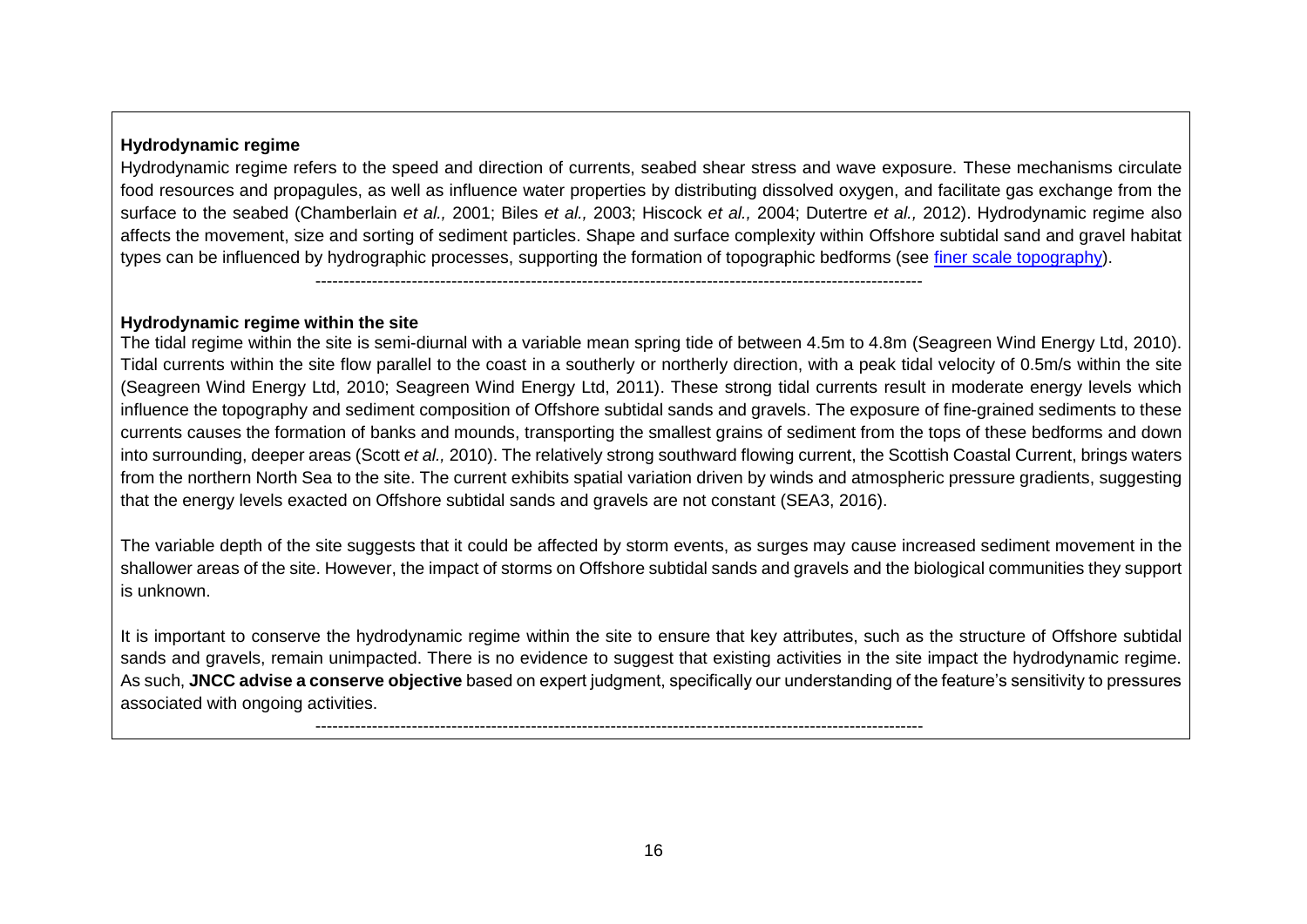#### <span id="page-16-2"></span>**Water and sediment quality**

Contaminants may affect the ecology of Subtidal sedimentary habitats through a range of effects on different species within the habitat, depending on the nature of the contaminant (JNCC, 2004; UKTAG, 2008; EA, 2014). It is therefore important to avoid changing the natural [water quality](#page-16-3) and [sediment quality](#page-18-2) in a site and, as a minimum, ensure compliance with existing Environmental Quality Standards (EQSs).

The targets listed below for water and sedimentary contaminants in the marine environment and are based on existing targets within OSPAR or the Water Framework Directive (WFD) that require concentrations and effects to be kept within levels agreed in the existing legislation and international commitments as set out in [The UK Marine Strategy Part 1: The UK Initial Assessment \(2012\).](https://www.gov.uk/government/uploads/system/uploads/attachment_data/file/69632/pb13860-marine-strategy-part1-20121220.pdf) Aqueous contaminants must comply with water column annual average (AA) EQSs according to the amended EQS Directive [\(2013/39/EU\)](http://eur-lex.europa.eu/LexUriServ/LexUriServ.do?uri=OJ:L:2013:226:0001:0017:EN:PDF) or levels equating to (High/Good) Status (according to Annex V of the WFD [\(2000/60/EC\)](http://eur-lex.europa.eu/legal-content/EN/TXT/?uri=CELEX:02000L0060-20141120), avoiding deterioration from existing levels).

Surface sediment contaminants (<1 cm from the surface) must fall below the OSPAR Environment Assessment Criteria (EAC) or Effects Range Low (ERL) threshold. For example, mean cadmium levels must be maintained below the ERL of 1.2 mg per kg. For further information, see Chapter 5 of the Quality Status Report [\(OSPAR 2010\)](http://qsr2010.ospar.org/en/index.html) and associated [QSR Assessments.](http://qsr2010.ospar.org/media/assessments/p00390_2009_CEMP_assessment_report.pdf)

The following sources of information are available regarding historic or existing contaminant levels in the marine environment:

- [Marine Environmental and Assessment National Database \(MERMAN\)](http://www.bodc.ac.uk/projects/uk/merman/project_overview/)
- <span id="page-16-0"></span>• The UK Benthos database available to download from the [Oil and Gas UK website;](http://oilandgasuk.co.uk/environment-resources.cfm)
- [Cefas' Green Book;](https://www.cefas.co.uk/cefas-data-hub/publication-abstract/?id=7864)
- Strategic Environmental Assessment Contaminant Technical reports available from the [British Geological Survey website;](http://www.bgs.ac.uk/data/sea/) and
- [Charting Progress 1: The State of the UK Seas](http://webarchive.nationalarchives.gov.uk/20141203174606/http:/chartingprogress.defra.gov.uk/charting-progress2005) (2005) and [Charting Progress 2: The State of the UK Seas](http://webarchive.nationalarchives.gov.uk/20141203170558/http:/chartingprogress.defra.gov.uk/) (2014).

#### <span id="page-16-3"></span>**Water quality**

<span id="page-16-1"></span>The water quality properties that influence the communities living in or on Offshore subtidal sands and gravels include salinity, pH, temperature, suspended particulate concentration, nutrient concentrations and dissolved oxygen. They can act alone or in combination to affect habitats and their communities in different ways, depending on species-specific tolerances. In fully offshore habitats, these parameters tend to be relatively more stable, particularly so for deeper waters, although there may be some natural seasonal variation. In deeper waters, dissolved oxygen levels are generally lower due to stratification of the water column and the isolation of bottom water masses (Greenwood *et al.,* 2010). Salinity also increases with depth, peaking about 50 m down, after which the salinity decreases with increasing depth to a minimum around 1000 m in North Atlantic waters (Talley, 2002).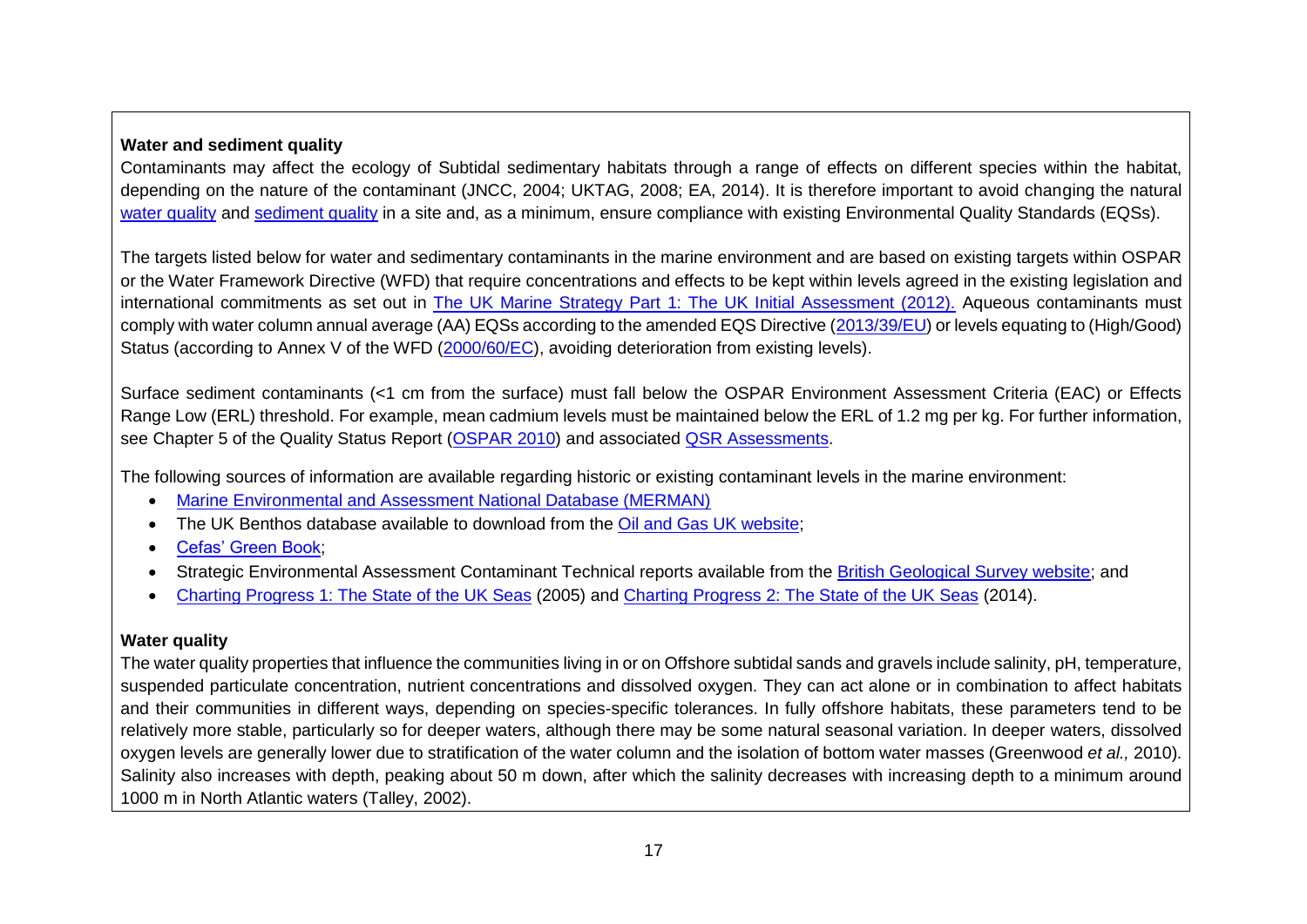Water quality can influence habitats and the communities they support by affecting the abundance, distribution and composition of communities at relatively local scales (Elliott *et al.,* 1998; Little, 2000; Gray and Elliott, 2009). For example, a prolonged increase in suspended particulates can also have several implications, such as affecting fish health, clogging filtering organs of suspension feeding animals and affecting seabed sedimentation rates (Elliott *et al.,* 1998). Low dissolved oxygen can also have sub-lethal and lethal impacts on fish, infauna and epifauna (Best *et al.,* 2007). Conditions in the deep-sea are typically more stable than in shallower habitats, therefore deep-sea organisms are expected to have a lower resilience to changes in abiotic conditions (Tillin *et al.,* 2010). Concentrations of contaminants in the water column must not exceed the EQS.

-----------------------------------------------------------------------------------------------------------

#### **Water quality within the site**

The cool Atlantic waters to the north of the site exhibit seasonal stratification during spring and summer, which increase the prevalence of phytoplankton communities (Salomons *et al.,* 1988; Weston *et al.,* 2005). The site is also likely to be affected by the warmer, central North Sea water to the south, although more evidence on the site's physicochemical properties is required. The dominant factors in the stratification of the water column are seasonal and daily changes in solar radiation, wind and tidal mixing (Scott *et al.,* 2010). The tidal current within the site also causes an increase in nutrient availability through upwelling. This influences phytoplankton production in the site throughout the year, with a maximum chlorophyll biomass of >5 mg m<sup>-3</sup> (Scott *et al.,* 2010) providing a food source for Offshore subtidal sand and gravel communities.

The site lies within the central North Sea in an area of relatively high human activity and anthropogenic influence. There are a large number of shipping routes through the site which may impact water quality (JNCC and MMO 2015; OSPAR, 2009b). Enrichment due to riverine inputs are thought to affect ecological function of sites in the North Sea (Wieking and Kröncke, 2005; van Leeuwen *et al.,* 2015). Atmospheric deposition in the North Sea has been highlighted as a major source of contamination of trace metals (cadmium, lead, copper and zinc; Injuk *et al.,* 1992).

<span id="page-17-0"></span>While this information identifies possible sources of contamination, there is currently no information available to indicate that water quality in the site is falling below environmental quality standards. Indeed, the [Charting Progress 2](http://webarchive.nationalarchives.gov.uk/20141203171015/http:/chartingprogress.defra.gov.uk/ministerial-foreword) reports that the open seas are little affected by pollution and levels of monitored contaminants continue to fall, albeit slowly in many cases. Therefore, **JNCC advise a conserve objective** and that aqueous contaminants must be restricted to comply with water column annual average limits according to the amended environmental quality standards Directive (2013/39/EU) or levels equating to high/good status (Annex V of the Water Framework Directive 2000/60/EC), avoiding deterioration from existing levels.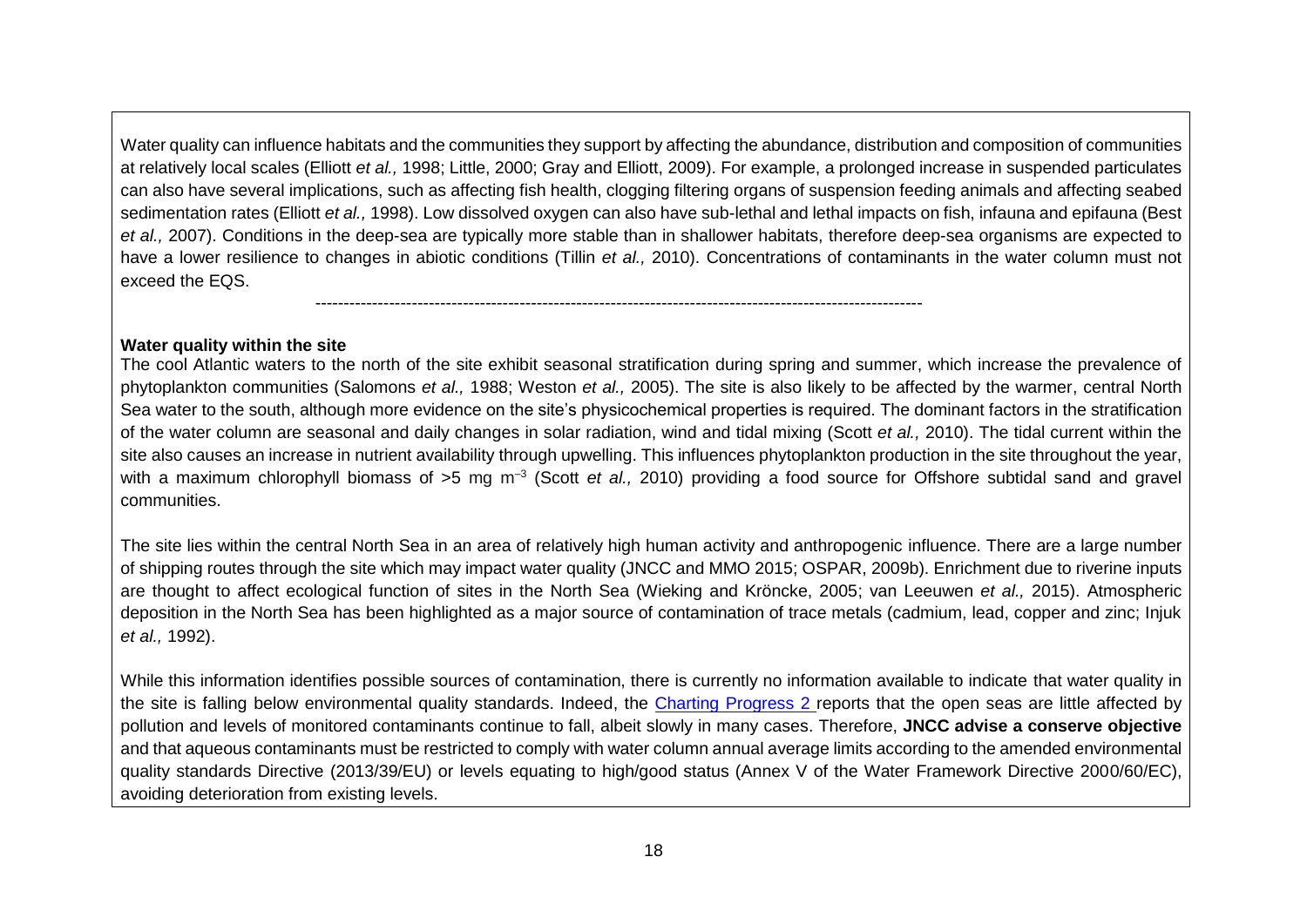#### <span id="page-18-2"></span>**Sediment quality**

Various contaminants are known to affect the species that live in or on the surface of Offshore subtidal sands and gravels. These include heavy metals like mercury, arsenic, zinc, nickel, chromium and cadmium, polyaromatic hydrocarbons, polychlorinated biphenyls, organotins (such as TBT) and pesticides (such as hexachlorobenzene). These metals and compounds can impact species sensitive to contaminants, degrading the community structure (e.g. heavy metals) and bioaccumulate within organisms thus entering the marine food chain (e.g. polychlorinated biphenyls) (OSPAR 2009; 2010; 2012). The biogeochemistry of mud habitats in particular is such that the effects of contaminants are greater (Sciberras *et al.,* 2016) leading in some cases to anoxic or intolerant conditions for several key and characterising species and resulting in a change to species composition. It is therefore important to ensure sediment quality is maintained by avoiding the introduction of contaminants and as a minimum ensure compliance with existing EQS as set out above, particularly in mud habitats.

-----------------------------------------------------------------------------------------------------------

-----------------------------------------------------------------------------------------------------------

#### **Sediment quality within the site**

There is limited information available to determine the sediment contaminant levels within the site. Samples taken within the site at Montrose Bank and ~20km to the west of the site at the Arbroath sample station suggest the sediment is below background conditions for the majority of monitored contaminants and will have limited effects on marine life. However, evidence suggests levels of chlorobiphenyl-118 may be high enough to have adverse effects on marine organisms (CSEMP, 2014). The level of arsenic was also recorded as above background concentrations but the impact of this is unknown (CSEMP, 2014).

<span id="page-18-0"></span>Exploration of North Sea oil and gas reserves has resulted in the accumulation of drill cuttings on the seabed surrounding drill sites (Breuer *et al.,* 2004). These drill cuttings contain higher concentrations of certain metals (barium, cadmium, copper, nickel, lead and zinc) and hydrocarbons than found in natural sediments (Breuer *et al.,* 2004). The levels of these sediment pollutants within the site are currently unknown. Oil and gas exploration operations no longer occur within the site, however remaining drill cuttings may present an unexplored pollution pathway at the site. Old well sites are located in the Montrose Bank section of the site.

<span id="page-18-1"></span>There is no direct empirical evidence from the site to suggest Offshore subtidal sands and gravels are impacted by sediment contamination. **JNCC therefore advise a conserve objective** and that EQS standards should be adhered to so that sediment quality is maintained, to prevent impact to the feature and its associated biological communities. Our confidence in this objective would be improved with long term monitoring and a better understanding of contaminant levels in the site.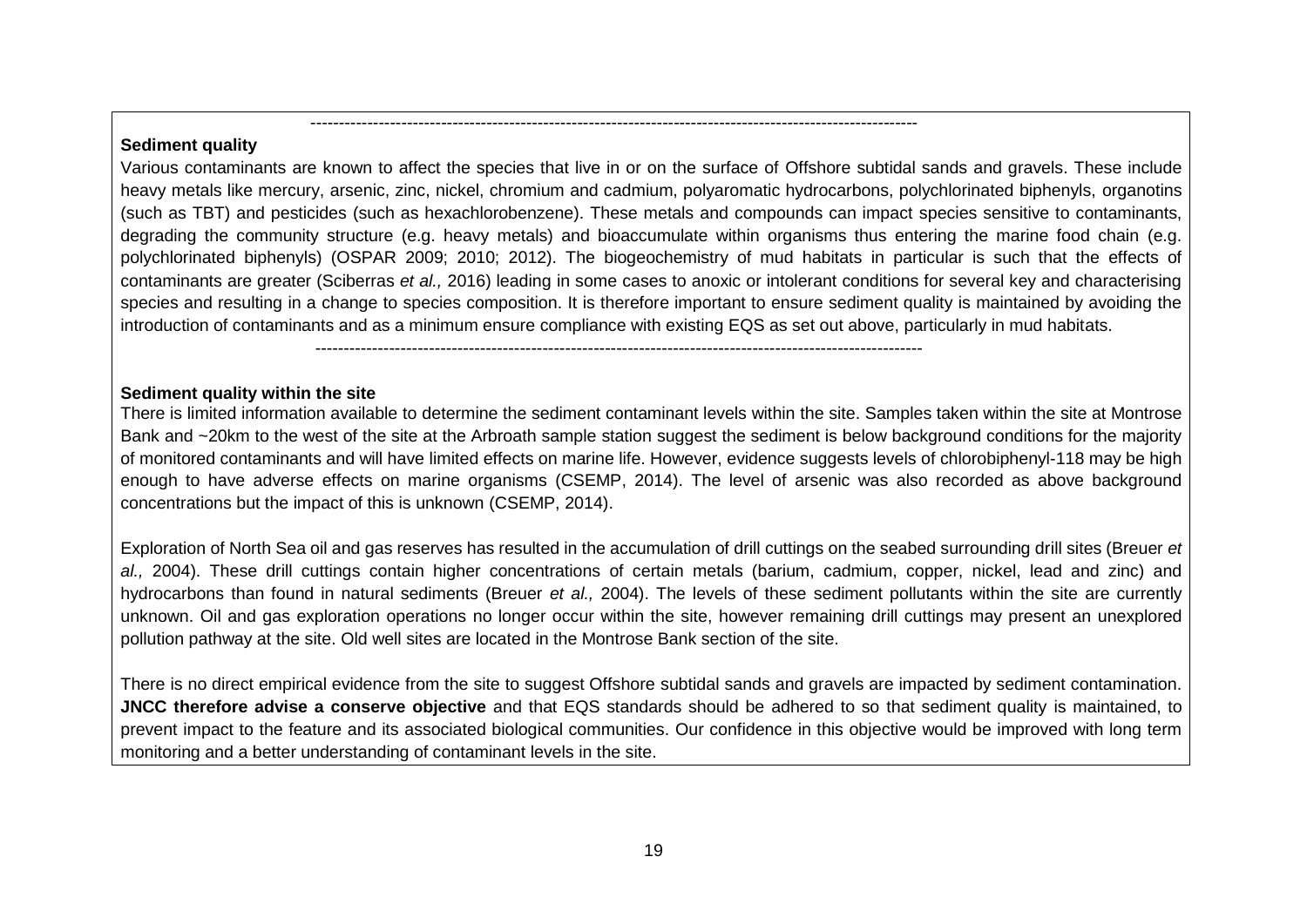<span id="page-19-2"></span>**Table 2. Supplementary advice on the conservation objectives for Ocean quahog aggregations in Firth of Forth Banks Complex Nature Conservation MPA**.

# **Attribute: Extent and distribution**

#### **Objective: Conserve**

*The feature is being exposed to damaging pressures associated with demersal trawling and dredge fishing and this may be impacting the feature's extent and distribution. Despite this, JNCC advise a conserve objective acknowledging the substantial uncertainty around the ability of any site-based measures to support restoration of the feature within the site, in light of wider environmental impacts such as climate change and the feature's limited capacity to recruit or reproduce as described in the explanatory notes. Activities should look to minimise, as far as is practicable, disturbance to individuals that may result in a change to the extent and distribution of Ocean quahog aggregations within the site. Our confidence in the setting of this objective would be improved by a better understanding of the distribution of Ocean quahog aggregations throughout the site and monitoring of their condition.* 

#### **Explanatory notes**

Extent describes the occurrence of *Arctica islandica* (herein referred to as ocean quahog), with distribution providing a more detailed overview of the species location(s) and pattern of occurrence within a site. It is important to consider the life histories and environmental preferences of the species as this will have a strong influence on extent and distribution.

<span id="page-19-1"></span><span id="page-19-0"></span>Ocean quahog is found around all British and Irish coasts, as well as offshore. The species has also been recorded from the Baltic, Iceland, the Faroe Islands, Onega Bay in the White Sea to the Bay of Biscay and from Labrador to North Carolina (Tyler-Walters and Sabatini, 2017). Benthic surveys have shown a reduction in North Sea distribution between 1902-1986 (Rumohr *et al.,* 1998). The same surveys also show a reduction in species abundance between 1972-1980 and 1990-1994.

It is thought that UK waters are likely to be a sink of new recruits, with larval settlement events originating from Iceland separated by long periods without successful recruitment (Witbaard and Bergman, 2003). These recruits are thought to be carried down the east coast of the UK and into the mid and southern North Sea where the slower moving waters inside gyres allow settlement to occur. Temperature is also thought to play an important role in the successful recruitment of ocean quahog, with increasing temperatures attributed as the cause of low recruitment success in North Sea populations (Witbaard and Bergman, 2003). As the seas around the UK warm, it is expected that southerly populations of Ocean quahog may experience increased recruitment failure resulting in a range contraction. Recovery of the feature within a site is therefore likely to be reliant on an infrequent and unpredictable supply of recruits from elsewhere and highly dependent on wider environmental pressures, such as climate change.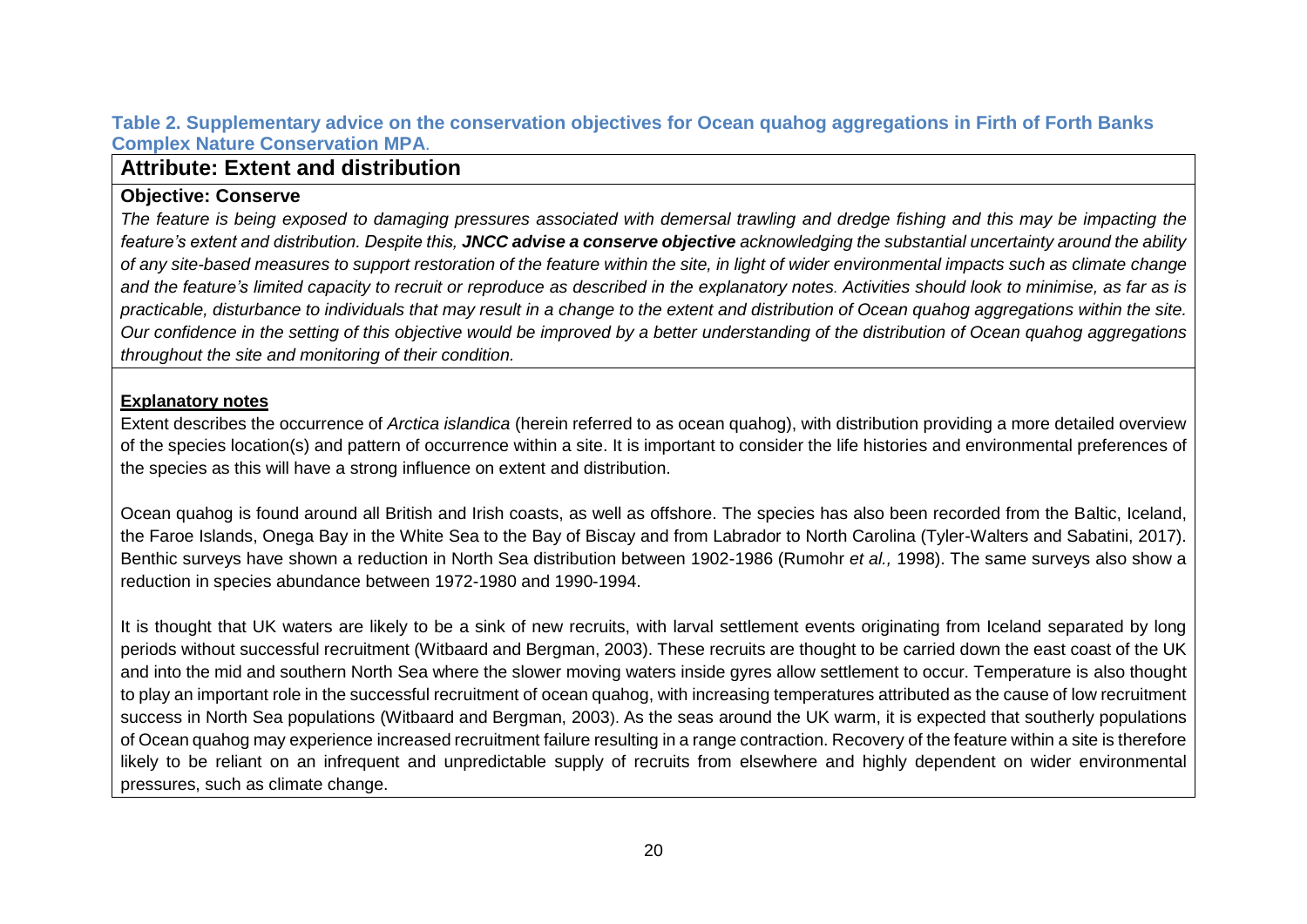As a burrowing species, extent and distribution of supporting habitats will be important in governing the extent and distribution of the species. ocean quahog has been found in a range of sediments, from coarse clean sand to muddy sand in a range of depths typically from 4 m to 482 m deep, but most commonly between 10 m to 280 m (Thorarinsdóttir and Einarsson, 1996; Sabatini *et al.,* 2008; OSPAR, 2009; Tyler-Walters and Sabatini, 2017). Ocean quahog is thought to have a high sensitivity to physical loss of habitat (Tyler-Walters and Sabatini, 2017). It is therefore important to conserve the extent and distribution of supporting habitats to provide the best chance of any potential settlement for new recruits and to retain existing individuals.

**Extent and distribution of the feature within the site**

The known extent and distribution of Ocean quahog aggregations within the site is available to view via the [JNCC's Interactive MPA Mapper.](http://jncc.defra.gov.uk/default.aspx?page=5201&LAYERS=TwelveTS%2CUKCS%2CNCMPA_LSF%2CQOS_P_Poly%2CSandgrav_ncmpas%2CMolluscs_ncmpas%2CncMPA&zoom=8&Y=56.43221&X=-1.65938) It should be noted that ocean quahog supporting habitat is also available to view on this map and is discussed under [supporting processes.](#page-24-2)

-----------------------------------------------------------------------------------------------------------

Grab samples taken during the 2011 JNCC and Marine Scotland survey provide evidence of Ocean quahog aggregations throughout the site. Records came from the north-eastern Montrose Bank section of the site (where 14 individuals were sampled from seven out of 15 sample stations), the Wee Bankie and Scalp Bank section of the site (where four individuals were sampled from two out of five sample stations), and the Berwick Bank (where two individuals were found at one of four sample stations) (Pearce *et al.*, 2014). In 2000, Ocean quahog aggregations were recorded as being super-abundant on the SACFOR scale within the west of the Berwick Bank section (Dove Marine Laboratory, 2000).

Based on the known habitat preferences of ocean quahog (Witbaard and Bergman, 2003), >99% (~2,130 km<sup>2</sup>) of the site is considered suitable for ocean quahog colonisation. The site protects a large area of relatively shallow Offshore subtidal sands and gravels in which ocean quahog are able to burrow and feed, and larvae are able to settle.

<span id="page-20-0"></span>Vessel monitoring system (VMS) data from 2009 to 2016 indicate that the Ocean quahog aggregations within the site are likely to be exposed to demersal trawling and dredging, to which the feature is known to be sensitive. Demersal trawling is highest in the north of the Wee Bankie section of the site (including Scalp Bank), with an average of > 500 hours of demersal trawling activity recorded in the area over seven years (2009 -2015) and >100 hours in 2016. VMS data show that dredge fishing activity is also highest in the Wee Bankie section of the site (including Scalp Bank), with a maximum average of > 600 hours over 7 years (2009-2015). During 2016 a total of over 2500 hours of dredge fishing was recorded in this area. Ocean quahog aggregations are sensitive to demersal fishing gear that penetrates >5cm depth into the seabed, such as that used in the dredge fishing activity in the site (Klein and Witbaard, 1993). The feature is being exposed to damaging pressures associated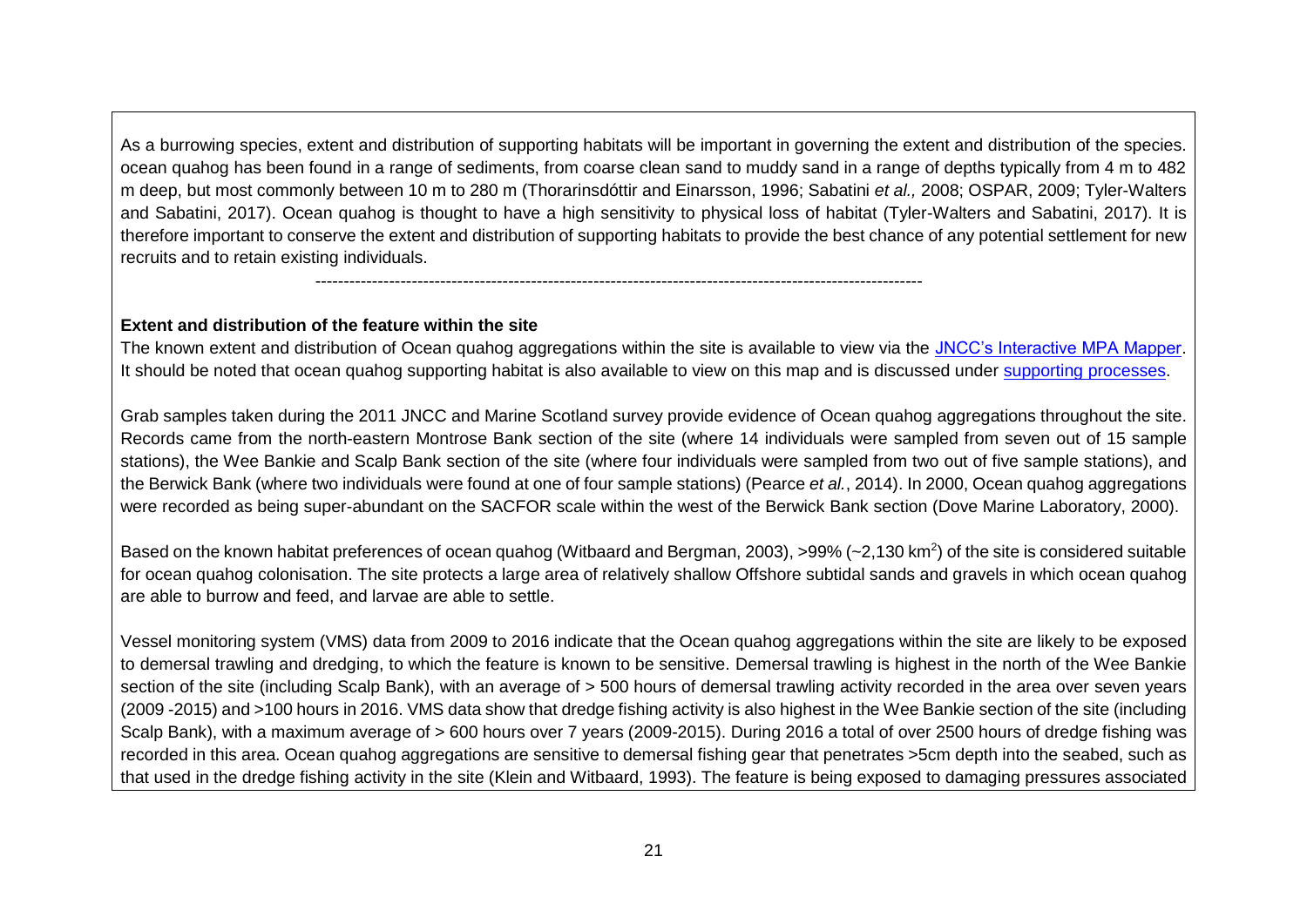with demersal trawling and this may be impacting the feature's extent and distribution. Despite this, **JNCC advises a conserve objective** acknowledging the substantial uncertainty around the ability of any site-based measures to support restoration of the feature within the site, in light of wider environmental impacts such as climate change and the feature's limited capacity to recruit/reproduce. Activities should look to minimise, as far as is practicable, a change in substrata that may result in a change to the natural extent of the ocean quahog's supporting habitat within the site.

For further information on activities capable of affecting Ocean quahog aggregation extent and distribution, please see the Advice on Operations [Workbook.](http://jncc.defra.gov.uk/pdf/FFBC_AdviceOnOperations_v1.0.xlsx)

# **Attribute: Structure and function**

#### **Objective: Conserve**

*The feature is being exposed to damaging pressures associated with demersal trawling and dredge fishing and this may be impacting the feature's structure and function. Despite this, JNCC advise a conserve objective acknowledging the substantial uncertainty around the ability of any site-based measures to support restoration of the feature within the site, in light of wider environmental impacts such as climate change and the feature's limited capacity to recruit or reproduce as described in the explanatory notes. Activities should look to minimise, as far as is practicable, disturbance to individuals within the site. Our confidence in setting of this objective would be improved by long-term monitoring information of Ocean quahog aggregation condition within the site.*

#### **Explanatory notes**

#### **Structure**

Structure refers to the densities and age classes of individuals from a population found within a site. Ocean quahog are more prevalent in the northern North Sea than the southern North Sea. Recorded ocean quahog densities typical in the North Sea are outlined in the table below.

<span id="page-21-1"></span><span id="page-21-0"></span>

| Ocean quahog count / m <sup>2</sup> | <b>Geographic location</b> | <b>Sampling method</b> | <b>Reference</b>       |
|-------------------------------------|----------------------------|------------------------|------------------------|
| <b>Northern North Sea</b>           |                            | Box coring             | De Wilde et al. (1986) |
| 12                                  | Central Fladen grounds     |                        |                        |
| 286                                 | Northern Fladen            | Triple D-dredge        | Witbaard and Bergman   |
| 23                                  | Southern Fladen            |                        | (2003)                 |
| <b>Southern North Sea</b>           |                            |                        |                        |
| 0.07                                | Oyster grounds             |                        |                        |
| $0.14 - 0.17$                       | North of Dogger Bank       |                        |                        |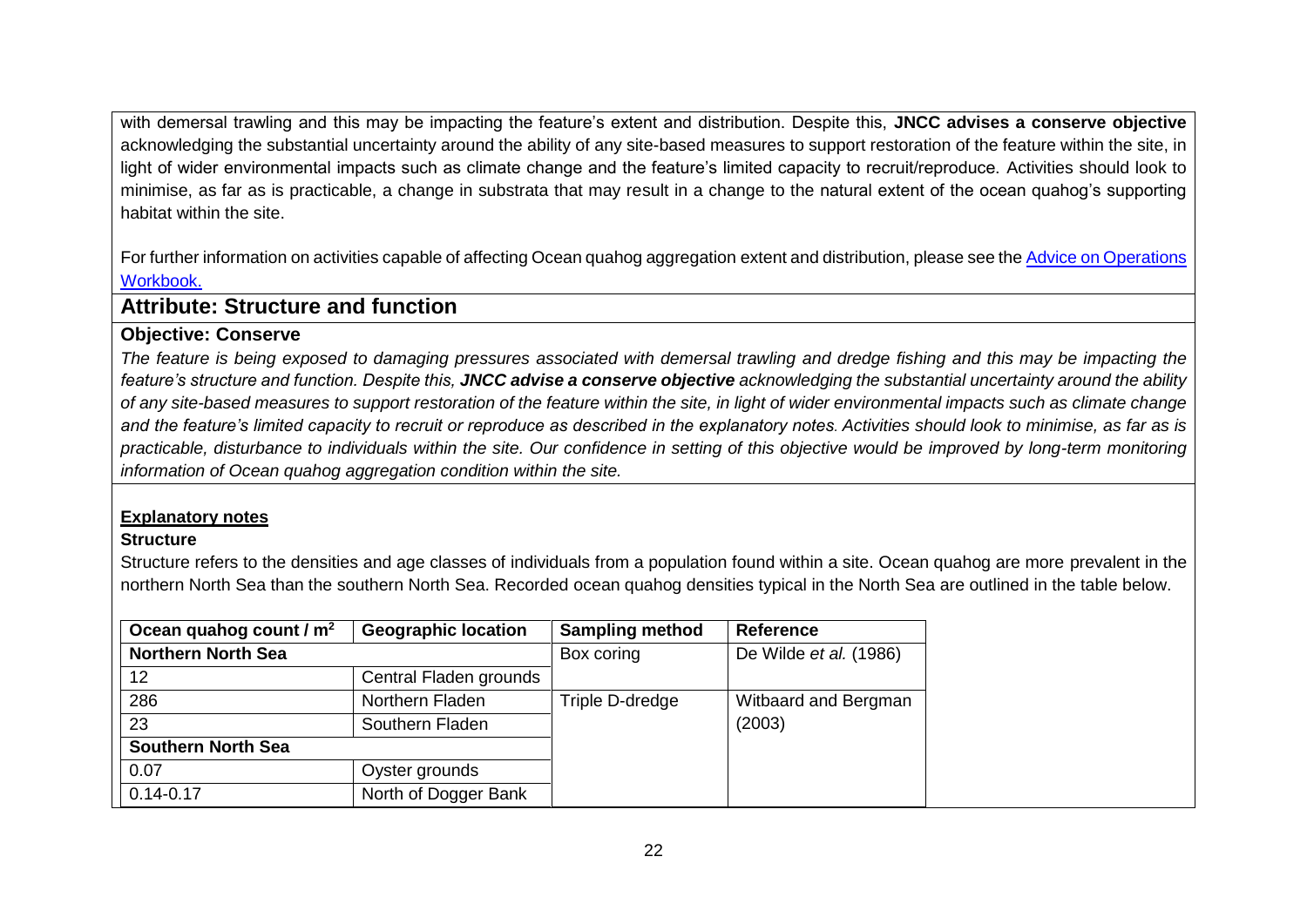| $\sim$ $\sim$ $\sim$<br>----<br>Dyster ground<br>.ent<br>U.35<br>u di |
|-----------------------------------------------------------------------|
|-----------------------------------------------------------------------|

-----------------------------------------------------------------------------------------------------------

The structure of ocean quahog populations tends to be highly skewed in the North Sea, with populations containing either adults or juveniles, as opposed to representatives of both age classes (AquaSense, 2001; Witbaard and Bergman, 2003; OSPAR, 2009). Sporadic recruitment and the detrimental effect of increasing temperature on juveniles is expected to have a significant effect on successful ocean quahog recruitment. Recovery of a population within a site is likely to be reliant on an infrequent supply of recruits from elsewhere and the influence of wider environmental temperature changes brought about by climate change.

It is important to note that distinguishing between adult and juvenile ocean quahogs is difficult without in-depth analysis of shell growth, and that individuals of similar size may vary greatly in age. For example, individuals ranging from 50-179 years old showed little discernible difference in mean length (Ropes and Murawski, 1983). However, what is known is that growth rates are relatively fast during the juvenile stage between 3-7 years of age but slow down after 15 years (Thompson *et al.,* 1980; Cargnelli *et al.,* 1999; Tyler-Walters and Sabatini, 2017). Both sexes have highly variable shell lengths at sexual maturity, between 24 mm and 49 mm reported (Thompson *et al.,* 1980; Cargnelli *et al.,* 1999). Shell length is therefore not a reliable indicator of age for this species.

Recovery of ocean quahog populations is hard to monitor and likely to be extremely slow (over centuries) due to the long-lived (up to 507 years recorded; Brix, 2013), slow-growing, low density, irregularly recruiting, high juvenile mortality and low fecundity of the species (Ridgeway and Richardson, 2010; Butler *et al*. 2012). For the UK, this is compounded by the fact that any recovery would likely be dependent on a supply of recruits from elsewhere. It is therefore important that the number and age class of individuals is conserved in the long-term to conserve the population within the site.

#### **Structure of the feature within the site**

Average density of the ocean quahog recorded across the site in 2011 was 0.02 individuals/km<sup>2</sup>. This is considerably lower than documented averages from the northern North Sea (16,000 ind/km<sup>2</sup>) (Witbaard, 1997; Witbaard and Bergman, 2003). However, the 2011 surveys used Hamon grabs and drop-down video sampling techniques which are not as effective in assessing ocean quahog density compared to trawlbased sampling methods (such as those used by Witbaard and Bergman, 2003). Both adults and juveniles were recorded during the 2011 survey, suggesting larval recruitment occurs in the site (Pearce *et al.*, 2014).

<span id="page-22-0"></span>JNCC acknowledge the significant effect of prevailing sea temperatures on the likely survivorship and recruitment potential of Ocean quahog aggregations (Cargnelli *et al.,* 1999; Witbaard and Bergman, 2003; Tyler-Walters and Sabatini, 2017) and the reported widespread declines in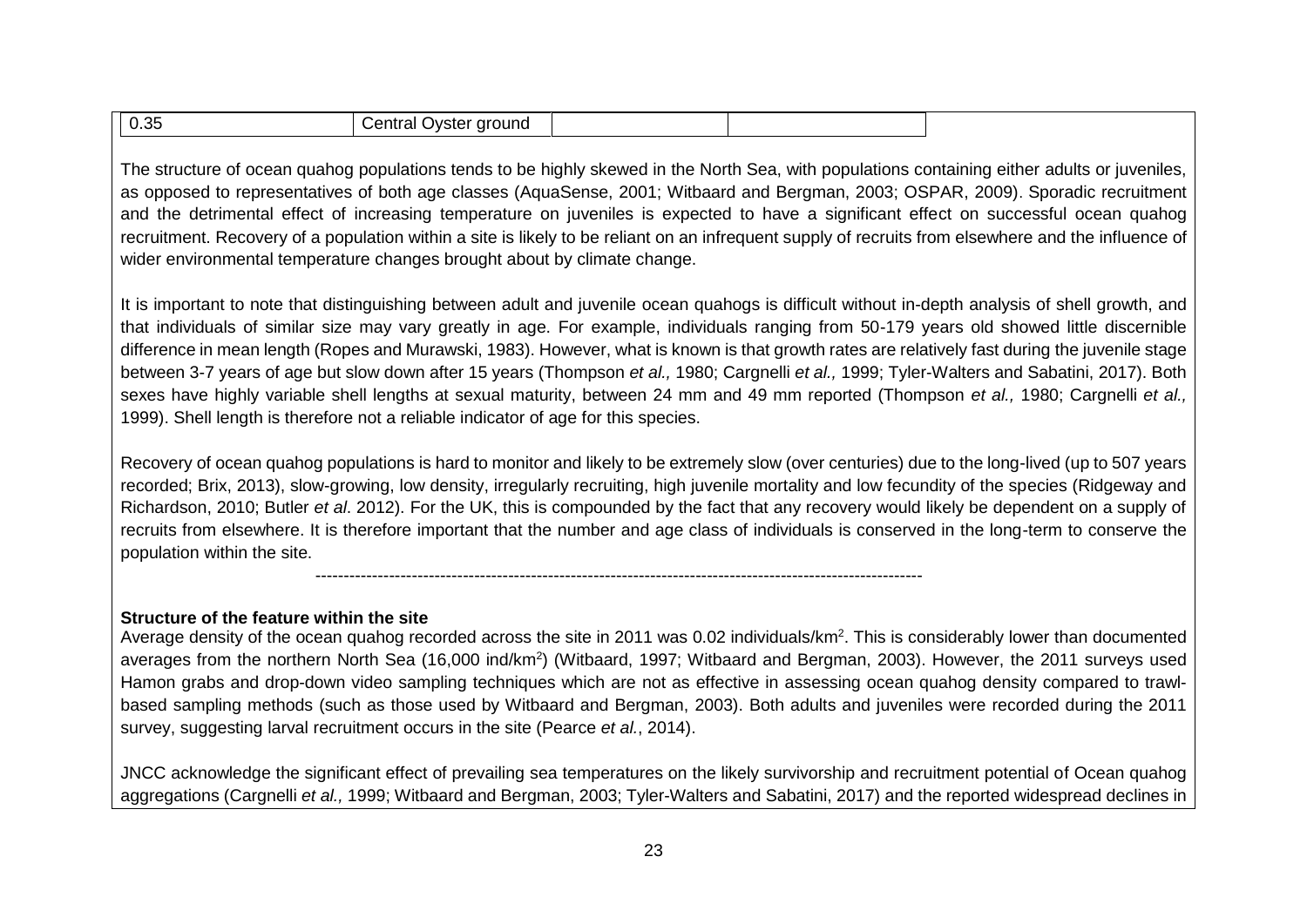the abundance of this species throughout the North Sea (Rumohr *et al.,* 1998). More data are required to develop a time series of ocean quahog population structure to identify any changes to the feature over time. As there are no time series data for Ocean quahog aggregations within the site, it is unclear whether the population in the site is declining, stable or increasing. The age structure, growth rate and reproductive viability of the population located within the site are also currently unknown.

Vessel monitoring system (VMS) data from 2009 to 2016 indicate that the Ocean quahog aggregations within the site are likely to be exposed to demersal trawling and dredge fishing. Ocean quahog aggregations are sensitive to demersal fishing gear that penetrates >5cm depth into the seabed, such as that used in the dredge fishing activity in the site (Klein and Witbaard, 1993). The feature is being exposed to damaging pressures associated with demersal fishing activity and this may be impacting the feature's structure. Despite this, **JNCC advise a conserve objective** acknowledging the substantial uncertainty around the ability of any site-based measures to support restoration of the feature within the site, in light of wider environmental impacts such as climate change and the feature's limited capacity to recruit or reproduce as described in the explanatory notes

#### **Function**

Functions are ecological processes that include sediment processing, secondary production, habitat modification, supply of recruits, bioengineering and biodeposition. These functions rely on supporting natural processes and the growth and reproduction of ocean quahog. These functions can occur at a range temporal and spatial scales and help to maintain the provision of ecosystem services locally and to the wider marine environment (ETC, 2011).

Ecosystem services that may be provided by ocean quahog include:

- Nutrition: Providing food for a broad range of fish and invertebrate species, including commercially important fish species, e.g. cod and haddock (Brey *et al.,* 1990; Rees and Dare, 1993; Cargnelli *et al.,* 1999);
- Regulatory processes: Providing a bentho-pelagic link by removing plankton and detritus from the water column;

-----------------------------------------------------------------------------------------------------------

- Scientific study: Ocean quahog longevity enables the construction of 'master chronologies' over hundreds of years to study climatic and environmental change (Butler *et al.,* 2012; Schöne, 2013). Ocean quahog also provide a key role in ageing research, and are an indicator of heavy metal pollution in sediments and historical environmental change (Weidman *et al.*, 1994; Zettler *et al.,* 2001; Liehr *et al.,* 2005; Schöne, 2005); and
- <span id="page-23-0"></span>• Carbon cycling and nutrient regulation: Maintaining healthy and productive ecosystems through the laying down of carbonate during shell growth and filter-feeding.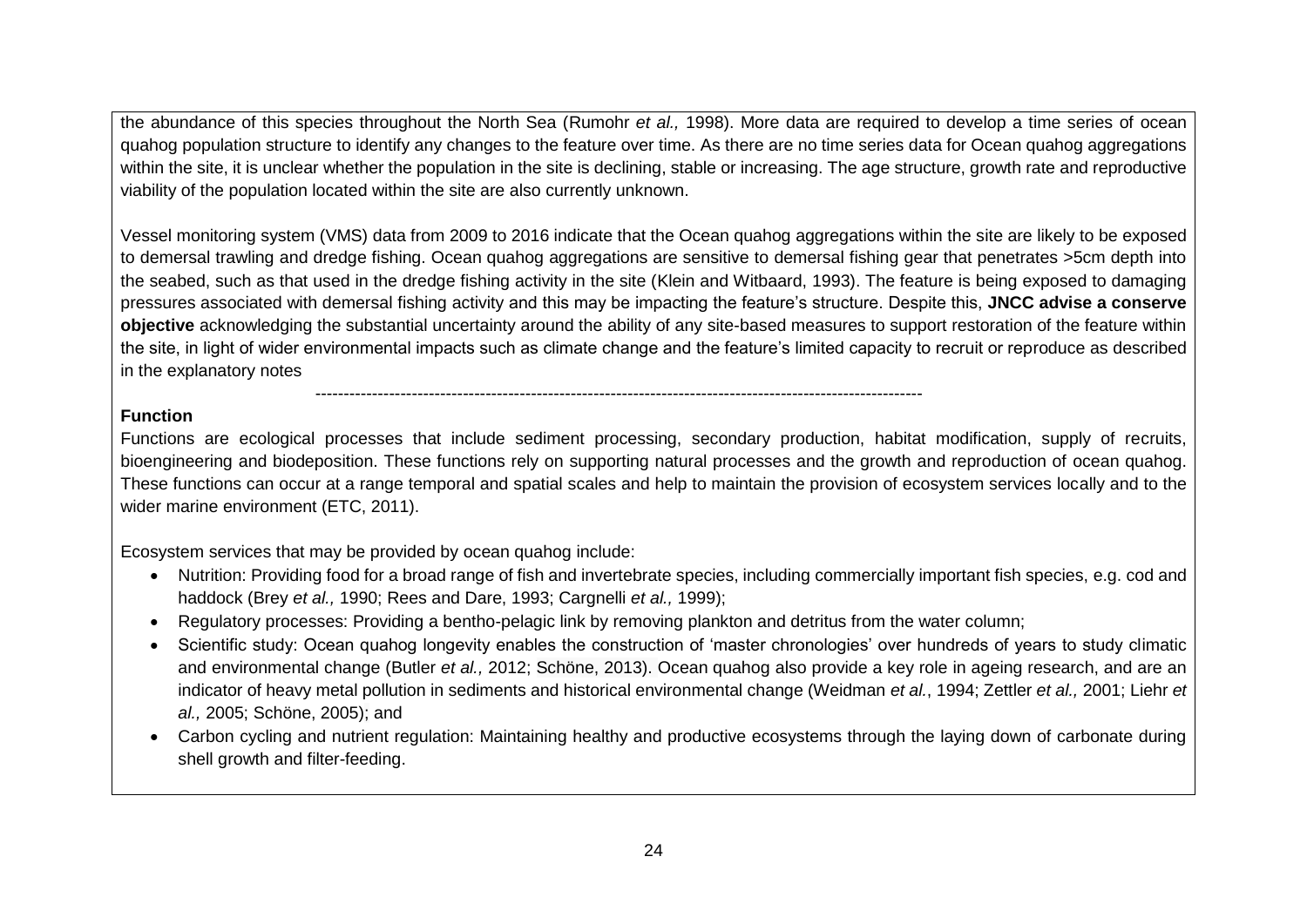#### **Function of the feature within the site**

Whilst there is no direct evidence on the ecosystem services provided by Ocean quahog aggregations within the site, ocean quahog are filter feeders and remove plankton and detritus from the water column, playing a role in carbon cycling and nutrient regulation (Tyler-Walters and Sabatini, 2017). The longevity of ocean quahog also enables scientists to construct 'master chronologies' over tens or hundreds of years to study changes in climate and environmental change using the biogenic carbonates stored in the growth rings of ocean quahog (Schöne, 2013). These data can be used to: investigate the mechanisms driving ocean circulation and temperature variability in North Atlantic waters over the past millennia; understand the significance of external forcing (solar and volcanic) and climate oscillations for modelling ocean-atmosphere interactions over the last 1000 years; and to research the mechanisms of longevity to better understand human ageing.

<span id="page-24-3"></span>-----------------------------------------------------------------------------------------------------------

JNCC acknowledge the significant effect of prevailing sea temperatures on the likely survivorship and recruitment potential of Ocean quahog aggregations (Cargnelli *et al.,* 1999; Witbaard and Bergman, 2003; Tyler-Walters and Sabatini, 2017) and the reported widespread declines in the abundance of this species throughout the North Sea (Rumohr *et al.,* 1998).

<span id="page-24-0"></span>VMS data from 2009 to 2016 indicate that the Ocean quahog aggregations within the site are likely to be exposed to demersal trawling and dredge fishing, to which the feature is known to be sensitive. Ocean quahog aggregations are sensitive to demersal fishing gear that penetrates >5cm depth into the seabed, such as that used in the dredge fishing activity in the site (Klein and Witbaard, 1993). The feature is being exposed to damaging pressures associated with demersal fishing activity and this may be impacting the feature's function. Despite this, **JNCC advise a conserve objective** acknowledging the substantial uncertainty around the ability of any site-based measures to support restoration of the feature within the site, in light of wider environmental impacts such as climate change and the feature's limited capacity to recruit or reproduce as described in the explanatory notes

For further information on activities capable of affecting Ocean quahog aggregations and their structure and function, please see the Advice [on Operations Workbook.](http://jncc.defra.gov.uk/pdf/FFBC_AdviceOnOperations_v1.0.xlsx)

# <span id="page-24-2"></span>**Attribute: Supporting processes**

#### **Objective: Conserve**

<span id="page-24-1"></span>*JNCC consider there is limited evidence to suggest that supporting processes are being impeded with respect to supporting the Ocean quahog aggregations within the site. As such, JNCC advise a conserve objective and that activities must look to avoid, as far as is practicable,*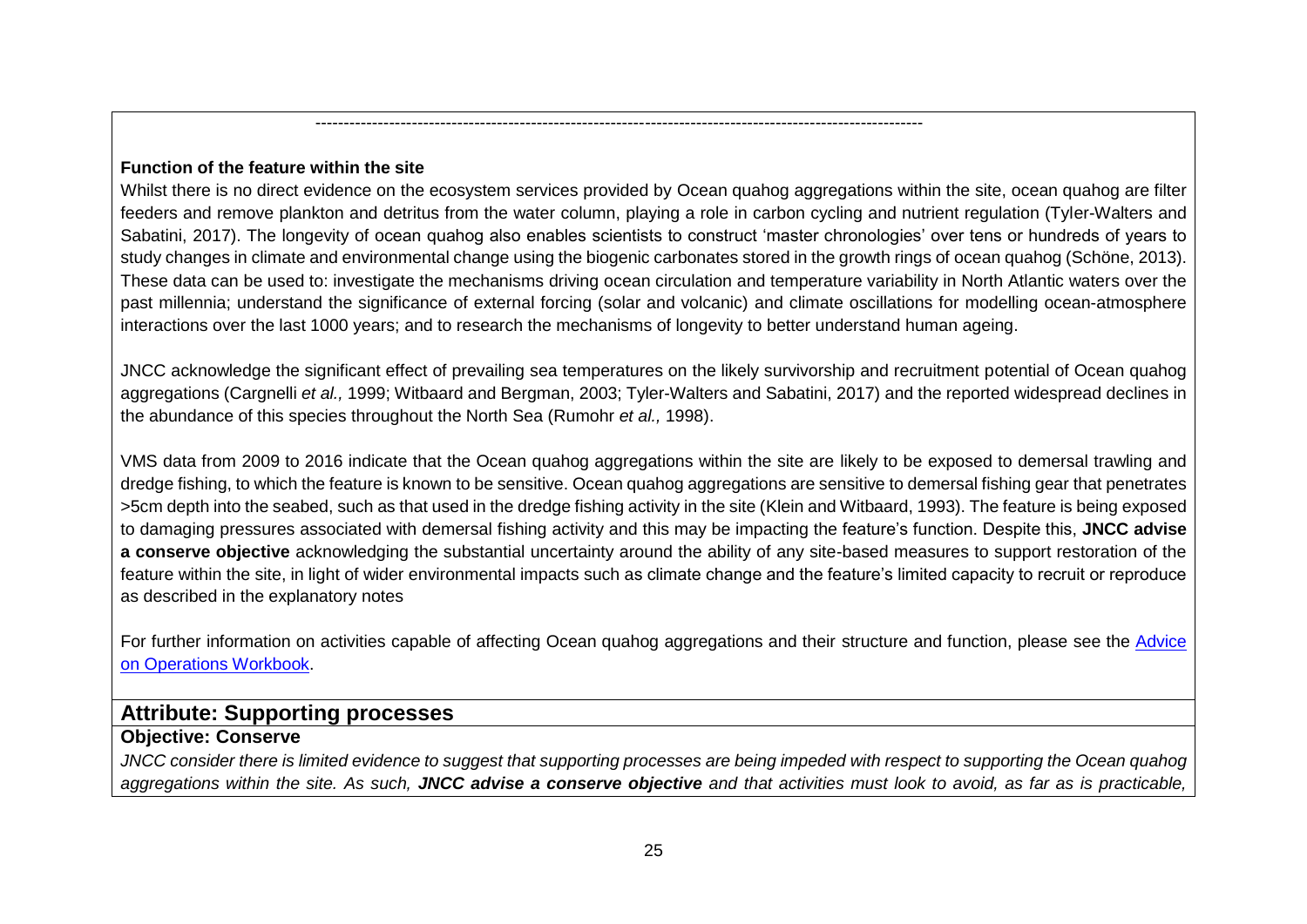**exceeding Environmental Quality Standards set out below, as well as change in substrate extent and distribution. Supporting habitats are** important in governing the extent and distribution of Ocean quahog aggregations and the species is highly sensitive to physical loss of habitat. *It is therefore important to conserve the supporting Offshore subtidal sands and gravels habitat to provide the best chance of settlement by new recruits and to retain existing individuals. Our confidence in this objective would be improved with long-term monitoring, a better understanding of contaminant levels in the site and how contaminants can impact Ocean quahog aggregations.*

#### **Explanatory notes**

Ocean quahog rely on a range of supporting natural processes to support function (ecological processes) and help any recovery from adverse impacts. Supporting processes can be physical, biological and chemical in nature (Alexander *et al.,* 2014). In the case of Ocean quahog, these are the environmental conditions that can affect species persistence, growth and recruitment. For the site to fully deliver the conservation benefits set out in the [statement on conservation benefits,](http://jncc.defra.gov.uk/pdf/FFBC_ConservationStatements_v1.0.pdf) [hydrodynamic regime,](#page-25-2) [supporting habitat](#page-26-2) and [water and sediment quality](#page-27-1) must remain largely unimpeded.

#### <span id="page-25-2"></span>**Hydrodynamic regime**

Hydrodynamic regime refers to the speed and direction of currents, seabed shear stress and wave exposure. These mechanisms circulate food resources and propagules, as well as influence water properties by distributing dissolved oxygen and transferring oxygen from the surface to the seabed (Chamberlain *et al.,* 2001; Biles *et al.,* 2003; Hiscock *et al.,* 2004; Dutertre *et al.,* 2012). Hydrodynamic regime also effects the movement, size and sorting of sediment particles, which as filter-feeders could affect the feeding behaviour, growth and survival of Ocean quahog. Alterations to the natural movement of water and sediment could affect the presence and distribution of Ocean quahog, particularly given the reliance on larvae from Icelandic waters to re-stock populations in the North Sea (Witbaard and Bergman, 2003). The natural movement of water and sediment should therefore not be hindered.

#### **Hydrodynamic regime within the site**

A relatively strong southward flowing current, the Scottish Coastal Current, brings waters from the northern North Sea to the site. Movement of the water masses from the North-East Atlantic to central North Sea may help to carry new recruits (during their pelagic larval phase) into the area from populations around Iceland (Sündermann and Pohlmann, 2011).

-----------------------------------------------------------------------------------------------------------

<span id="page-25-1"></span><span id="page-25-0"></span>The tidal regime within the site is semi-diurnal with a variable mean spring tide of between 4.5m to 4.8m (Seagreen Wind Energy Ltd, 2010). Tidal currents within the site flow parallel to the coast in a southerly or northerly direction, with a peak tidal velocity of 0.5m/s within the site (Seagreen Wind Energy Ltd, 2010; Seagreen Wind Energy Ltd, 2011). The Scottish Coastal Current exhibits spatial variation driven by winds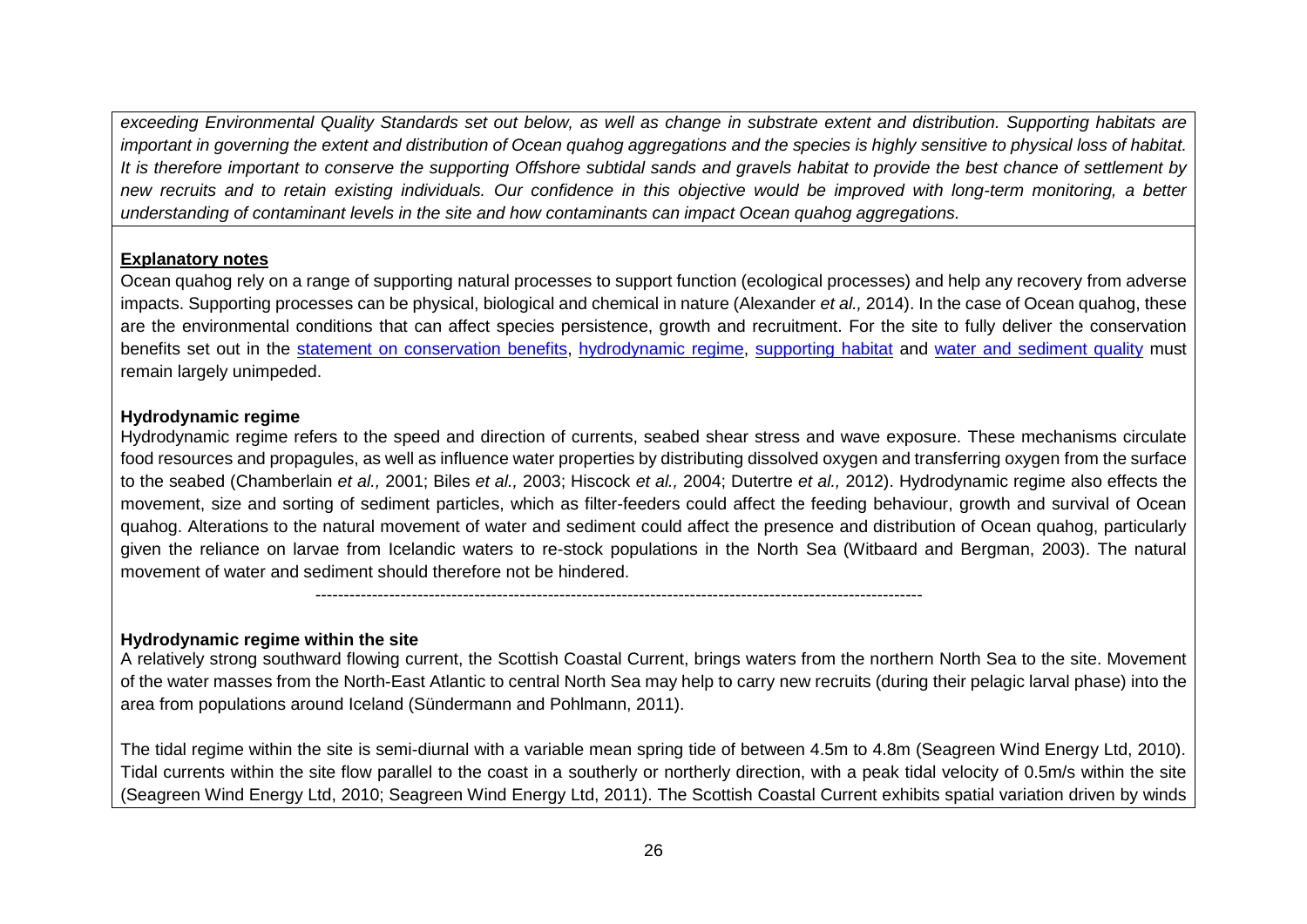and atmospheric pressure gradients, suggesting that the energy levels exacted on the Ocean guahog aggregations and their supporting habitat are not constant (SEA3, 2016).

The variable depth of the site suggests that it could be affected by storm events, as surges may cause increased sediment movement in the shallower areas of the site. However, the impact of storms on the Ocean quahog aggregations is unknown.

There is no evidence to suggest that the plugged and abandoned oil and gas wells in the site are impacting the hydrodynamic regime, however future developments that add further infrastructure to the site may result in a change in local turbulence and vertical mixing (Clark *et al.,* 2014).

As impacts to the hydrodynamic regime are currently minimal, Ocean quahog aggregations in this site are not thought to be affected by anthropogenic impacts on this sub-attribute. As such, **JNCC advise a conserve objective** for this sub-attribute. This is based on expert judgment; specifically, our understanding of the feature's sensitivity to pressures which can be exerted by ongoing activities.

-----------------------------------------------------------------------------------------------------------

-----------------------------------------------------------------------------------------------------------

#### <span id="page-26-2"></span>**Supporting habitats**

The extent and distribution of supporting habitat plays an important role in determining the extent and distribution of the species. As a burrowing species, ocean quahog has been found in a range of sediments, from coarse clean sand to muddy sand in a range of depths typically from 4 m to 482 m deep, but most commonly between 10 m to 280 m (Thorarinsdóttir and Einarsson, 1996; Sabatini *et al.,* 2008; OSPAR, 2009). Ocean quahog are thought to have a high sensitivity to physical change to or loss of habitat (Tyler-Walters and Sabatini, 2017). It is therefore important to conserve the extent and distribution of supporting habitats within the site to conserve ocean quahog populations and provide the best chance of any potential settlement for new recruits.

**Supporting habitats of the feature within the site**

The known extent and distribution of and suitable habitat to support Ocean quahog aggregations within the site is available to view via the [JNCC's Interactive MPA Mapper.](http://jncc.defra.gov.uk/default.aspx?page=5201&LAYERS=TwelveTS%2CUKCS%2CMolluscs_ncmpas%2CncMPA&zoom=8&Y=56.43221&X=-1.65938)

<span id="page-26-1"></span><span id="page-26-0"></span>Based on what is known about the habitat preferences of ocean quahog (Witbaard and Bergman, 2003), >99% (~2,130 km<sup>2</sup>) of the seabed habitats present within the site are considered suitable for ocean quahog colonisation (Sotheran and Crawford-Avis 2014a; Sotheran and Crawford-Avis 2014b). The supporting habitat within the site consists of Offshore subtidal sands and gravels as described i[n Table 1.](#page-6-2) This area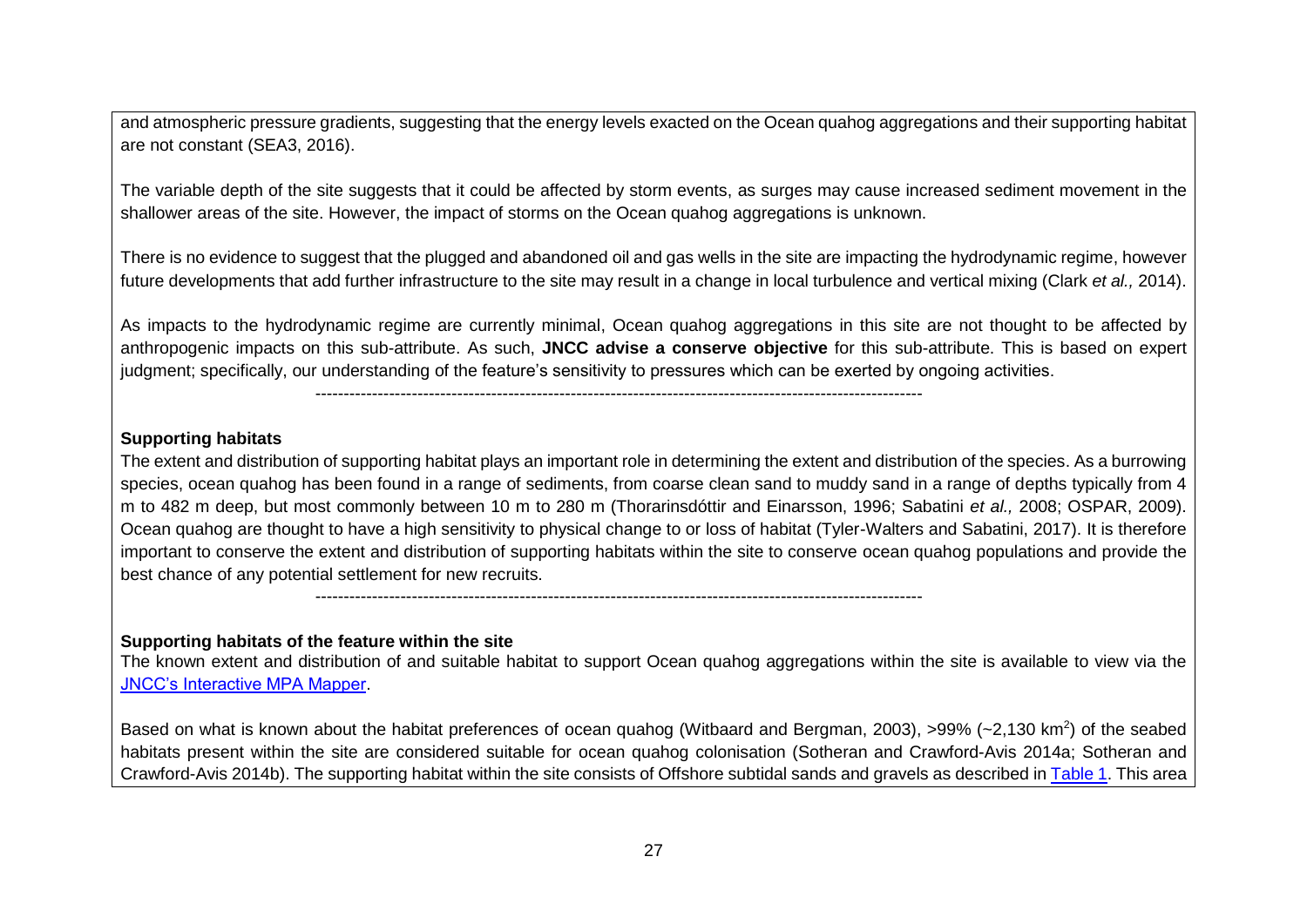of relatively shallow sediment is suitable habitat for ocean quahog to burrow and feed, and is also important for the species' life cycle by offering an area suitable for larval settlement, growth and spawning (Witbaard and Bergman, 2003; Tyler-Walters and Sabatini, 2017).

JNCC consider that there are currently no activities capable of affecting the natural extent and physical structure of habitat suitable to support Ocean quahog aggregations within the site. As such, **JNCC advise a conserve objective** is set. This is based on expert judgement; specifically, our understanding of the feature's sensitivity to pressures exerted by the activities present. Activities should look to minimise, as far as is practicable, a change in substrata that may result in a change to the sediment composition of Ocean quahog aggregations supporting habitat within the site.

-----------------------------------------------------------------------------------------------------------

#### <span id="page-27-1"></span>**Water and sediment quality**

Ocean quahog is considered not sensitive to contaminants at Environmental Quality Standards (EQS) levels (Tyler-Walters and Sabatini, 2017). However, above this baseline, some contaminants may impact the conservation status of Ocean quahog depending on the nature of the contaminant (UKTAG, 2008; EA, 2014). Ocean quahog has a medium sensitivity to other water qualities, such as increases in temperature (Tyler-Walters and Sabatini, 2017). It is important therefore to avoid changing water and sediment quality properties of a site and as a minimum ensure compliance with existing EQSs.

The targets listed below for water and sedimentary contaminants in the marine environment and are based on existing targets within OSPAR or the Water Framework Directive (WFD) that require concentrations and effects to be kept within levels agreed in the existing legislation and international commitments as set out in [The UK Marine Strategy Part 1: The UK Initial Assessment \(2012\).](https://www.gov.uk/government/uploads/system/uploads/attachment_data/file/69632/pb13860-marine-strategy-part1-20121220.pdf) Aqueous contaminants must comply with water column annual average (AA) EQSs according to the amended EQS Directive [\(2013/39/EU\)](http://eur-lex.europa.eu/LexUriServ/LexUriServ.do?uri=OJ:L:2013:226:0001:0017:EN:PDF) or levels equating to (High/Good) Status (according to Annex V of the WFD [\(2000/60/EC\)](http://eur-lex.europa.eu/legal-content/EN/TXT/?uri=CELEX:02000L0060-20141120), avoiding deterioration from existing levels).

The following sources of information are available regarding historic or existing contaminant levels in the marine environment:

- [Marine Environmental and Assessment National Database \(MERMAN\);](http://www.bodc.ac.uk/projects/uk/merman/project_overview/)
- An Analysis of [UK Offshore Oil and Gas surveys 1975-1995;](https://www.google.co.uk/url?sa=t&rct=j&q=&esrc=s&source=web&cd=2&cad=rja&uact=8&ved=0ahUKEwikmYWqtffUAhWDDcAKHZx8Cu8QFggqMAE&url=http%3A%2F%2Fs3.amazonaws.com%2Fzanran_storage%2Fwww.oilandgas.org.uk%2FContentPages%2F19205920.pdf&usg=AFQjCNE_leKRGUIuZpekjiI40mkB7u0dXA)
- Cefas' [Green Book;](https://www.cefas.co.uk/publications/greenbook/greenbookv15.pdf) and
- <span id="page-27-0"></span>• Cefas' [Containment Status of the North Sea](https://www.gov.uk/government/uploads/system/uploads/attachment_data/file/197352/TR_SEA2_Contamination.pdf) Report (2001) and [Contaminant Status of the Irish Sea'](https://www.gov.uk/government/uploads/system/uploads/attachment_data/file/197352/TR_SEA2_Contamination.pdf) Report (2005).

The water quality properties that influence ocean quahog include salinity, pH, temperature, suspended particulate concentration, nutrient concentrations and dissolved oxygen. These parameters can act alone or in combination to affect ocean quahog according to species-specific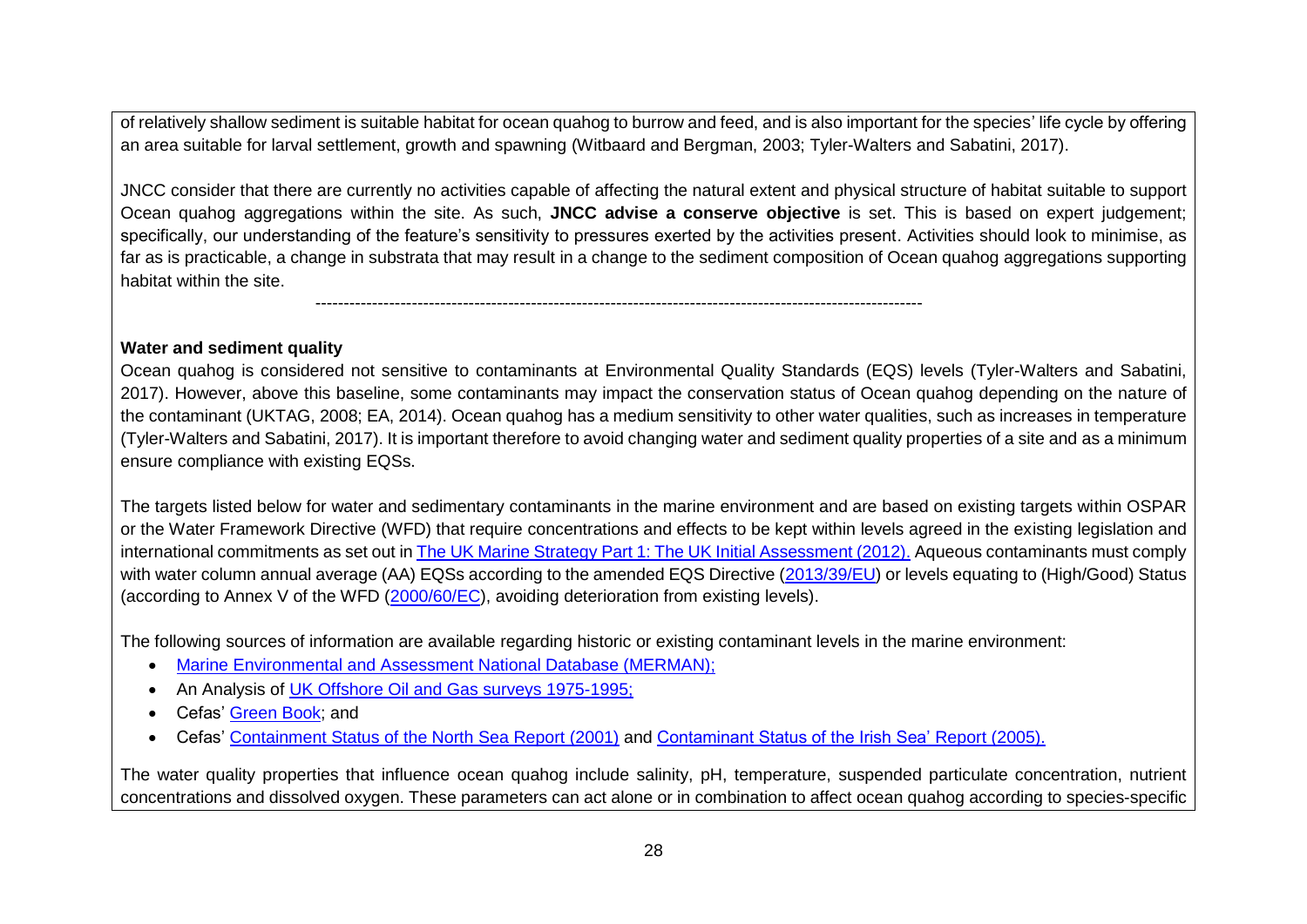tolerances. In fully offshore habitats these parameters tend to be relatively more stable, particularly so for deeper waters, although there may be some natural seasonal variation. Changes in any of the water quality properties through human activities may impact habitats and the communities they support (Elliot *et al.,* 1998; Little, 2000; Gray and Elliot, 2009).

Salinity does not appear to be a limiting factor for the distribution of ocean quahog, since the species is found in the Baltic Sea at 16 ppt (OSPAR, 2009), in the mid-Atlantic Bight at 32-34 ppt (Cargnelli *et al.,* 1999) and Oeschger and Storey (1993) successfully kept adult quahog at 22 ppt in the laboratory for several weeks.

Experimental evidence has shown that lower pH (380-1120 µatm *p*CO<sub>2</sub>), has no effect on shell growth or crystalline microstructure in ocean quahog as the species can actively pump protons to drive increased calcification (Stemmer *et al.,* 2013; 2014). This suggests that although ocean quahog can buffer against the effects of short-term acidification, longer-term acidification may have energetic consequences and ultimately restrict growth and/or reproductive output.

Adult ocean quahog have a medium sensitivity to increases in water temperature. Evidence suggests that the optimal temperature for ocean quahog survival, spawning and recruitment is 6-16°C (Loosanoff, 1953; Merrill *et al.,* 1969; Golikov and Scarlato, 1973; Jones, 1981; Mann, 1989; Cargnelli *et al.,* 1999; Harding *et al.,* 2008). Temperature change can be local (associated with localised effects, such as warm-water effluents, are highly unlikely to have a significant impact in offshore environments) or global (associated with climate change). The impacts on habitats and species from global temperature change can be direct, e.g. changes in breeding or growing seasons, predator-prey interactions, symbiotic relationships and species' physiologies, or indirect, e.g. changes in habitat conditions (Begum *et al.,* 2010). Many uncertainties exist in predicting our future climate and the impacts on habitats and species (EC, 2013).

Temperature has been attributed as the cause of low recruitment in North Sea populations, potentially increasing larval mortality and consequently restricting their southernmost extent (Witbaard and Bergman, 2003; Harding *et al.,* 2008). Temperature-induced changes in phytoplankton communities can also have knock-on effects on zooplankton communities, which can in turn impact filter-feeding organisms, such as ocean quahog (Witbaard *et al.,* 2003). Witbaard *et al.* (2003) found that at high densities, copepods associated with warming seas intercept the downward flux of food particles to ocean quahog, leading to slower shell growth. It is therefore important to conserve the natural temperature regime of the water column as far as is practicable against wider environmental pressures.

Ocean quahog are thought to have a low sensitivity to deoxygenation, nutrient enrichment, organic enrichment, changes in suspended sediments and smothering (Tyler-Walters and Sabatini, 2017). Although low levels of smothering via siltation events are unlikely to affect ocean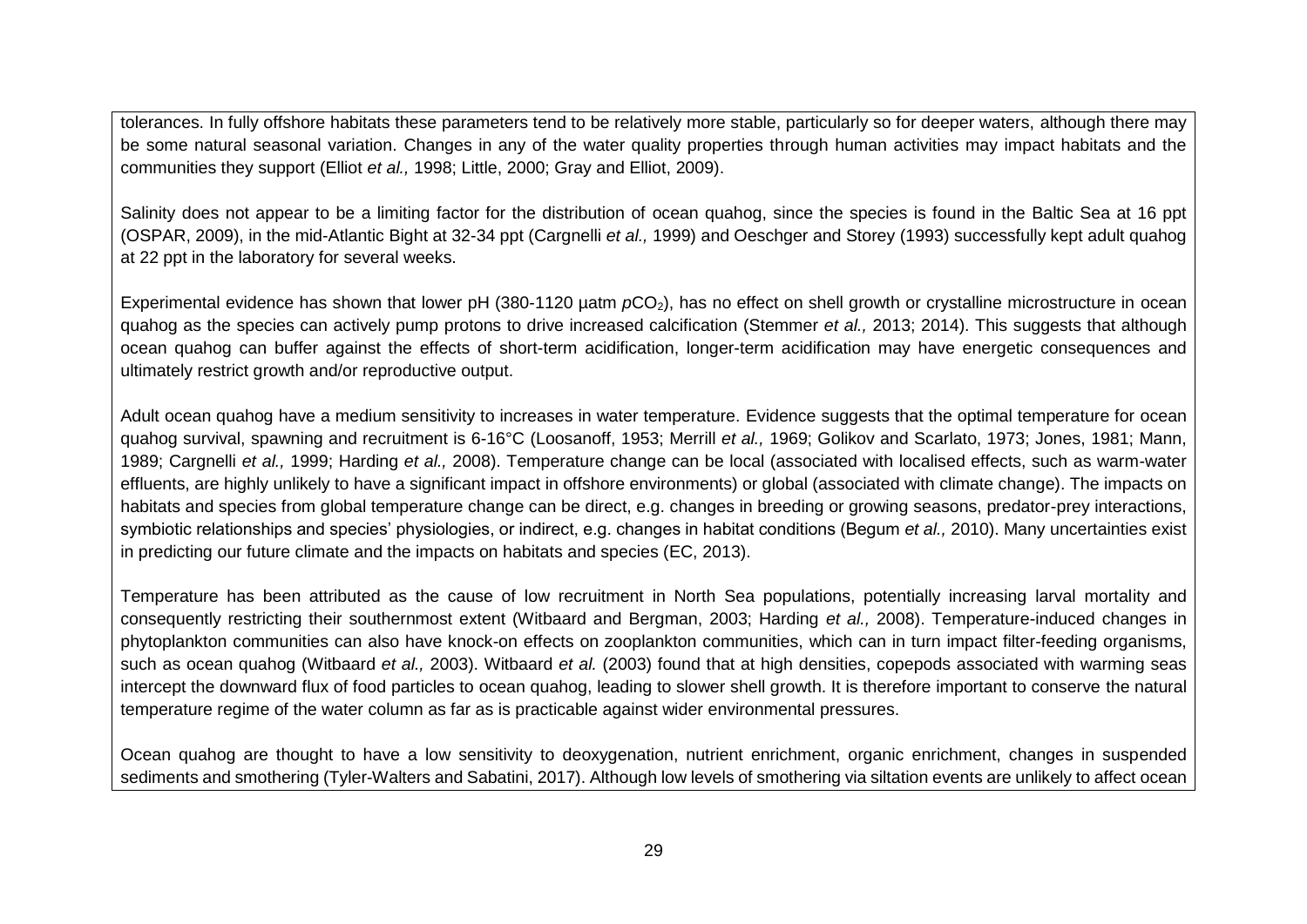quahog, high levels of smothering could restrict the ability of ocean quahog to feed or breathe (Elliot *et al.,* 1998; Morton, 2011). Adult ocean quahog can switch from aerobic to anaerobic respiration and will be able to resurface post-smothering (Sabatini *et al.,* 2008). Powilleit *et al.* (2009) documented a high burrowing potential in ocean quahog after experimental burial, successfully burrowing to the sediment surface through a covering layer of 32-41 cm. Although ocean quahog can survive low dissolved oxygen levels, it could have sub-lethal and lethal affects under long-term anoxia (Taylor, 1976; Weigelt, 1991; Strahl *et al.,* 2011).

Ocean quahog are not considered sensitive to organic and inorganic pollutants (Tyler-Walters and Sabatini, 2017). However, JNCC advise that aqueous contaminants should be restricted to comply with water column annual average limits according to the amended environmental quality standards Directive (2013/39/EU) or levels equating to high/good status (Annex V of the Water Framework Directive 2000/60/EC), avoiding deterioration from existing levels. It is important therefore to carefully consider any proposals or human activity that could change the natural water quality properties affecting a site and as a minimum ensure compliance with existing EQS.

-----------------------------------------------------------------------------------------------------------

#### **Water and sediment quality within the site**

The cool Atlantic waters to the north of the site exhibit seasonal stratification during spring and summer, which increase the prevalence of phytoplankton communities (Salomons *et al.,* 1988; Weston *et al.,* 2005). The site is also likely to be affected by the warmer central North Sea water to the south, although more evidence on the site's physicochemical properties is required. The dominant factors in the stratification of the water column are seasonal and daily changes in solar radiation, wind and tidal mixing (Scott *et al.,* 2010). The tidal current within the site causes an increase in nutrient availability through upwelling. This influences phytoplankton production in the site throughout the year, with a maximum chlorophyll biomass of >5 mg m<sup>-3</sup> (Scott *et al.,* 2010) providing a food source for Ocean quahog aggregations within the site (Tyler-Walters and Sabatini, 2017).

The site lies within the central North Sea in an area of relatively high human activity and anthropogenic influence. There are a large number of shipping routes through the site which may impact water quality (JNCC and MMO 2015; OSPAR, 2009b). Enrichment due to riverine inputs are thought to affect ecological function of sites in the North Sea (Wieking and Kröncke, 2005; van Leeuwen *et al.,* 2015). Atmospheric deposition in the North Sea has been highlighted as a major source of contamination of trace metals (cadmium, lead, copper and zinc; Injuk *et al.,* 1992).

<span id="page-29-0"></span>While this information identifies possible sources of contamination, there is currently no information available to indicate that water quality in the site is falling below environmental quality standards. Indeed, the [Charting Progress 2](http://webarchive.nationalarchives.gov.uk/20141203171015/http:/chartingprogress.defra.gov.uk/ministerial-foreword) reports that the open seas are little affected by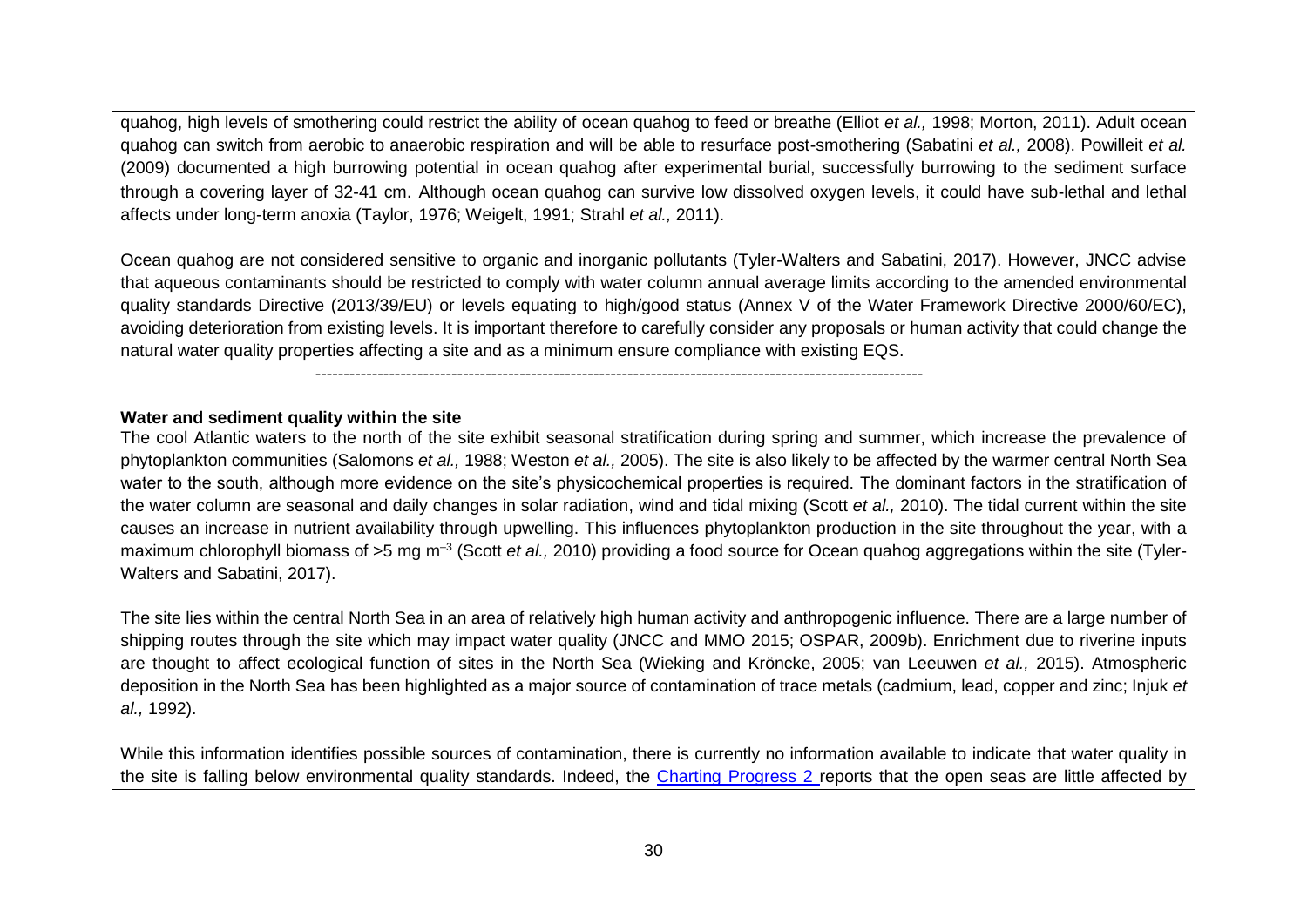pollution and levels of monitored contaminants continue to fall, albeit slowly in many cases. Therefore, **JNCC advise a conserve objective** and that aqueous contaminants must be restricted to comply with water column annual average limits according to the amended environmental quality standards Directive (2013/39/EU) or levels equating to high/good status (Annex V of the Water Framework Directive 2000/60/EC), avoiding deterioration from existing levels.

There is limited information available to ascertain the sediment contaminant levels within the site. According to Clean Seas Environment Monitoring Program (CSEMP, 2014) assessment of data supplied by the British Oceanographic Data Centre samples taken within and adjacent to the site suggests the sediment is below background conditions for the majority of monitored contaminants and will have few effects on marine life, however evidence suggests levels of chlorobiphenyl-118 may be high enough to have adverse effects on marine organisms (CSEMP, 2014). The level of Arsenic was also recorded as above background concentrations but the impact of this is unknown (CSEMP, 2014).

Exploration of North Sea oil and gas reserves has resulted in the accumulation of drill cuttings on the seabed surrounding drill sites (Breuer *et al.,* 2004). These drill cuttings contain higher concentrations of certain metals (barium, cadmium, copper, nickel, lead and zinc) and hydrocarbons than found in natural sediments (Breuer *et al.,* 2004). Levels of these sediment pollutants within the site are currently unknown. Oil and gas exploration operations no longer occur within the site, however remaining drill cuttings may present a possible pollution pathway within the site.

There is no direct empirical evidence from the site to suggest habitat supporting Ocean quahog aggregations are impacted by changes in water or sediment quality. **JNCC advise a conserve objective** and that activities must look to avoid, as far as is practicable, exceeding the EQS levels set out above. Our confidence in this objective would be improved with long term monitoring, a better understanding of contaminant levels in the site and how contaminants can impact ocean quahog.

<span id="page-30-0"></span>For further information on activities capable of affecting Ocean quahog aggregations and their supporting processes, please see the Advice [on Operations Workbook.](http://jncc.defra.gov.uk/pdf/FFBC_AdviceOnOperations_v1.0.xlsx)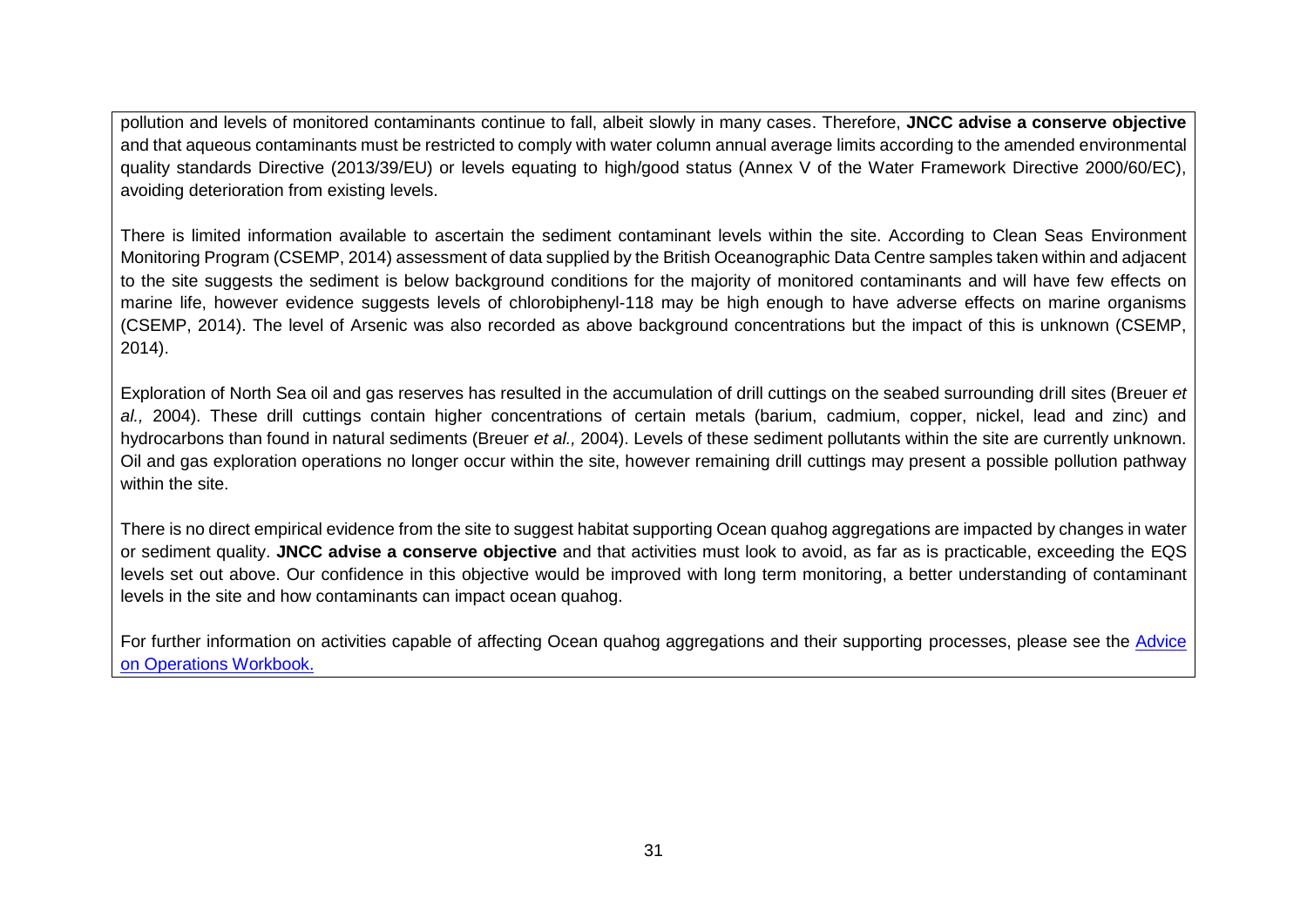#### **Table 3. Supplementary advice on the conservation objectives for Shelf banks and mounds in Firth of Forth Banks Complex Nature Conservation MPA.**

# **Attribute: Extent and distribution**

#### **Objective: Conserve**

*As a large-scale geological feature, it is not considered that any activities currently taking place are capable of significantly affecting the extent and distribution of the shelf banks and mounds protected within this site. As such, JNCC advise a conserve objective.*

#### **Explanatory notes**

In the context of a large-scale feature, extent and distribution refers to the area that the large-scale feature occupies within a site.

#### **Site advice**

The known extent and distribution of Shelf banks and mounds within the site are available to view via the [JNCC's Interactive MPA Mapper.](http://jncc.defra.gov.uk/default.aspx?page=5201&LAYERS=TwelveTS%2CUKCS%2CMolluscs_ncmpas%2CncMPA&zoom=8&Y=56.43221&X=-1.65938) The Shelf banks and mounds large-scale feature extends across ~264 km<sup>2</sup> of the site and includes four bedform features: Wee Bankie and Scalp Bank in the west section of the site, Montrose Bank in the north-east and Berwick Bank in the south-east. A change in the prevailing hydrodynamic regime, which could occur as a result of large scale subsea infrastructure, could affect the extent and distribution of the area of the shelf banks and mounds protected within this site. However, due to the lack of available evidence of such an activity or impact, **JNCC advise a conserve objective**.

# <span id="page-31-0"></span>**Attribute: Structure and function**

# **Objective: Conserve**

As a large-scale geological feature, it is not considered that any human activities are capable of significantly affecting the physical nature of the area of the shelf banks and mounds protected within this site. Moreover, there is no evidence to suggest that the functional role of the shelf *banks and mounds has been impaired because of human activity. As such, JNCC advise a conserve objective for this attribute.*

#### **Explanatory notes**

In the context of a large-scale feature, structure refers to the [physical nature](#page-32-2) of the feature and the [functional role](#page-32-3) it plays in supporting the wider health and biodiversity of Scotland's seas.

#### <span id="page-31-1"></span>**Site advice**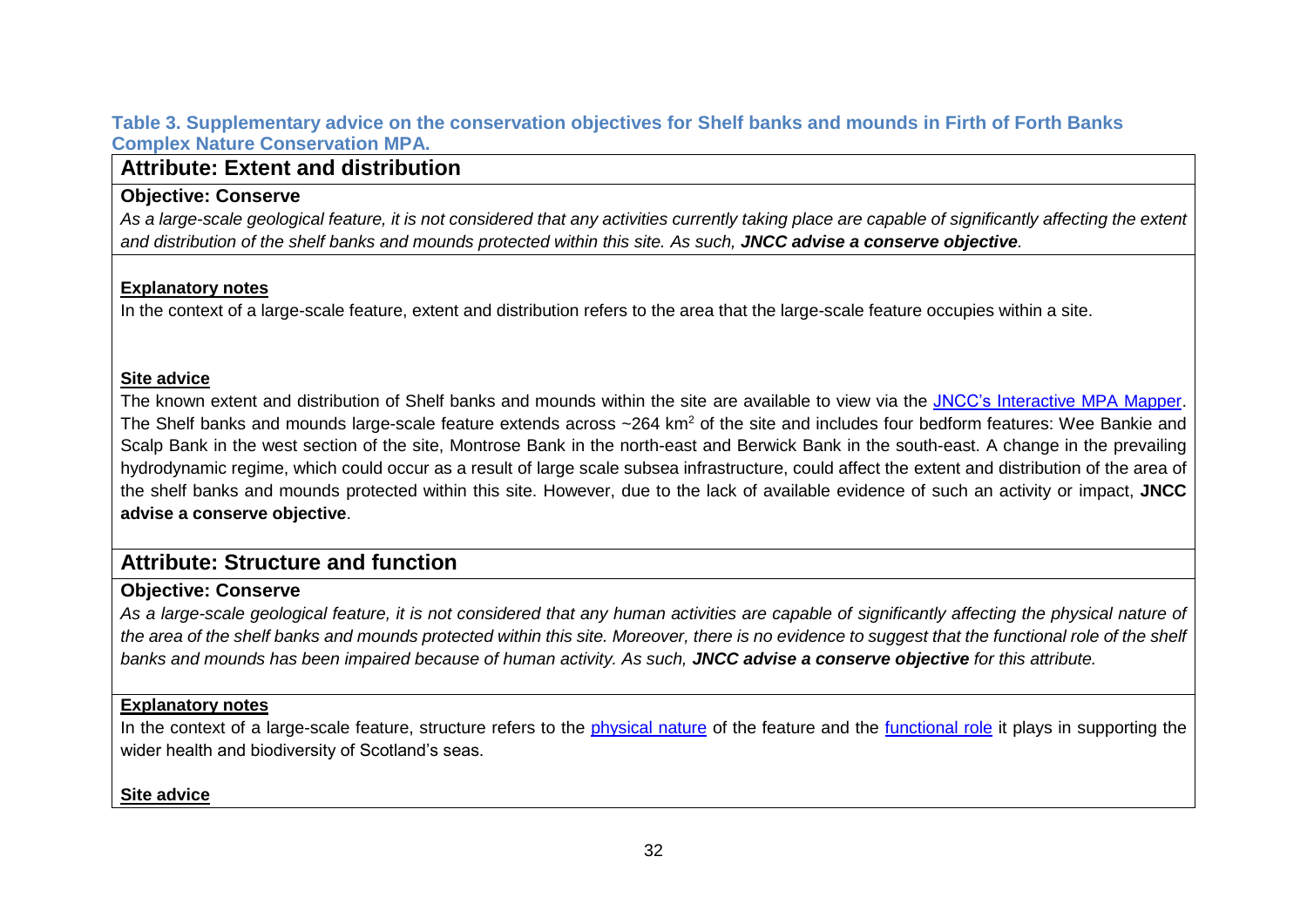#### <span id="page-32-2"></span>**Physical nature**

The site's four banks and mounds are formed by the action of strong currents on mobile sediment, causing the build-up of subtidal sands and gravels into distinct bedform features (Marine Scotland, 2016). The banks and mounds rise with a slope greater than 2% from the seafloor, with some sections of the feature reaching a peak of ~30m below sea level (Sotheran and Crawford-Avis, 2014a; Heriot-Watt University, 2012; Marine Scotland, 2016), compared to a depth of ~60-80m in the surrounding seabed. The strong currents present in the site influence the composition of the sediments. The mosaic of sediment types throughout the habitat is considered to be a result of the interaction between the banks and mounds and the tidal currents, causing varying levels of sediment deposition (JNCC, 2014). The banks and mounds are predominantly formed of circalittoral coarse sediment as a result of the tidal currents removing the smaller grains (Scott *et al.,* 2010; Sotheran and Crawford-Avis, 2014a; Sotheran and Crawford-Avis, 2014b).

As a large-scale geomorphological feature, it is not considered that any current human activities within the site are capable of significantly affecting the physical nature of the protected Shelf banks and mounds features. As such, **JNCC advise a conserve objective**.

-----------------------------------------------------------------------------------------------------------

#### <span id="page-32-3"></span>**Functional role**

Functions provided by large-scale features can occur at a number of temporal and spatial scales and help to maintain the provision of ecosystem services locally and to the wider marine environment (ETC, 2011). Ecosystem services that may be the provided by the area of the Shelf banks and mounds protected within the site include:

<span id="page-32-1"></span><span id="page-32-0"></span>• Biological productivity – There is evidence to suggest that two of the bank and mound features are of wider functional significance to the health and biodiversity of Scotland's seas: Wee Bankie for foraging seabirds (Daunt *et al.,* 2008; Camphuysen *et al.,* 2011) and grey seals (*Halichoerus grypus*) (McConnell *et al.,* 1999, Jones *et al*., 2015), and Berwick Bank for foraging grey seals (Prime and Hammond, 1990; McConnell *et al.,* 1999; Jones *et al.,* 2015). The banks and mounds, comprising of sand and gravel habitats, increase the turbulence of tidal currents, causing vertical mixing between nutrient-rich deep waters and shallower waters which increases primary productivity (Scott *et al.,* 2010). These conditions are suitable for sustaining a sandeel population, a key prey item for top predators in the North Sea food web (Scott *et al.,* 2010, Wright *et al.*, 2000). The sandeels within the banks and mounds feature are thought to be of critical importance to foraging black-legged kittiwakes (*Rissa tridactyla*), northern gannet (*Morus bassanus*) and common guillemot (*Uria aalge*), as well as a food source for grey seal, which can access these prey over the shallow banks and mounds. Breeding success of black-legged kittiwake from the nearby Isle of May colony has been linked to the availability of sandeels in the site (Daunt *et al.,* 2008).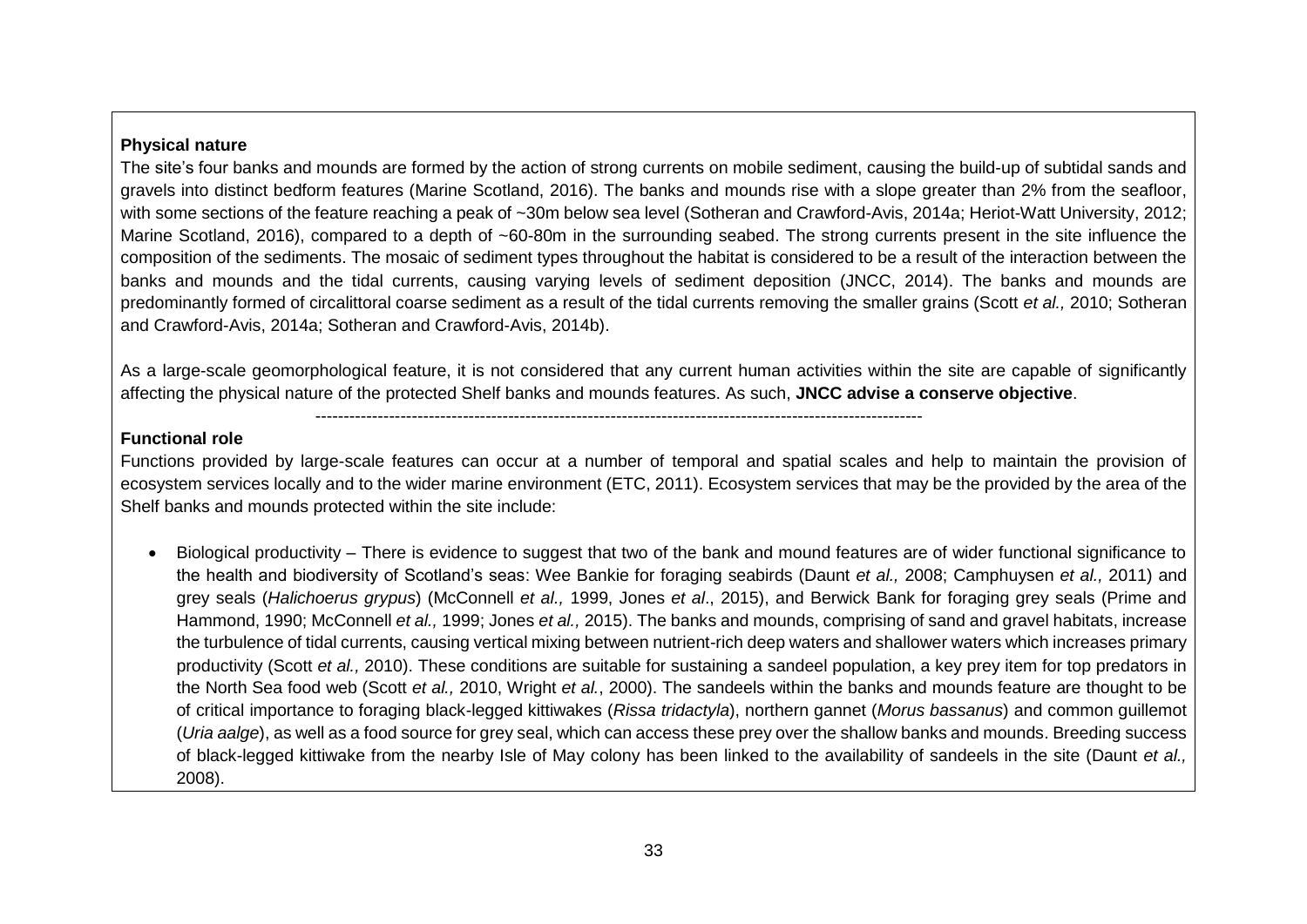- Nutrition Berwick Bank is a spawning ground for plaice, the larvae of which may be important for repopulating exploited stocks along the east coast of England (Lockwood and Lucassen, 1984). The bank and mound bedform features provide habitat for king scallops, which show higher growth rates in shallower waters and are more abundant in areas adjacent to strong currents where nutrient availability is greater (Mason, 1957; Mason, 1983). The feature also provides habitat for sandeels, which can be fished to produce fishmeal and fish oil. Other commercial fish species also benefit from the enhanced biological productivity described above.
- Climate regulation sedimentary habitats which make up the banks and mounds feature provide a long-term carbon sink through bioturbation, living biomass and calcification of benthic organisms (Alonso *et al.,* 2012, Hattam *et al.,* 2015).

There is no evidence to suggest that the functional role of the Shelf banks and mounds has been impaired as a result of human activity. As such, **JNCC advise a conserve objective** for this feature.

# **Attribute: Supporting processes**

#### **Objective: Conserve**

*The shelf banks and mounds are actively maintained by the prevailing hydrodynamic regime. JNCC do not believe there is any evidence to suggest that the prevailing hydrodynamic regime has been affected by human activities. As such, JNCC advise a conserve objective.*

#### **Explanatory notes**

In the context of large-scale features, supporting processes refers to the role that the hydrodynamic regime plays in maintaining the functional significance of the feature within a site.

#### **Site advice**

The Shelf banks and mounds are actively maintained by the prevailing hydrodynamic regime and is predominantly the result of tidal currents causing the build-up of subtidal sands and gravels into distinct bedform features (Heriot-Watt University, 2012). The interaction between this large-scale feature and the local tidal currents leads to the generation of internal waves, which continually replenish the Shelf banks and mounds feature (Scott *et al.,* 2010).

<span id="page-33-0"></span>The tidal regime within the site is semi-diurnal with a variable mean spring tide of between 4.5m to 4.8m (Seagreen Wind Energy Ltd, 2010). Tidal currents within the site flow parallel to the coast in a southerly or northerly direction, with a peak tidal velocity of 0.5m/s within the site (Seagreen Wind Energy Ltd, 2010; Seagreen Wind Energy Ltd, 2011). Photos taken within the banks and mounds show the presence of sandwaves, indicating that the sediment surface is regularly mobilised by tidal currents (Allen *et al*., 2014). These strong tidal currents affect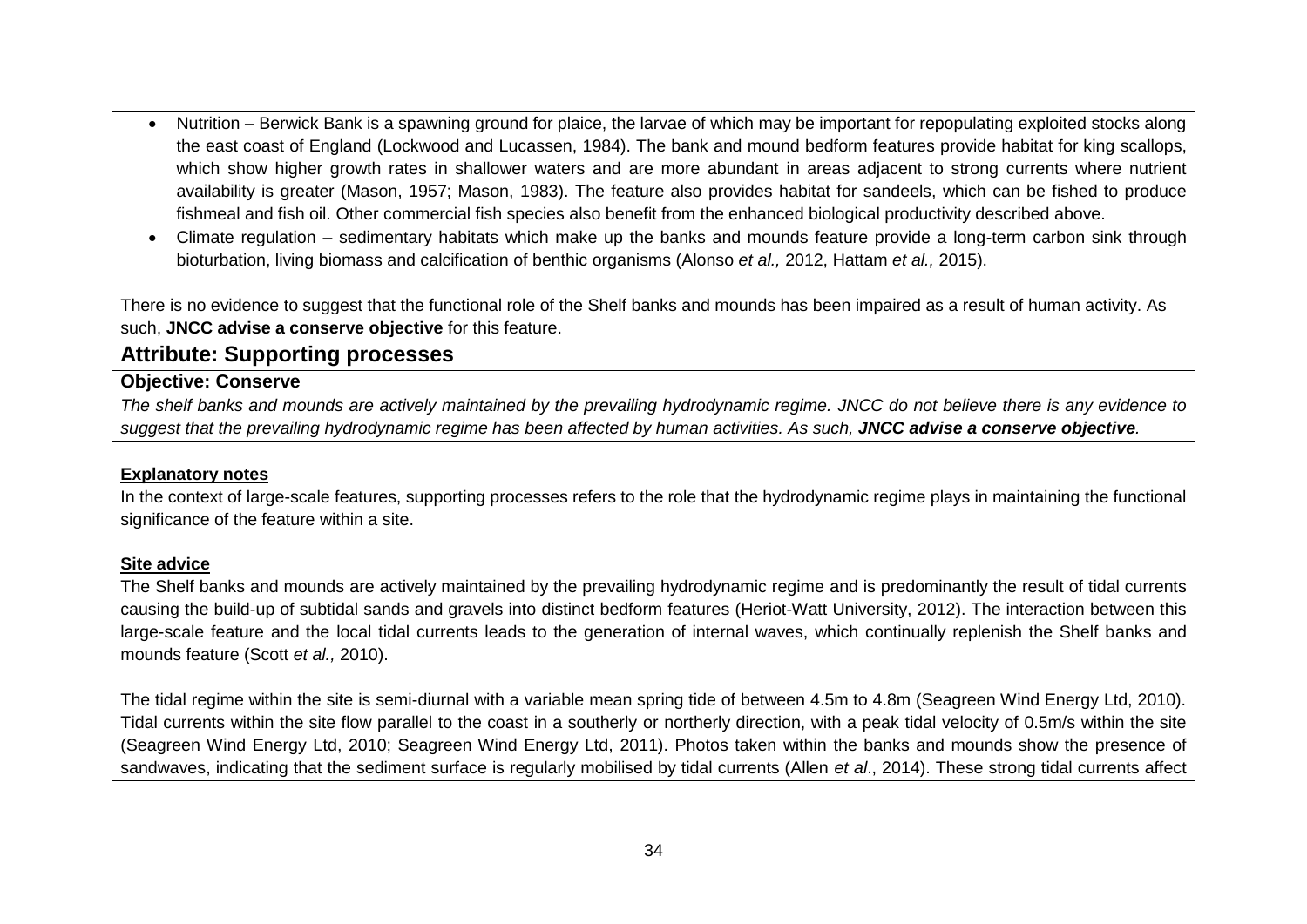the feature's sediment composition by transporting smaller grains of sediment from the mounds and depositing these in surrounding, deeper areas (Scott *et al.,* 2010).

The relatively strong southward flowing current, the Scottish Coastal Current, brings waters from the northern North Sea to the site. The current exhibits spatial variation driven by winds and atmospheric pressure gradients, suggesting that the energy levels exacted on the banks and mounds are not constant (SEA3, 2016).

<span id="page-34-0"></span>It is important to conserve the hydrodynamic regime within the site to ensure that these key processes remain unimpacted. JNCC do not have evidence to suggest that the prevailing hydrodynamic regime has been affected by human activities. As such, J**NCC advise a conserve objective.**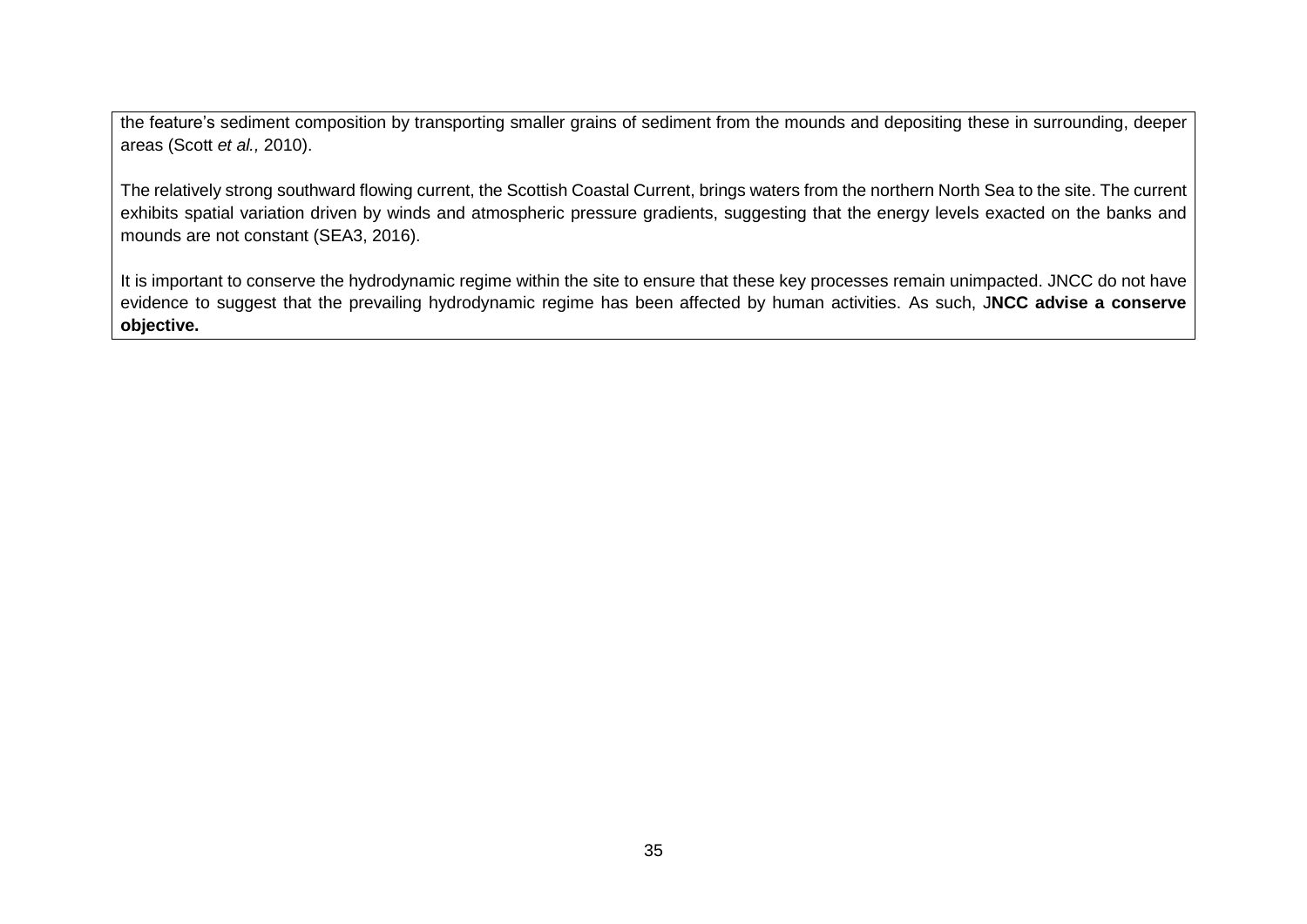#### **Table 4. Supplementary advice on the conservation objectives for the Wee Bankie Key Geodiversity Area in Firth of Forth Banks Complex Nature Conservation MPA.**

#### **Terminology**

- *Geodiversity features*  a collective term for geological and geomorphological features.
- *Key Geodiversity Area* a collective term for geodiversity features that in combination make up the key geodiversity interests of a site.
- Relict a category of geodiversity features which have been formed by natural processes which are no longer taking place e.g. iceberg plough marks formed by glacial movement during the last ice age.
- *Active*  a category of geodiversity features which are formed and maintained by natural processes that are still taking place e.g. sand and sediment wave fields which are maintained by the prevailing hydrodynamic regime.

#### **Overview of the protected geodiversity features of the site**

The site protects relict geodiversity features comprising one of the Key Geodiversity Areas within Scotland's seas:

• **Wee Bankie –** comprising of relict glacial moraines which are interpreted as marking an ice limit of the Last Glacial Maximum.

There is no direct information on the condition of the protected geodiversity features within the site. Consequently, the conservation objectives for feature attributes have been set based on JNCC's understanding of the sensitivity of the protected geodiversity features to pressures associated with human activities to which the features are considered to be sensitive (based on Brooks*,* 2013). It is important to note that only physical pressures (such as abrasion to the seabed surface and the physical removal or deposition of material) are considered to pose a threat to the integrity of the relict protected geodiversity features of the site.

# **Attribute: Extent and distribution**

# **Objective: Conserve**

*There are currently no activities taking place that are capable of significantly affecting the extent and distribution of the protected geodiversity feature of the site. It is not considered possible to recover the extent and distribution of the protected geodiversity feature through human intervention. As such, JNCC advise a conserve objective for the protected geodiversity feature of the site. JNCC recommend that activities that result in the physical removal of material associated with the moraines are kept to a minimum.*

#### <span id="page-35-0"></span>**Explanatory notes**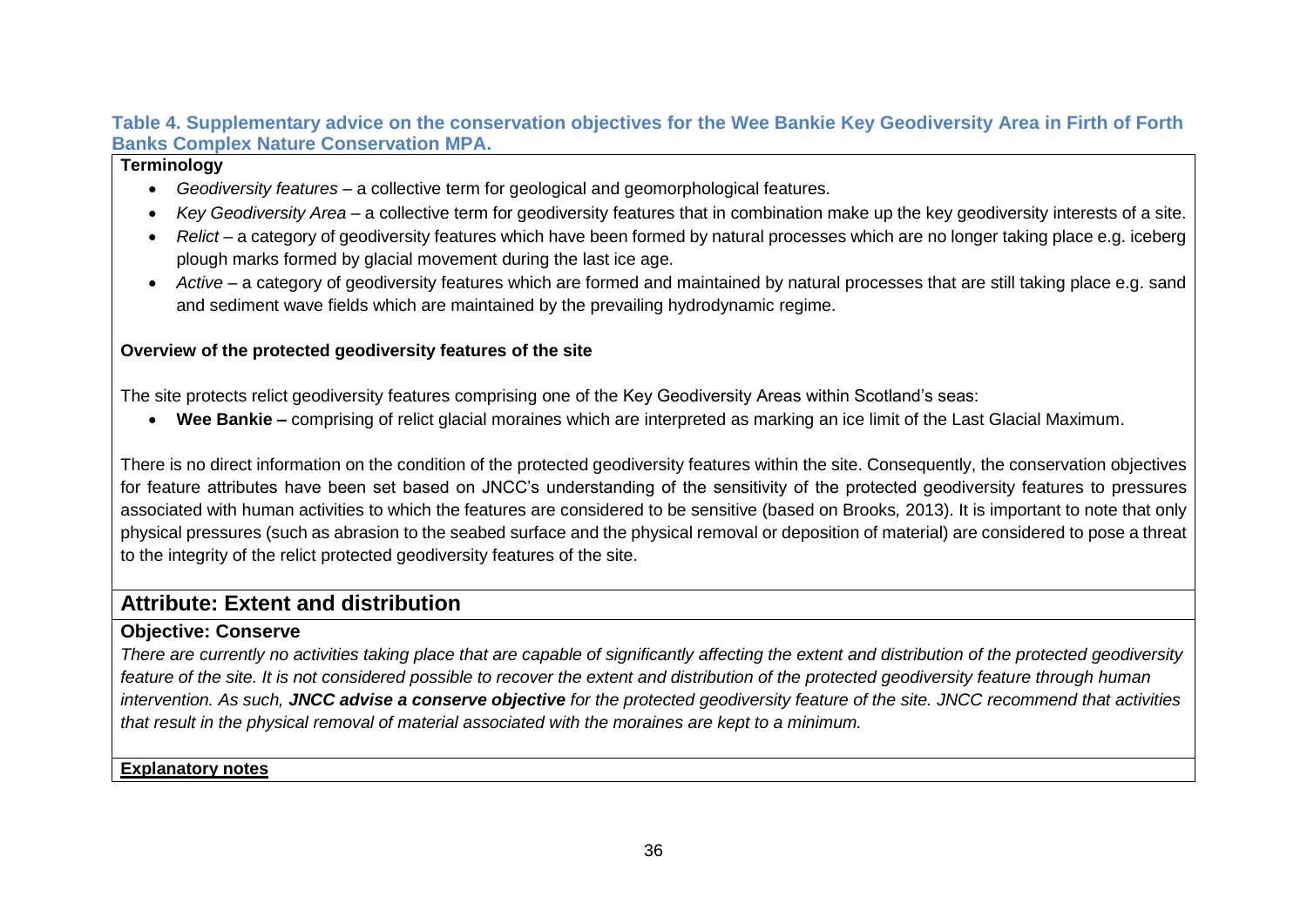In the context of the protected geodiversity feature of the site, extent and distribution refers to area that this feature occupies within a site. Any significant loss of extent to relict geodiversity features may be more significant than for active geodiversity features because the processes that led to the formation of relict features are no longer taking place.

The extent and distribution of geodiversity features within the site is shown on the [JNCC MPA Mapper.](http://jncc.defra.gov.uk/default.aspx?page=5201&LAYERS=TwelveTS%2CUKCS%2CQOS_P_Poly%2CncMPA&zoom=8&Y=56.43221&X=-1.65938)

#### **Wee Bankie**

The Wee Bankie Key Geodiversity Area is a series of relict glacial ridges composed of poorly sorted sediment located ~40 km east of the Firth of Forth and Firth of Tay. The moraines mark an ice limit at some stage during glacial retreat from the Last Glacial Maximum (Brooks *et al*., 2013). This feature encompasses the greater extent of the largest and westernmost section of the site (named Wee Bankie because of the feature's moraines) and then extends into the other sections of the complex, covering  $\sim$ 750 km<sup>2</sup> of the site in total.

The moraines have no resilience to physical pressures that may result in a loss to the feature's extent and distribution, such as physical extraction of material from the seabed (Brooks *et al*., 2013). Human activities have the potential to cause partial disruption to the feature's surface or stratigraphy, but as relict features they are unable to recover. JNCC consider that there are currently no activities taking place that may result in the physical removal of parts of the moraines within the site. As such, **JNCC advise a conserve objective** for this protected geodiversity feature.

# **Attribute: Structure and function**

#### **Objective: Conserve**

*JNCC consider that there are currently no activities taking place that are capable of significantly affecting the structure and function of the protected geodiversity features of the site. As such, JNCC advise a conserve objective. JNCC recommend that activities which result in the sub-surface abrasion, penetration or physical removal of unconsolidated material from the moraines are kept to a minimum.* 

#### **Explanatory notes**

In the context of the protected geodiversity features of the site, [structure](#page-36-2) refers to the physical nature of protected geodiversity features and [function](#page-37-1) as both the scientific importance of the feature in its own right, as well as the role it plays in supporting biological functioning.

<span id="page-36-2"></span>**Structure** 

<span id="page-36-1"></span><span id="page-36-0"></span>**Wee Bankie**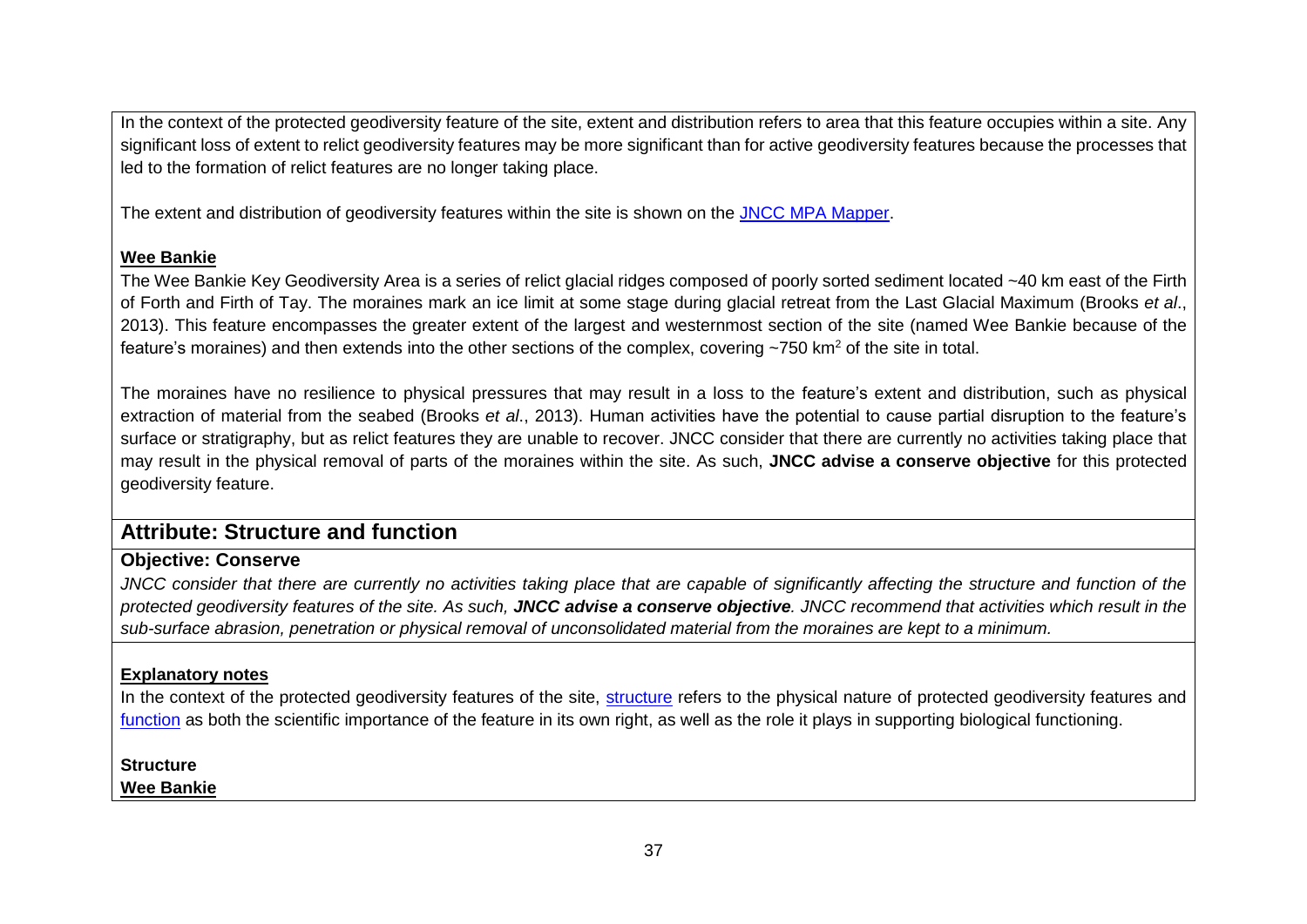The Wee Bankie moraines are a series of prominent submarine ridges formed of glacial till ~20m high relative to the surrounding seabed and found at a depth of 50-30m below sea level (Graham *et al.,* 2009). The ridges are steepest on their western edge, with a more gradual slope in the east. The mapped Wee Bankie moraines reach a width of ~20km across and ~70km in length.

As the moraines are a relict feature Brooks and colleagues (2013) conclude that they have no resilience to physical pressures that may result in impacts to the physical structure of this feature, such as extraction of material from the seabed or penetration or abrasion of the unconsolidated material which make up the moraines. JNCC consider that there are currently no activities taking place that may impact the physical structure of the moraines within the site. As such, **JNCC advise a conserve objective** for this protected geodiversity feature.

-----------------------------------------------------------------------------------------------------------

# <span id="page-37-1"></span>**Function**

### **Wee Bankie**

Functions provided by geodiversity features can occur at a number of temporal and spatial scales and help to maintain the provision of ecosystem services locally and to the wider marine environment (ETC, 2011). Ecosystem services that may be provided by the protected geodiversity features of the Wee Bankie Key Geodiversity Area include:

- Scientific study: the bedform features of the Wee Bankie Key Geodiversity Area form a series of prominent submarine ridges marking an ice limit at some point during the ice retreat of the British-Irish Ice Sheet, during the Last Glacial Maximum (Brooks *et al.,* 2013, Graham *et al*., 2009). The feature has an important role in furthering scientific understanding of deglacial history (Brooks *et al.,* 2013).
- Habitat provision: The moraines that form this Key Geodiversity Area are also considered to be of functional importance as the ridges form an integral part of the Offshore subtidal sands and gravels protected feature, supplying substrate that supports the sedimentary biological communities. The moraines also provide habitat for the Ocean quahog aggregations feature. Both the Offshore subtidal sands and gravels and Ocean quahog aggregations, supported by the moraines, provide ecosystem services in their own right. See Function under [Offshore subtidal sands and gravels](#page-13-2) and [Ocean quahog](#page-24-3) aggregations for further information.

<span id="page-37-0"></span>JNCC consider that there are currently no activities taking place that are capable of significantly affecting the conservation status of the protected geodiversity features that comprise the Wee Bankie Key Geodiversity Area. As such, **JNCC advise a conserve objective** and recommend that activities which result in the sub-surface abrasion, penetration or physical removal of unconsolidated material from the moraines within the site are kept to a minimum.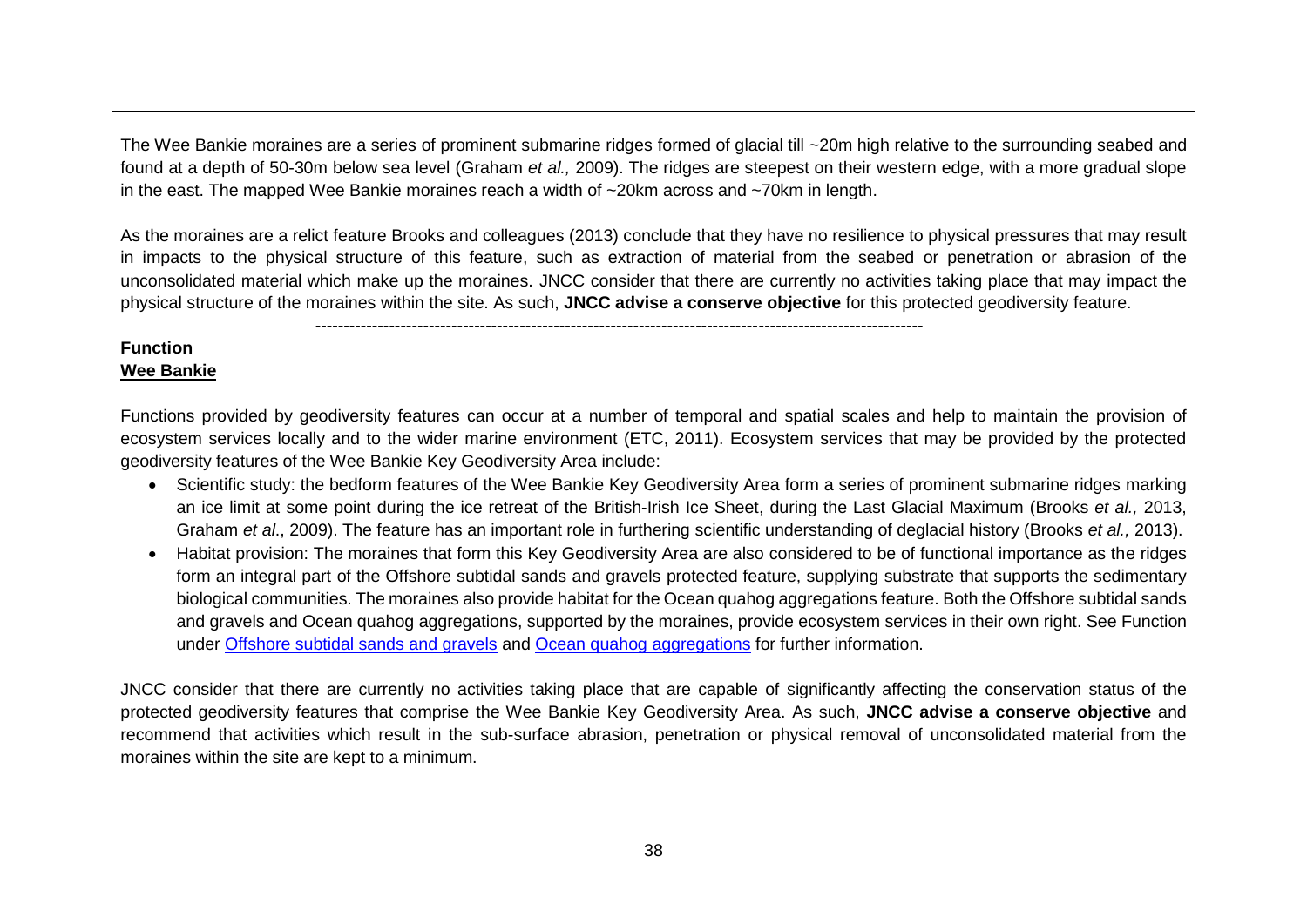# **Attribute: Supporting processes**

# **Objective: Not set**

*The Wee Bankie Key Geodiversity Feature is a relict geological feature. As such, supporting processes are not relevant*.

#### **Explanatory notes**

In the context of the protected geodiversity features of the site, supporting processes refers to the role that the hydrodynamic regime plays in maintaining the integrity of active protected geodiversity features within the site.

#### **Wee Bankie**

<span id="page-38-0"></span>The Wee Bankie Key Geodiversity Area is a relict geological feature. As such, supporting processes are not relevant to the conservation status of the feature.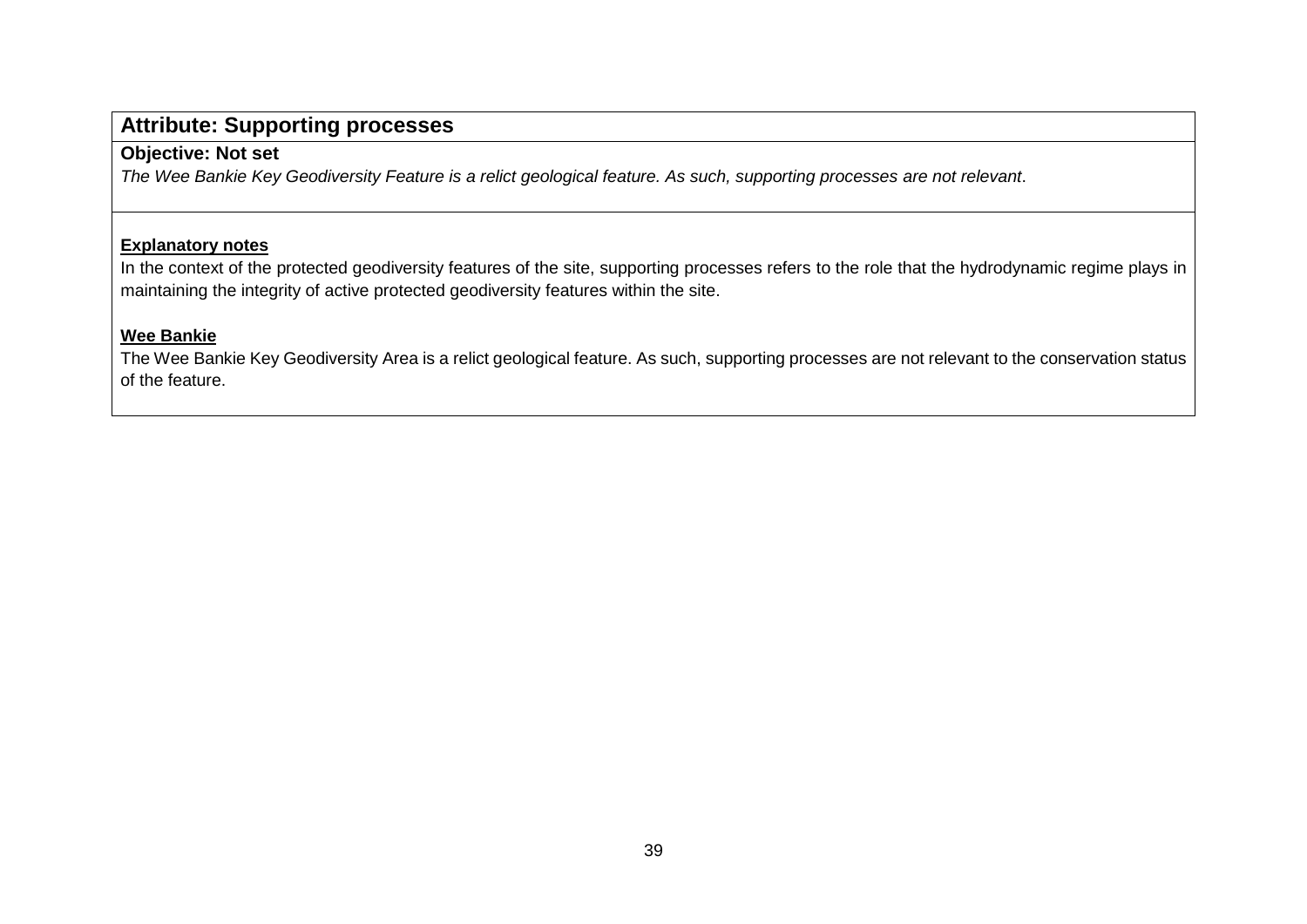# <span id="page-39-0"></span>**References**

Allen, C., Axelsson, M. & Dewey, S., (2014), Analysis of seabed imagery from the 2011 survey of the Firth of Forth Banks Complex, the 2011 IBTS Q4 survey and additional deep-water sites from Marine Scotland Science surveys (2012), JNCC Report 471.

Alonso I., Weston K., Gregg R., & Morecroft M. (2012). Carbon storage by habitat: Review of the evidence of the impacts of management decisions and condition of carbon stores and sources. Natural England Research Report NERR043. [online] Available at: publications.naturalengland.org.uk/file/1438141 [Accessed: 20 September 2017]

AquaSense (2001). Distribution and threats of *Arctica islandica* as an example for listing of species and habitats subject to threat or rapid decline. *North Sea Directorate*, 1738: 39.

Barros, F., Underwood, A.J. & Archambault, P. (2004). The Influence of Troughs and Crests of Ripple Marks on the Structure of Subtidal Benthic Assemblages Around Rocky Reefs. *Estuarine, Coastal and Shelf Science* 60: 781-790.

Best, M.A., Wither, A.W. and Coates, S. (2007). Dissolved oxygen as a physico-chemical supporting elements in the Water Framework Directive. *Marine Pollution Bulletin*, 55: 53-64 [online]. Available at: <http://www.sciencedirect.com/science/article/pii/S0025326X06003171> [Accessed 20 September 2017].

Bett, B.J. (2012). Seafloor biotope analysis of the deep waters of the SEA4 region of Scotland's seas. JNCC Report No. 472. [online] Available at: [http://jncc.defra.gov.uk/pdf/472\\_web.pdf](http://jncc.defra.gov.uk/pdf/472_web.pdf) [Accessed: 10 October 2015]

Biles, C.L., Solan, M., Isaksson, I., Paterson, D.M., Emes, C., & Raffaelli, G., (2003). Flow modifies the effect of biodiversity on ecosystem functioning: an in-situ study of estuarine sediments, *Journal of Experimental Marine Biology and Ecology*, 285**:** 165 -177.

Breuer, E., Stevenson, A.G., Howe, J.A., Carroll, J. & Shimmield, G.B. (2004). Drill cutting accumulations in the Northern and Central North Sea: a review of environmental interactions and chemical fate. *Marine Pollution Bulletin* 48 (1-2): 12-25.

Brey, T., Arntz, W.E. Pauly, D. and Rumohr, H. (1990). *Arctica (Cyprina) islandica* in Kiel Bay (western Baltic): growth, production and ecological significance. *Journal of Experimental Marine Biology and Ecology*, 136: 217-235.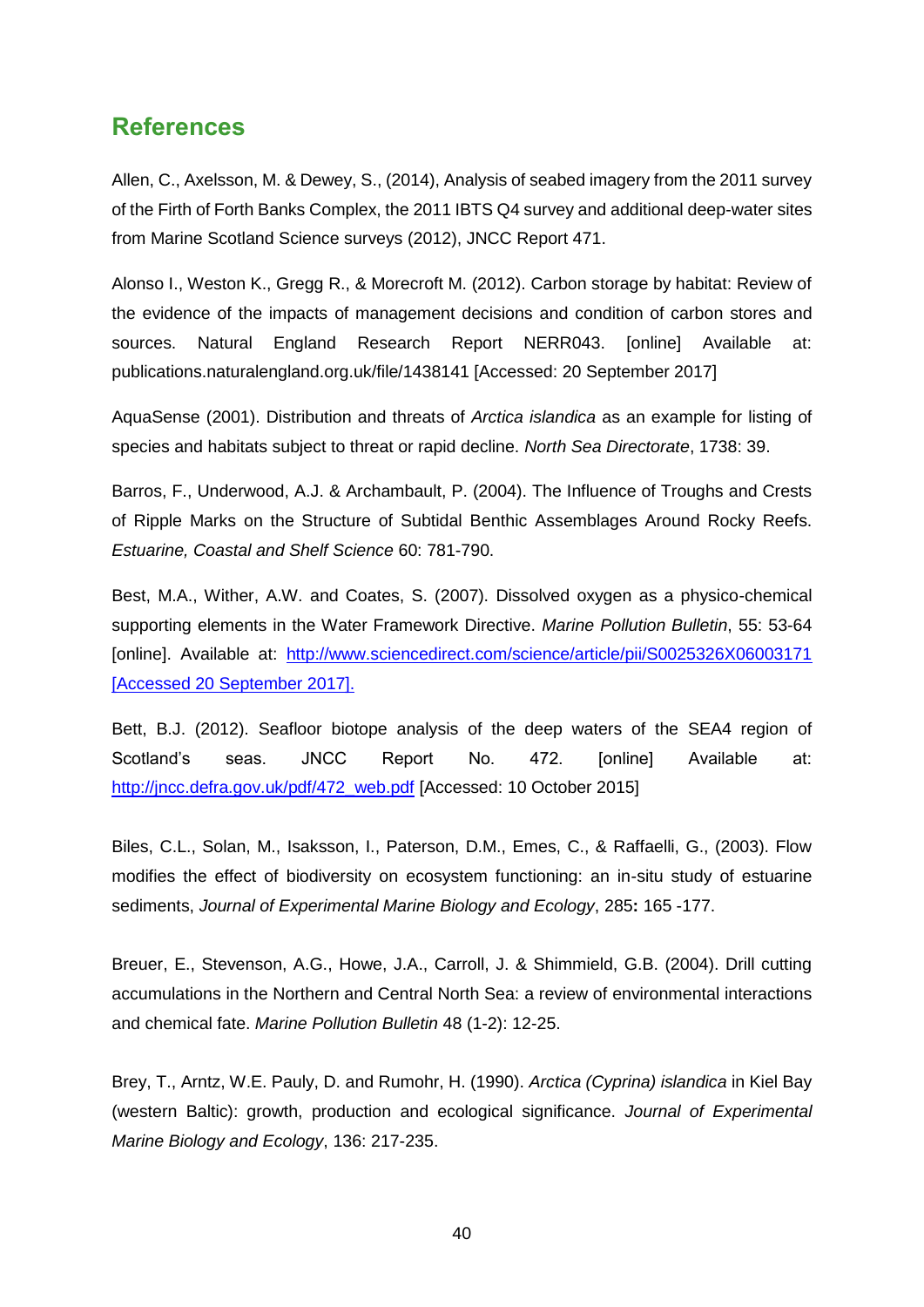Brix, L. (2013). New records: World's oldest animal is 507 years old [online]. Available at: <http://sciencenordic.com/new-record-world%E2%80%99s-oldest-animal-507-years-old> [Accessed 20 September 2017].

Brockmann, U., Laane, R.W.P.M. & Postma, H. (1990). Cycling of nutrient elements in the North Sea. *Netherlands Journal Sea Research* 26: 239-264.

Brockmann, U. and Wegner, G. (1985). Hydrography, nutrient and chlorophyll distribution in the North Sea in February 1984. *Archive FischWiss* 36: 27-45.

Brooks, A.J., Kenyon, N.H., Leslie, A., Long., D., Gordon, J.E. (2013). Characterising Scotland's marine environment to define search locations for new Marine Protected Areas. Part 2: The identification of Key Geodiversity Areas in Scottish waters. Scottish Natural Heritage Commissioned Report No. 432.

Brooks, A.J., (2013). Assessing the sensitivity of geodiversity features in Scotland's seas to pressures associated with human activities. Scottish Natural Heritage Commissioned Report No. 590.

Butler, P., Wanamaker Jr., A.D., Scourse, J.D., Richardson, C.A. and Reynolds, D.J. (2012). Variability of marine climate on the North Icelandic Shelf in a 1357-year proxy archive based on growth increments in the bivalve *Arctica islandica*. *Palaeogeography, Palaeoclimatology and Palaeoecology*, 373: 141-151.

Camphuysen, K., Scott, B. and Wanless, S. (2011). Distribution and foraging interactions of seabirds and marine mammals in the North Sea: A metapopulation analysis [online]. Available at: <http://www.abdn.ac.uk/staffpages/uploads/nhi635/ZSLpaper-kees.pdf> [Accessed 20 September 2017].

Cargnelli, L.M., Griesbach, S.J., Packer, D.B. and Weissberger, E. (1999). Essential fish habitat source document: Ocean quahog, *Arctica islandica*, life history and habitat characteristics. *NOAA Technical Memorandum*, 148: 12.

Chamberlain, J., Fernandes, T.F., Read, P., Nickell, D. and Davies, I.M. (2001). Impacts of biodeposits from suspended mussel (*Mytilus edulis* L.) culture on the surrounding surficial sediments. *ICES Journal of Marine Science*, 58: 411-416.

41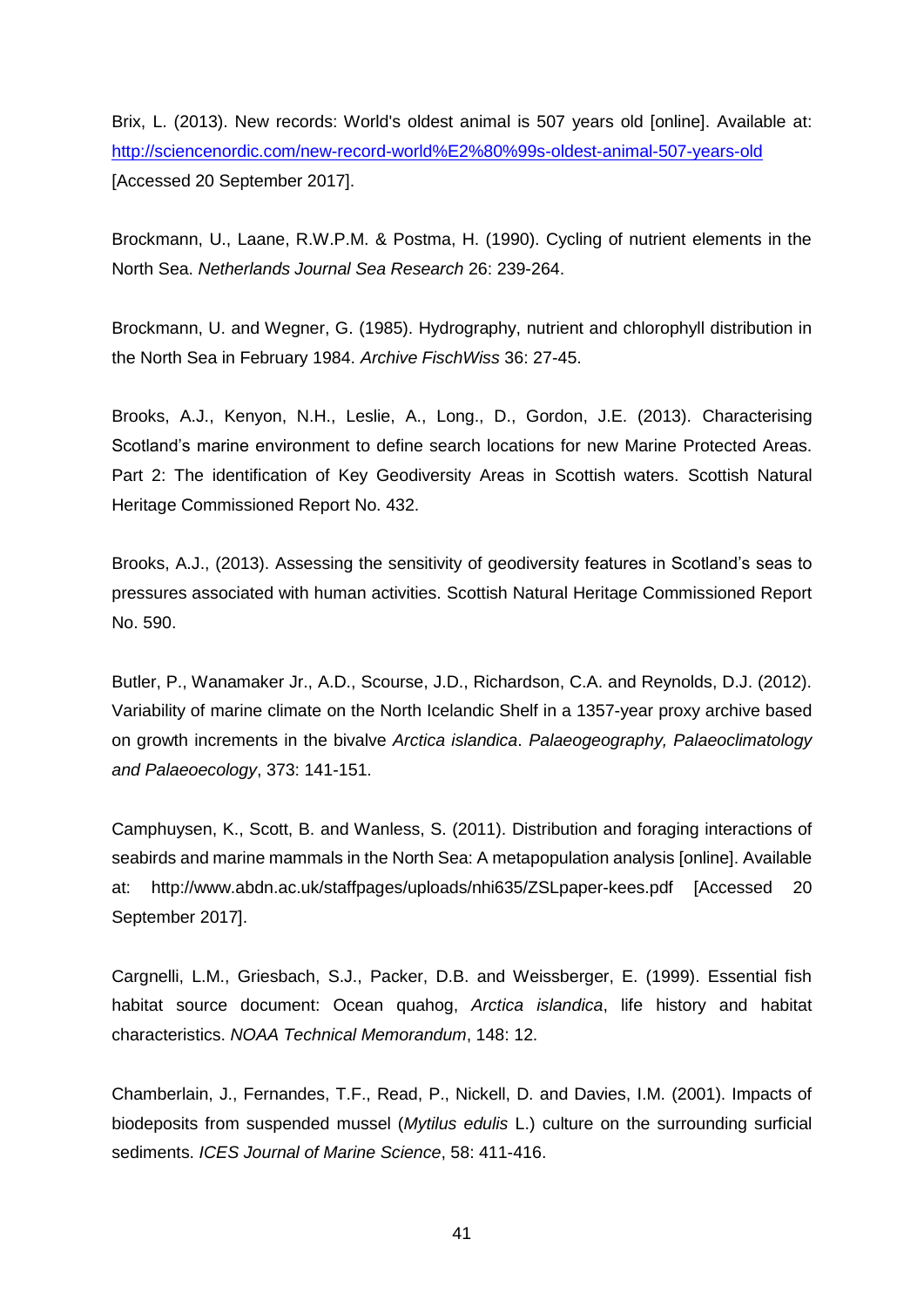Clark S., Schroeder F., Baschek B. (2014) The Influence of Large Offshore Wind Farms on the North Sea and Baltic Sea – a Comprehensive Literature Review. HZG Report 2014 – 6

Clean Seas Environment Monitoring Programme (CSEMP). (2014). Assessment viewer tool of Marine Environment Monitoring and Assessment National database (MERMAN). [online] Available at:

[https://www.bodc.ac.uk/projects/data\\_management/uk/merman/assessments\\_and\\_data\\_acc](https://www.bodc.ac.uk/projects/data_management/uk/merman/assessments_and_data_access/) [ess/](https://www.bodc.ac.uk/projects/data_management/uk/merman/assessments_and_data_access/) [Accessed: 24 August 2017]

Coates, D.A., Alexander, D., Stafford, R. and Herbert, R.J.H. (2015). Conceptual ecological modelling of shallow sublittoral mud habitats to inform indicator selection. JNCC Report No. 557 [online]. Available at: [http://jncc.defra.gov.uk/PDF/Report%20557\\_web.pdf](http://jncc.defra.gov.uk/PDF/Report%20557_web.pdf) [Accessed 20 September 2017].

Coates, D.A., Alexander, D., Herbert, R.J.H. and Crowley, S.J. (2016). Conceptual ecological modelling of shallow sublittoral sand habitats to inform indicator selection. JNCC Report No. 585 [online]. Available at: [http://jncc.defra.gov.uk/pdf/Report\\_585\\_web.pdf](http://jncc.defra.gov.uk/pdf/Report_585_web.pdf) [Accessed 20 September 2017].

Coblentz, K.E, Henkel, J. R., Sigel, B.J., and Taylor, C.M. (2015). Influence of sediment characteristics on the composition of soft-sediment intertidal communities in the northern Gulf of Mexico. *PeerJ* 3: e1014. [online] Available at: <https://dx.doi.org/10.7717/peerj.1014> [Accessed 20 September 2017]

Cooper, K.M., Curtis, M., Wan Hussin, W.M.R., Barrio F.C.R.S., Defew, E.C., Nye, V. and Paterson, D.M. (2011). Implications of dredging induced changes in sediment particle size composition for the structure and function of marine benthic macrofaunal communities. *Marine Pollution Bulletin*, 62: 2087-2094.

Daunt, F., Wanless, S., Greenstreet, S.P.R., Jensen, H., Hamer, K.C. and Harris, M.P. (2008). The impact of the sandeel fishery on seabird food consumption, distribution and productivity in the northwestern North Sea. *Canadian Journal of Fisheries and Aquatic Science*, 65: 362- 81.

Dernie, K.M., Kaiser, M.J. and Warwick, R.M. (2003). Recovery rates of benthic communities following physical disturbance. *Journal of Animal Ecology*, 72: 1043–1056.

42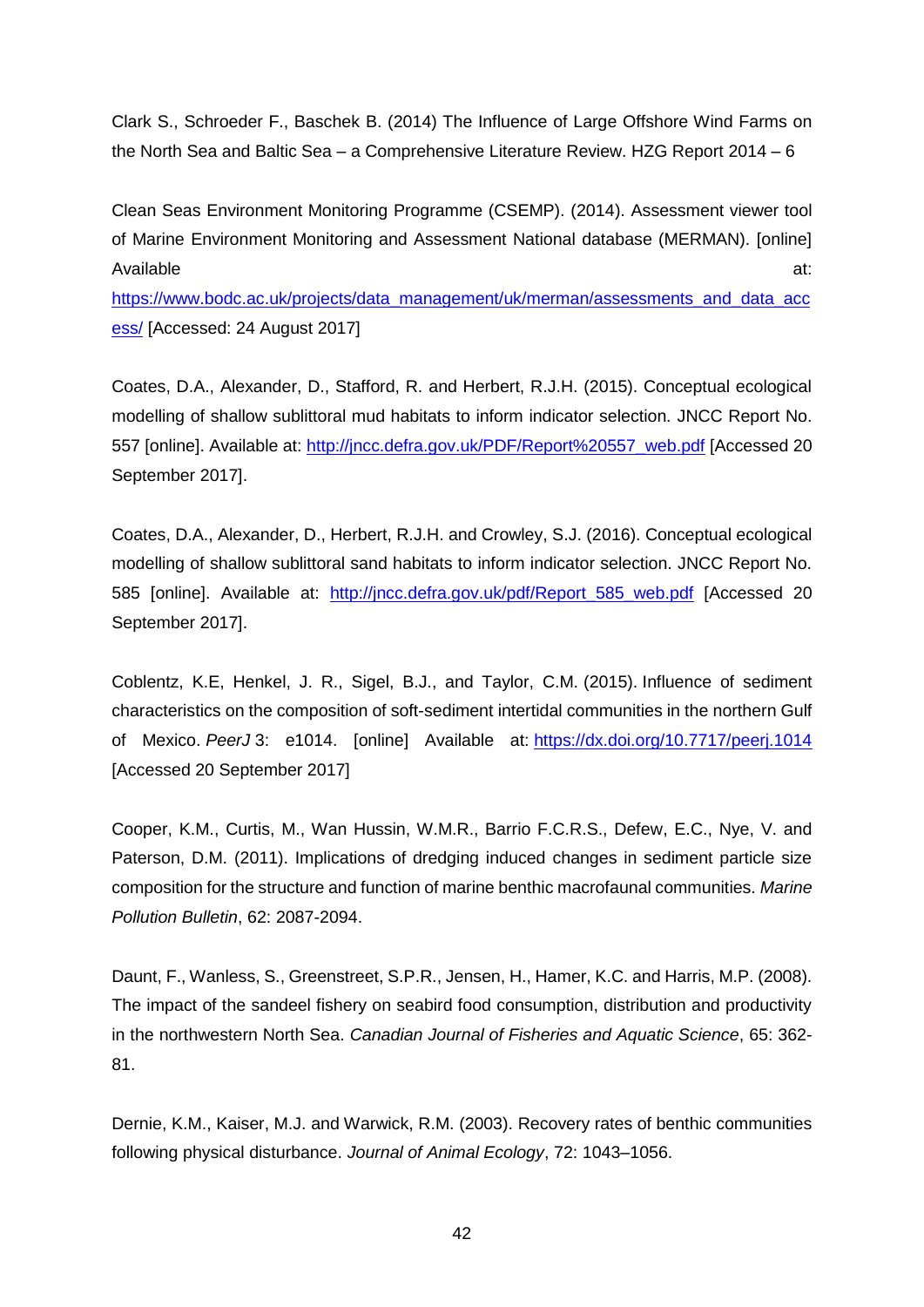Dove Marine Laboratory (2000) 1999 – 2001 Northumberland Coast (Berwick to Tynemouth) Marine Biodiversity Project.

Dutertre, M., Hamon, D., Chavalier, C. and Ehrhold, A. (2012). The use of the relationships between environmental factors and benthic macrofaunal distribution in the establishment of a baseline for coastal management. *ICES Journal of Marine Science*, 70: 294-308.

Eleveld, M.A., Pasterkamp, R. & Van Der Woerd, H.J. (2004). A survey of total suspended matter in the southern North Sea based on 2001 SeaWiFS data. *EARSeL eProceeding* 3 (2): 166-178.

Elliott, M., Nedwell, S., Jones, N.V., Read, S.J., Cutts, N.D. and Hemingway, K.L. (1998). Intertidal sand and mudflats and subtidal mobile sandbanks volume II. An overview of dynamic and sensitivity characteristics for conservation management of marine SACs. UK Marine SACs Project. Oban, Scotland, English Nature.

Environment Agency (EA) (2014). Water Framework Directive: Surface water classification status and objectives [Online]. Available at: [http://www.geostore.com/environmentagency/WebStore?xml=environment](http://www.geostore.com/environmentagency/WebStore?xml=environment-agency/xml/ogcDataDownload.xml)[agency/xml/ogcDataDownload.xml](http://www.geostore.com/environmentagency/WebStore?xml=environment-agency/xml/ogcDataDownload.xml) [Accessed 20 March 2015].

European Commission (EC) (2013). Guidelines on climate change and Natura 2000: Dealing with the impact of climate change on the management of the Natura 2000 Network of areas of high biodiversity value. Technical Report 068 [online]. Available at: <http://ec.europa.eu/environment/nature/climatechange/pdf/Guidance%20document.pdf> [Accessed 26 September 2017].

European Topic Centre (ETC) (2011). Assessment and reporting under Article 17 of the Habitats Directive. Explanatory notes and guidelines for the period 2007-2012. Available at: [https://circabc.europa.eu/sd/a/2c12cea2-f827-4bdb-bb56-3731c9fd8b40/Art17%20-](https://circabc.europa.eu/sd/a/2c12cea2-f827-4bdb-bb56-3731c9fd8b40/Art17%20-%20Guidelines-final.pdf) [%20Guidelines-final.pdf](https://circabc.europa.eu/sd/a/2c12cea2-f827-4bdb-bb56-3731c9fd8b40/Art17%20-%20Guidelines-final.pdf) [Accessed 17 October 2017].

Fisheries Research Services (FRS) (2017). Sandeels in the North Sea. Scottish Government. [online] Available at: <http://www.gov.scot/Uploads/Documents/ME01ASandeels.pdf> [Accessed 10 October 2017]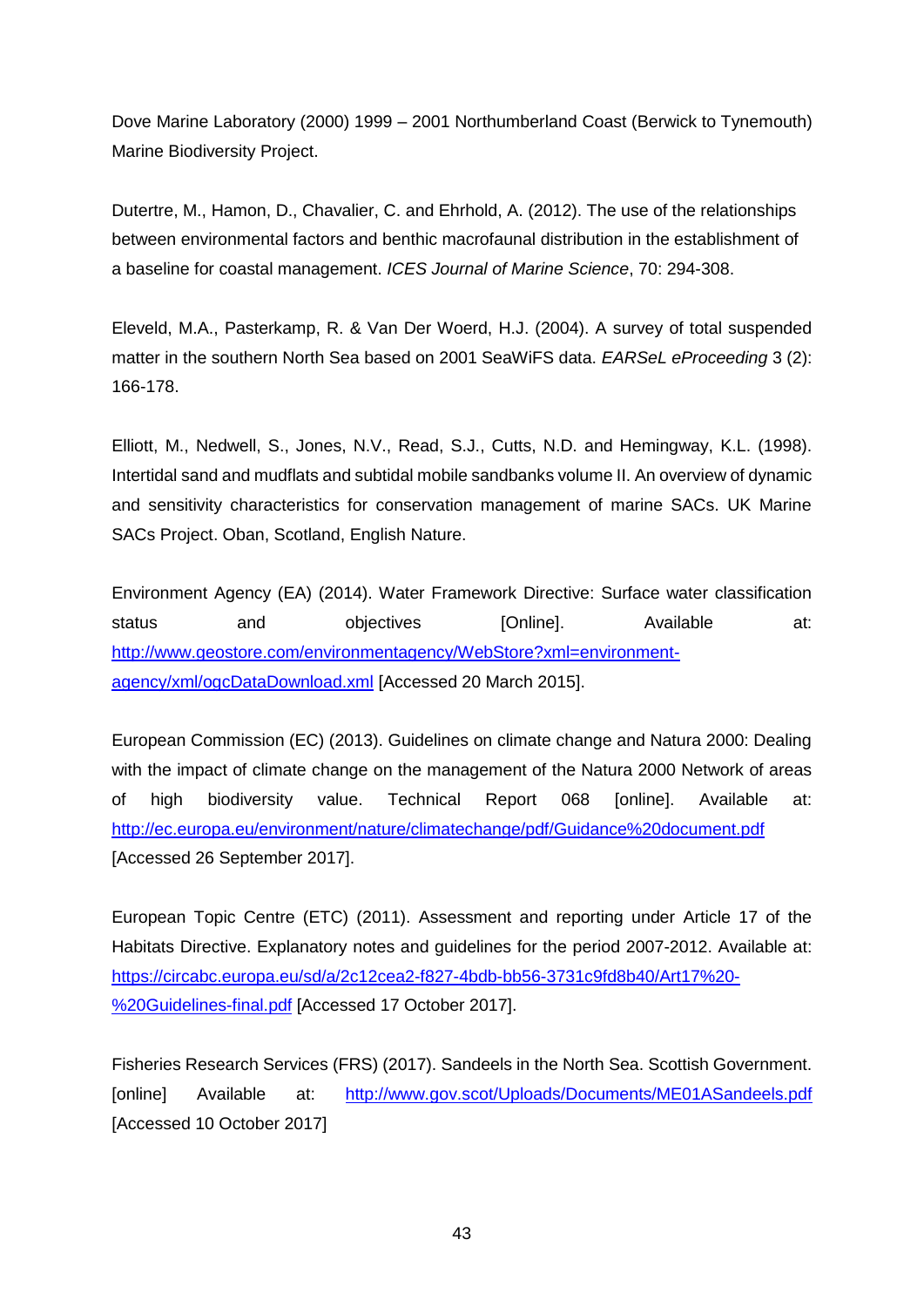Gage, J.D. (2001). Deep-sea benthic community and environmental impact assessment at the Atlantic Frontier. *Continental Shelf Research*, 1, 957-986

Golikov, A.N. and Scarlato, O.A. (1973). Method for indirectly defining optimum temperatures of inhabitancy for marine cold-blooded animals. *Journal of Marine Biology*, 20: 1-5.

Gray, J. and Elliott M. (2009). Ecology of Marine Sediments: From science to management, Second Edition, Oxford Biology.

Graham, A.G.C., Lonergan, L. and Stoker, M.S. (2009) Seafloor glacial features reveal the extent and decay of the last British Ice Sheet, east of Scotland. *Journal of Quaternary Science.*, 24, 117–138

Green M.O., Vincent C.E., McCave I.N., Dickson R.R., Rees J.M., Pearsons N.D. (1995). Storm sediment transport: observations from the British North Sea shelf*. Continental Shelf Research* 15, 889-912

Greenwood, N., Parker, E.R., Fernand, L., Sivyer, D.B., Weston, K., Painting, S.J., Kröger, S., Forster, R.M., Lees, H.E., Mills, D.K., Laane, R.W.P.M. (2010). Detection of low bottom water oxygen concentrations in the North Sea; implications for monitoring and assessment of ecosystem health. *Biogeoscience* 7, 1357–1373

Hattam, C., Atkins, J.P., Beaumont, N.J., Bӧrger, T., Bӧhnke-Henrichs, A., Burdon, D., de Groot, R., Hoefnagel,E., Nunes, P., Piwowarczyk, J., Sastre, S. and Austen, M.C. 2015. Marine ecosystem services: Linking indicators to their classification. *Ecological Indicators*, 49: 61-75. DOI: [http://dx.doi.org/10.1016/j.ecolind.2014.09.026.](http://dx.doi.org/10.1016/j.ecolind.2014.09.026)

Harding, J.M., King, S.E., Powell, E.N. and Mann, R. (2008). Decadal trends in age structure and recruitment patterns of ocean quahogs *Arctica islandica* from the Mid-Atlantic Bight in relation to water temperature. *Journal of Shellfish Research*, 27 (4), 667-690.

Heriot-Watt University (2012). Large-scale feature case studies. Heriot-Watt University, Edinburgh [online] Available at:<http://www.gov.scot/resource/0038/00389524.doc> [Accessed: 6th November 2017]

Hiscock, K., Southward, A., Tittley, I. and Hawkins, S. (2004). Effects of changing temperature on benthic marine life in Britain and Ireland. *Aquatic Conservation: Marine and Freshwater Ecosystems*, 14: 333-362.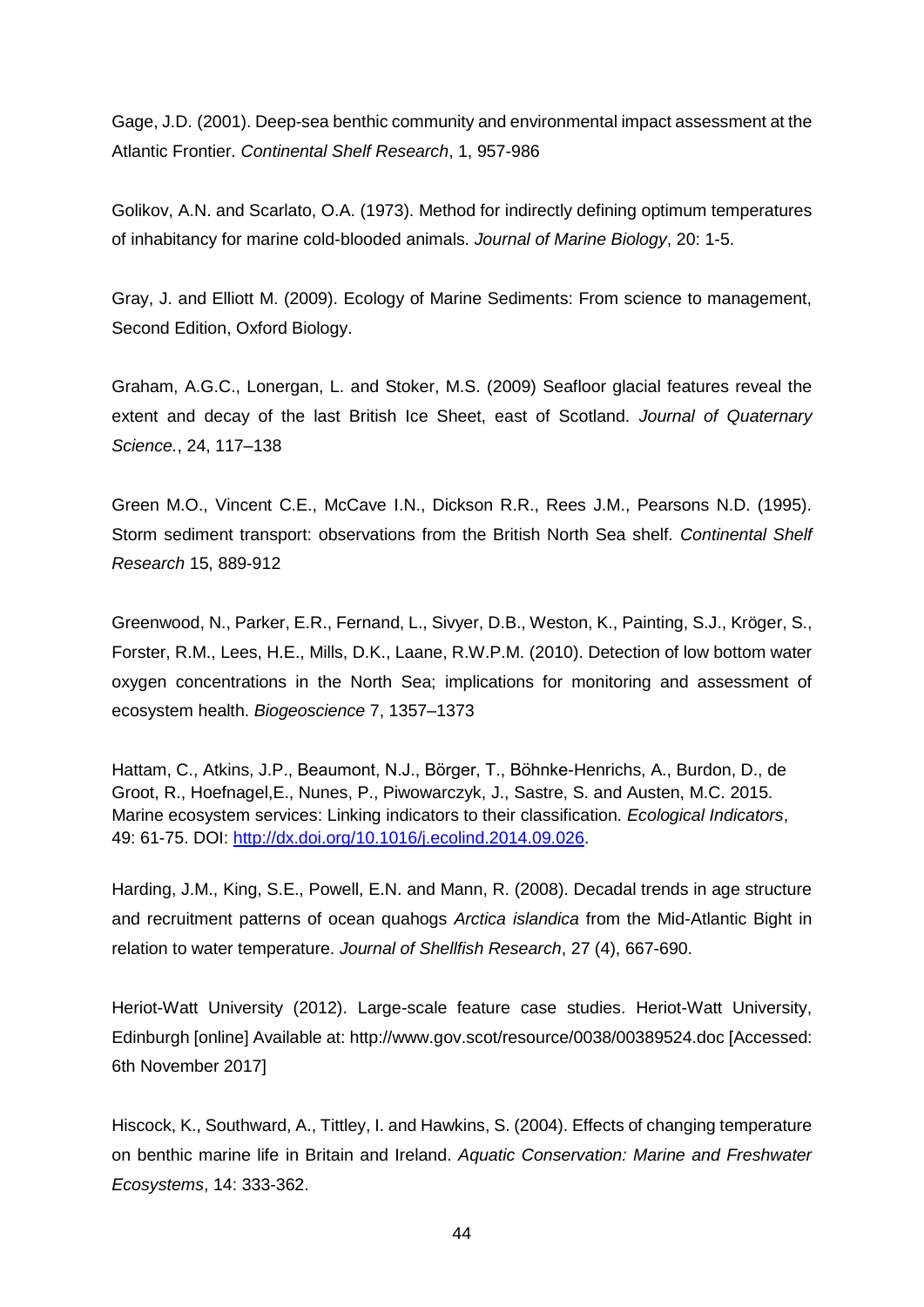Hughes, T.P., Bellwood, D.R., Folke, C., Steneck, R.S. and Wilson, J. (2005). New paradigms for supporting the resilience of marine ecosystems. *Trends Ecological Evolution*, 20: 380–386.

Hughes, D.J. (2014). Benthic habitat and megafaunal zonation across the Hebridean Slope, western Scotland, analysed from archived seabed photographs. *Journal of the Marine Biological Association of the UK,* 94: 643-658.

Injuk, J., Otten, P.H., Lanne, R., Maenhaut, W. & Van Grieken, R. (1992). Atmospheric concentration and size distribution of aircraft-sampled Cd, Cu, Pb and Zn over the Southern Bight of the North Sea. *Atmospheric Environment* 26: 2499–2508.

Joint Nature Conservation Committee (JNCC) (2004a). Common standards monitoring guidance for inshore sublittoral sediment habitats [online]. Available at: [http://jncc.defra.gov.uk/PDF/CSM\\_marine\\_sublittoral\\_sediment.pdf](http://jncc.defra.gov.uk/pdf/CSM_archived200402s_marine_rock.pdf) [Accessed 20 September 2017].

Joint Nature Conservation Committee (JNCC) (2004b). Common standards monitoring guidance for littoral sediment habitats [online]. Available at: [http://jncc.defra.gov.uk/PDF/CSM\\_marine\\_littoral\\_sediment.pdf](http://jncc.defra.gov.uk/PDF/CSM_marine_littoral_sediment.pdf) [Accessed 20 September 2017].

Joint Nature Conservation Committee (JNCC) (2004c). Common standards monitoring guidance for littoral rock and inshore sublittoral rock habitats [online]. Available at: [http://jncc.defra.gov.uk/pdf/CSM\\_archived200402s\\_marine\\_rock.pdf](http://jncc.defra.gov.uk/pdf/CSM_archived200402s_marine_rock.pdf) [Accessed 20 September 2017].

Joint Nature Conservation Committee (JNCC) (2004d). Marine advice non-native species [online]. Available at:<http://jncc.defra.gov.uk/default.aspx?page=1532> [Accessed 20 August 2017].

Joint Nature Conservation Committee (JNCC) (2014). Firth of Forth Banks Complex MPA - Assessment Against the MPA Selection Guidelines v5.0 July 2014. Available at: [http://jncc.defra.gov.uk/PDF/Firth\\_of\\_Forth\\_Banks\\_Complex\\_Application\\_of\\_the\\_MPA\\_Sele](http://jncc.defra.gov.uk/PDF/Firth_of_Forth_Banks_Complex_Application_of_the_MPA_Selection_Guidelines_v5.0.pdf) [ction\\_Guidelines\\_v5.0.pdf](http://jncc.defra.gov.uk/PDF/Firth_of_Forth_Banks_Complex_Application_of_the_MPA_Selection_Guidelines_v5.0.pdf) [Accessed 22 January 2018]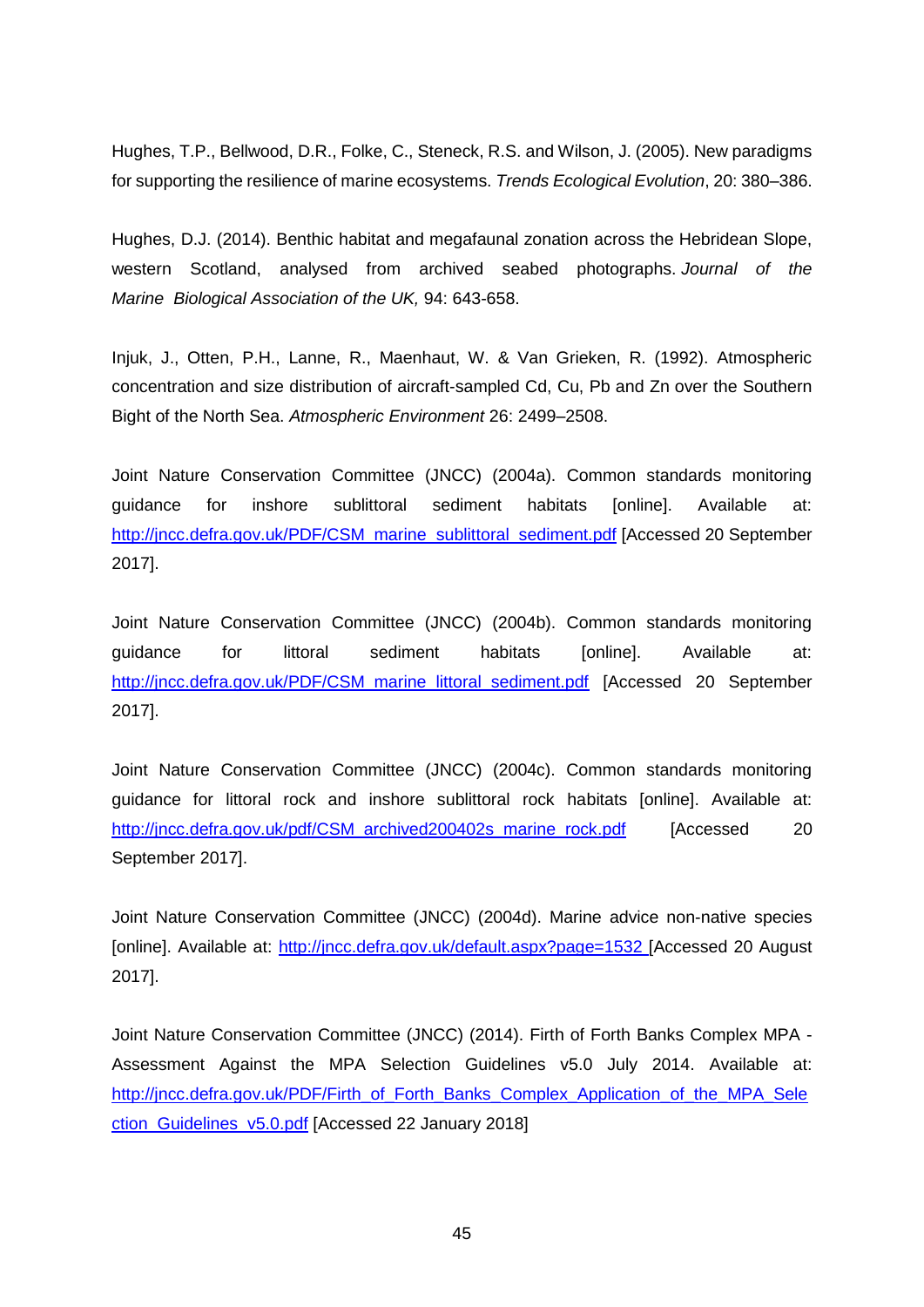Joint Nature Conservation Committee (JNCC) and Marine Management Organisation (MMO) (2015) Vessel Monitoring System data 2009 - 2015.

Joint Nature Conservation Committee (JNCC) (2016). UKSeaMap 2016 - a broad-scale seabed habitat map for the UK, Available:<http://jncc.defra.gov.uk/ukseamap> [Accessed: 11 October 2017]

Jones, D.S. (1981). Reproductive cycles of the Atlantic surf clam *Spisula solidissima*, and the Ocean quahog *Arctica islandica* off New Jersey. *Journal of Shellfish Research*, 1: 23-32.

Jones, E.L., McConnell, B.J., Smout, S., Hammond, P.S., Duck, C.D., Morris, C.D., Thompson, D., Russell, D.J.F., Vincent, C., Cronin, M., Sharples, R.J. & Matthiopoulos, J. 2015. Patterns of space use in sympatric marine colonial predators reveal scales of spatial partitioning. *Marine Ecology Progress Series.* 534, 235–249.

Klein, R. and Witbaard, R. 1993. The appearance of scars on the shell of Arctica islandica L. (mollusca, Bivalvia) and their relation to bottom trawl fishery. NIOZ-rapport, 1993(12). Nederlands Instituut voor Onderzoek der Zee: Den Burg. 28 p

Kröncke, I. and Knust, R. (1995). The Dogger Bank: a special ecological region in the central North Sea. *Helgoländer Meeresunters,* 49: 335-353

Liehr, G.A., Zettler, M.L., Leipe, T. and Witt, G. (2005). The Ocean quahog *Arctica islandica* L: A bioindicator for contaminated sediments. *Marine Biology*, 147: 671–679.

Limpenny, S.E., Barrio Frojan, C., Cotterill, C., Foster-Smith, R.L., Pearce, B., Tizzard, L., Limpenny, D.L., Long, D., Walmsley, S., Kirby, S., Baker, K., Meadows, W.J., Rees, J., Hill, K., Wilson, C., Leivers, M., Churchley, S., Russell, J., Birchenough, A. C., Green, S.L. and Law, R.J. (2011). The East Coast Regional Environmental Characterisation. MALSF. Cefas Report No. 08/04.

Little, C. (2000). The biology of soft shores and estuaries, Oxford University Press.

Lockwood, S.L, and Lucassen, W. (1984). The recruitment of juvenile plaice (*Plueronectes platessa*) to their parent spawning stock. ICES Journal of Marine Science 41: 268-75.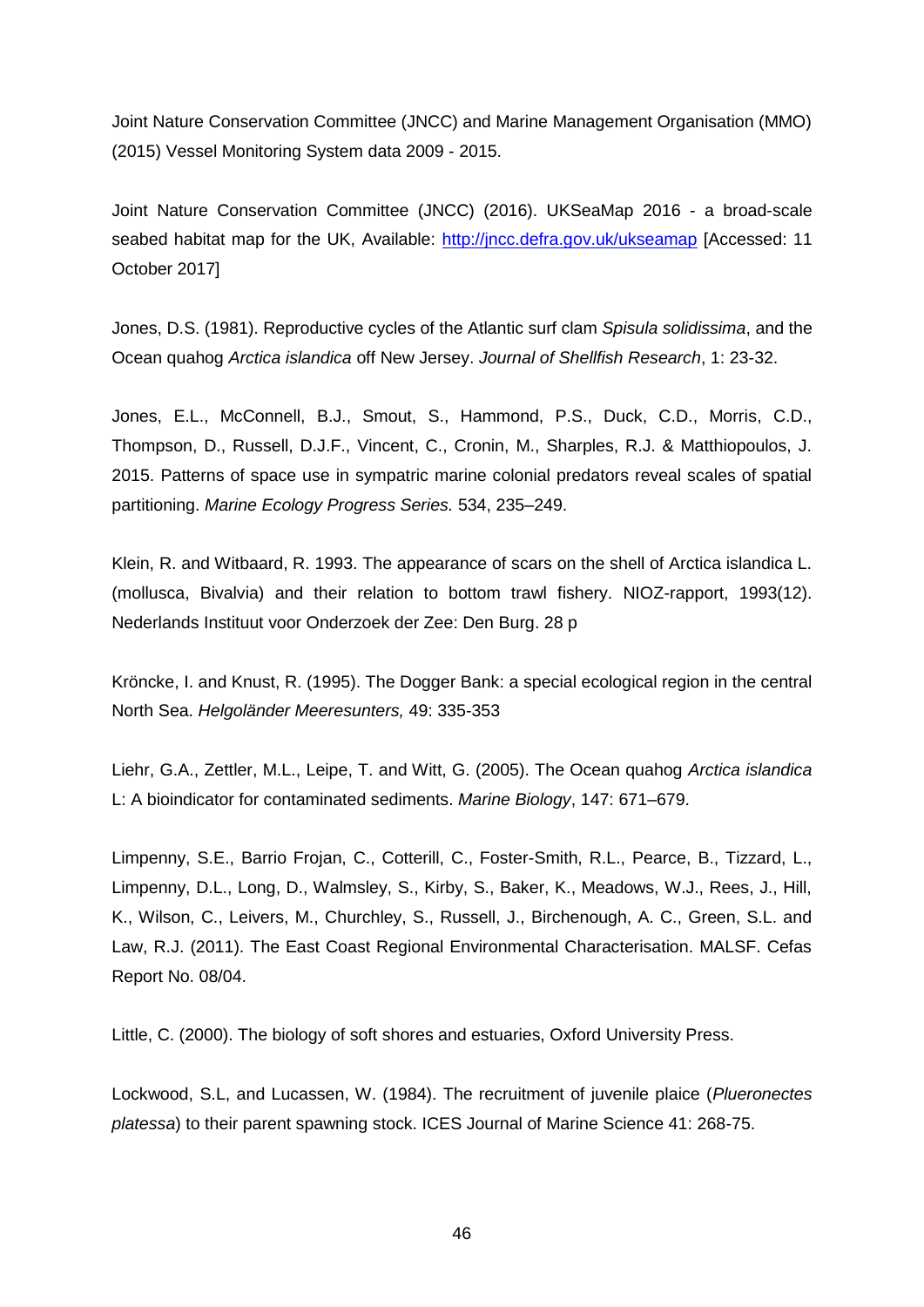Loosanoff, V. (1953). Reproductive Cycle in Cyprina islandica. *Biological Bulletin, Marine Biological Laboratory, Woods Hole*, 104: 146-155.

Mann, R. (1989). Larval ecology of *Arctica islandica* on the inner continental shelf of the eastern United States. Journal of Shellfish Research, 8: 464.

Marine Scotland Science (2012). Marine Protected Areas and sandeels (*Ammodytes marinus* & *A. tobianus*). Position paper for 4th MPA Workshop, Heriot-Watt University, 14-15 March 2012. Available at: [http://www.scotland.gov.uk/Resource/0038/00389460.doc.](http://www.scotland.gov.uk/Resource/0038/00389460.doc) [Accessed 22 January 2018]

Mason, J., (1957). The age and growth of the scallop, Pecten maximus (L.), in Manx waters. Journal of the Marine Biological Association of the United Kingdom, 36: 473-492.

Mason, J., (1983). Scallop and queen fisheries in the British Isles. Farnham: Fishing News Books.

Mazik, K., Strong, J., Little, S., Bhatia, N., Mander, L., Barnard, S. and Elliott, M. (2015). A review of the recovery potential and influencing factors of relevance to the management of habitats and species within Marine Protected Areas around Scotland. Scottish Natural Heritage Report No. 771 [online]. Available at: [http://www.snh.org.uk/pdfs/publications/commissioned\\_reports/771.pdf](http://www.snh.org.uk/pdfs/publications/commissioned_reports/771.pdf) [Accessed 20 September 2017].

Marine Scotland (2016). Large-scale features of functional significance [online] Available at: <http://www.marine.gov.scot/information/large-scale-features-functional-significance> [Accessed 9th November 2017]

McConnell, B.J., Fedak, M. A., Lovell, P. and Hammond, P.S. (1999). Movements and foraging areas of grey seals in the North Sea. Journal of Applied Ecology 36: 573–90.

Merrill, A.S. and Ropes, J.W. (1969). The general distribution of the surf clam and Ocean quahog. *Proceedings of the National Shellfish Association*, 59: 40-45.

Morton, B. (2011). The biology and functional morphology of *Arctica islandica* (Bivalvia: Arcticidae) - A gerontophilic living fossil. *Marine Biology Research* 7 (6): 540-553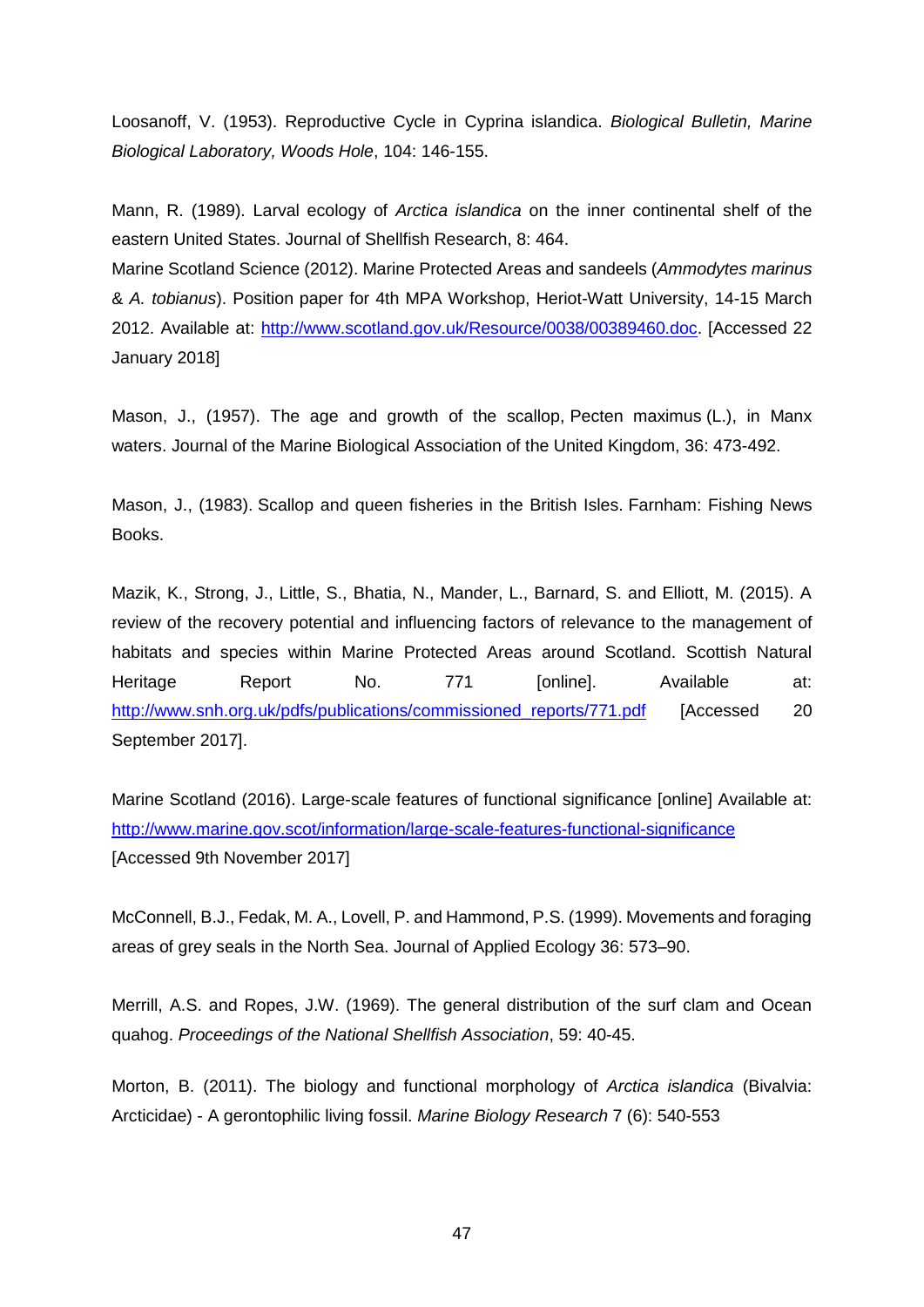Norling, K., Rosenburg, R., Hulth, S., Gremare, A. and Bonsdorff, E. (2007). Importance of functional biodiversity and specific-specific traits of benthic fauna for ecosystem functions in marine sediment. *Marine Ecology Progress Series*, 332: 11-23.

Oeschger, R. and Storey, K.B. (1993). Impact of anoxia and hydrogen sulphide on the metabolism of *Arctica islandica* L. (Bivalvia). *Journal of Experimental Marine Biology and Ecology*, 170: 213-226.

OSPAR Commission (2009a). Agreement on coordinated environmental monitoring programme assessment criteria for the quality status report 2010. *Monitoring and Assessment Series*. OSPAR Agreement 2009-2002.

OSPAR Commission (2009b). Assessment of the impacts of shipping on the marine environment. *Monitoring and Assessment Series*. OSPAR Agreement 2009-2002.

OSPAR Commission (2009c). OSPAR Background for Ocean Quahog *Arctica islandica*. *Biodiversity series*. OSPAR Agreement 2009-2002.

OSPAR Commission (2010). Quality Status Report 2010. London.

OSPAR Commission (2012). Coordinated Environmental Monitoring Programme (CEMP) 2011 assessment report.

Pearce, B., Grubb, L., Earnshaw, S., Pitts, J., Goodchild, R., (2014), Biotope Assignment of Grab Samples from Four Surveys Undertaken in 2011 Across Scotland's Seas (2012), JNCC Report 509

Permanent Service for Mean Sea Level (PSMSL) (2017). Tide Gauge Data, [online] Available at:<http://www.psmsl.org/data/obtaining/> [Accessed 10 October 2017]

Powilleit, M., Graf, G., Kleine, J., Riethmüller, R., Stockmann, K., Wetzel, M.A., Koop, J.H.E. (2009). Experiments on the survival of six brackish macro-invertebrates from the Baltic Sea after dredged spoil coverage and its implications for the field. *Journal of Marine Systems*, 75 (3–4): 441-451.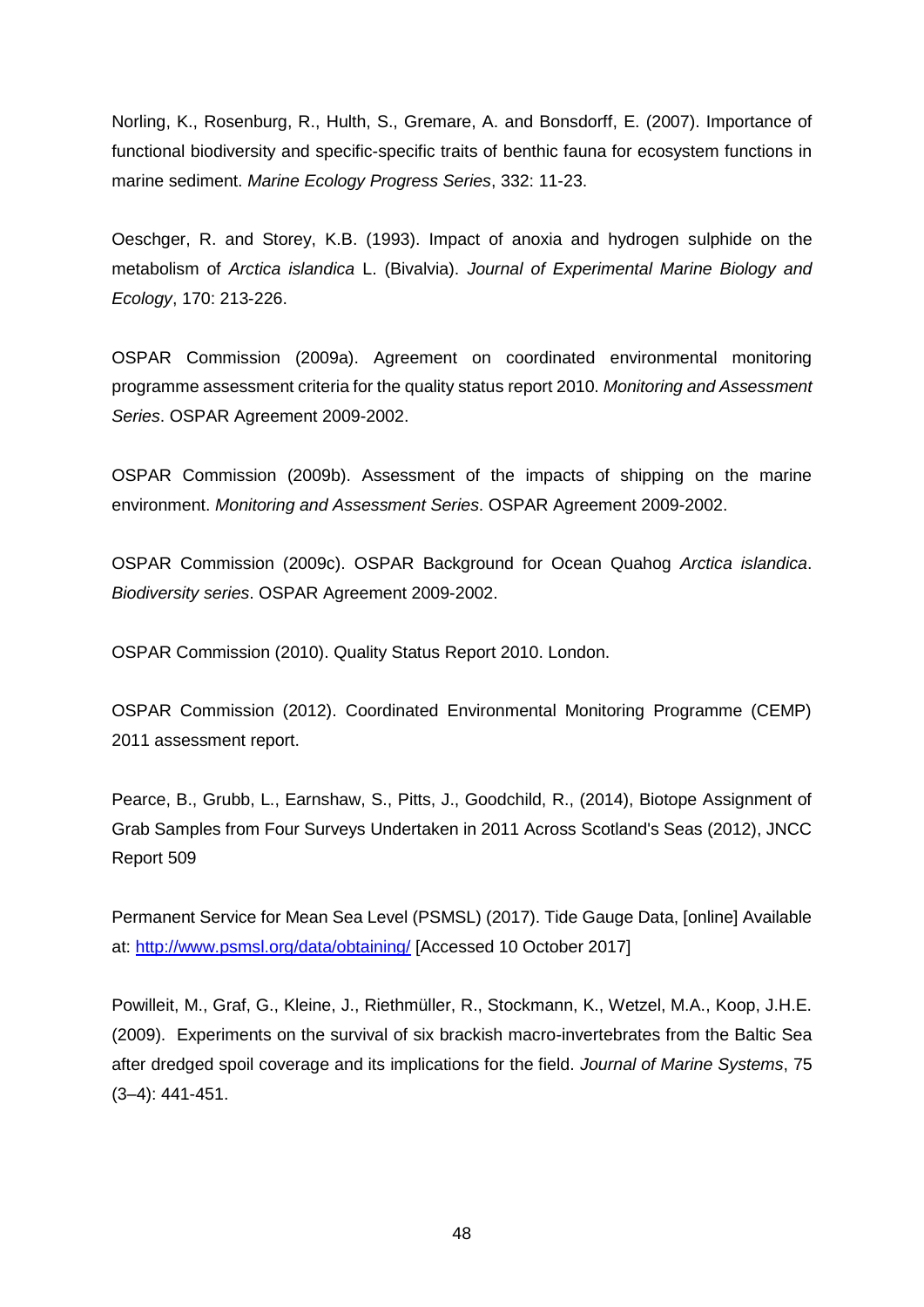Prime, J. H. and Hammond, P. S. 1990. The diet of grey seals from the southwestern North Sea assessed from analyses of hard parts found in faeces. *Journal of Applied Ecology*. 27. 435-447.

[Ragnarsson S. Á.](https://www.ncbi.nlm.nih.gov/pubmed/?term=Ragnarsson%20S%C3%81%5BAuthor%5D&cauthor=true&cauthor_uid=26149090), [Thorarinsdóttir G.G.](https://www.ncbi.nlm.nih.gov/pubmed/?term=Thorarinsd%C3%B3ttir%20GG%5BAuthor%5D&cauthor=true&cauthor_uid=26149090), and [Gunnarsson K.](https://www.ncbi.nlm.nih.gov/pubmed/?term=Gunnarsson%20K%5BAuthor%5D&cauthor=true&cauthor_uid=26149090) 2015 Short and long-term effects of hydraulic dredging on benthic communities and ocean quahog (*Arctica islandica*) populations. Marine Environmental Research 109, 113-123

Readman, J.A.J., (2016) [Flustra foliacea] and [Hydrallmania falcata] on tide-swept circalittoral mixed sediment. In Tyler-Walters H. and Hiscock K. (eds) Marine Life Information Network: Biology and Sensitivity Key Information Reviews, [online]. Plymouth: Marine Biological Association of the United Kingdom. Available from:<https://www.marlin.ac.uk/habitat/detail/74> [Accessed 06 February 2018]

Rees, H.L. and Dare, P.J. (1993). Sources of mortality and associated life-cycle traits of selected benthic species: a review. MAFF Fisheries Research Data Report No. 33.

Ridgeway, I.D. and Richardson, C.A. (2010). *Arctica islandica*: the longest lived non-colonial animal known to science. *Reviews in Fish Biology and Fisheries*, 21: 297-310.

Ropes, J.W. and Murawski, S. (1983). Maximum shell length and longevity in ocean quahog, *Arctica islandica* Linne. In ICES Council Meeting 1983 (Collected Papers), 8pp.

Rowley, S.J. (2008). *Ammodytes tobianus* Lesser sand eel. In Tyler-Walters H. and Hiscock K. (eds) Marine Life Information Network: Biology and Sensitivity Key Information Reviews, [online]. Plymouth: Marine Biological Association of the United Kingdom. Available from: <http://www.marlin.ac.uk/species/detail/2067> [Accessed 10 October 2017]

Rumohr, H., Ehrlich, S., Knust, R., Kujawsik, T., Philippart, C.J.M and Schroder, A. (1998). Long-term trends in demersal fish and benthic invertebrates. In: Linderboom, H.J. and de

Sabatini, M., Pizzolla, P. and Wilding, C. (2008). Icelandic cyprine (*Arctica islandica*). Marine life information network: Biology and sensitivity key information sub-programme [online]. Marine Biological Association of the United Kingdom. Available at: <http://www.marlin.ac.uk/species/detail/1519> [Accessed 20 September 2017].

49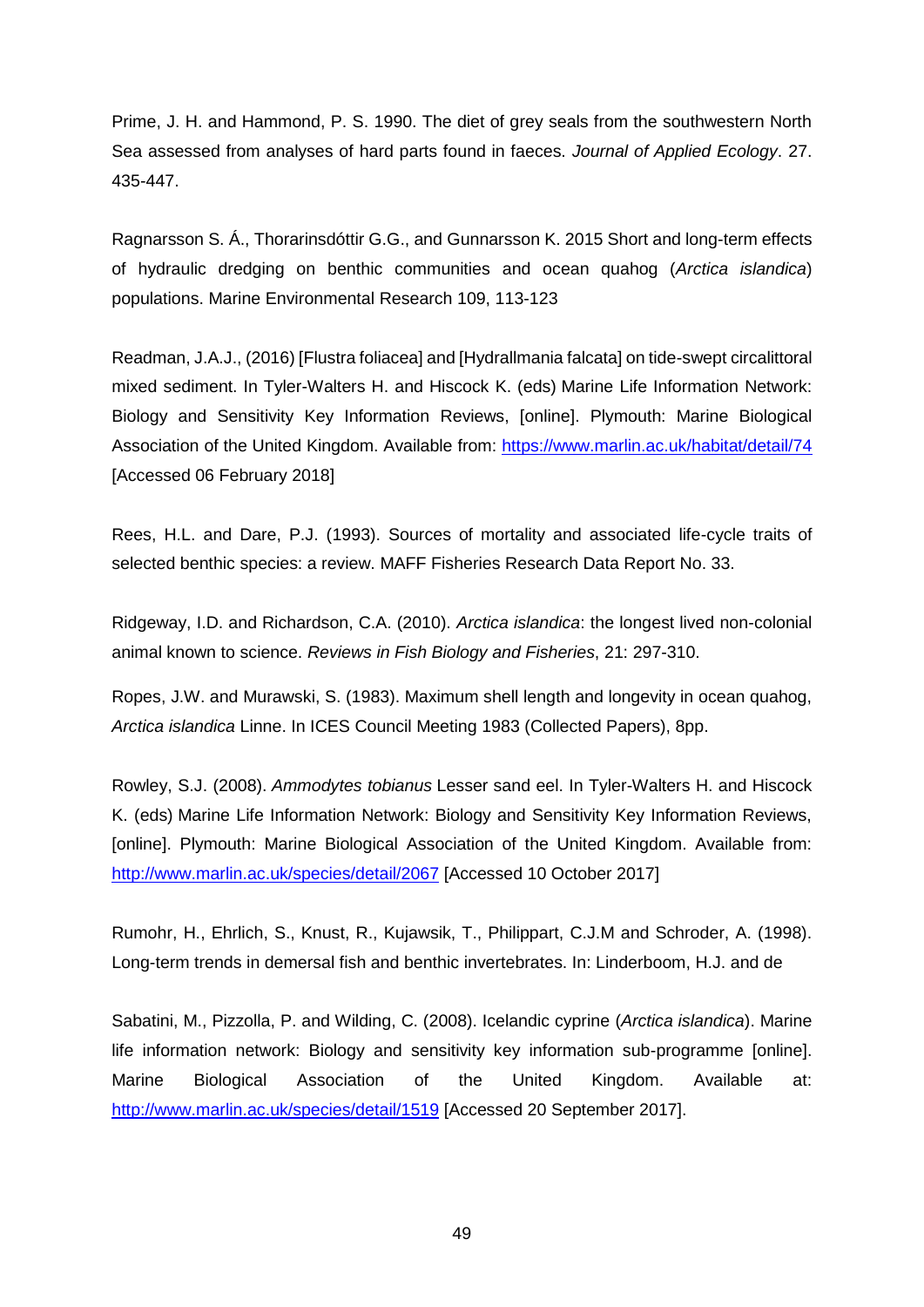Salomons, W., Bayne, B.L., Duursma, E.K., Foerstner, U. (1988). Pollution of the North Sea: An assessment. Springer-Verlag, Berlin Heidelberg.

Sayago-Gil, M., Long, D., Hitchen, K., Díaz-del-Río, V., Fernández-Salas, L.M. and Durán-Muñoz, P. (2010). Evidence for current-controlled morphology along the western slope of Hatton Bank (Rockall Plateau, NE Atlantic Ocean). *Geo-Marine Letters,* 30: 99–111

Schöne, B.R., Fiebig, J., Pfeiffer, M., Gl[eß,](https://www.mendeley.com/authors/49161102700)R., Hickson, J., Johnson, A.L.A., Dreyer, W., and Oschmann W. (2005). Climatic records from a bivalved Methuselah (Arctica islandica, Mollusca; Island). *Palaeogeography, Palaeoclimatology, Palaeoecology* 228 (1-2): 130-148.

Schöne, B.R. (2013). *Arctica islandica* (Bivalvia): A unique paleoenvironmental archive of the northern North Atlantic Ocean. *Global and Planetary Change*, 111: 199-225.

Sciberras, M., Parker, R., Powell, C., Robertson, C., Kroger, S., Bolam, S., & Hiddink, J. (2016). Impacts of Bottom Fishing on Sediment Biogeochemical and Biological Parameters in Cohesive and Non-Cohesive Sediments. *Limnology and Oceanography*, 61: 2076-2089.

Scott, B.E., Sharples, J., Ross, O.N., Wang, J., Pierce, G.J. and Camphuysen, C.J. (2010). Sub-surface hotspots in shallow seas: fine-scale limited locations of top predator foraging habitat indicated by tidal mixing and sub-surface chlorophyll. *Marine Ecology Progress Series,* 408: 207-26

Seagreen Wind Energy Limited (2010) Seagreen Phase 1 Scoping Report. Round 3: Firth of Forth [online] Available at: <http://www.seagreenwindenergy.com/pdf/scoping-report.pdf> [Accessed: 27 October 2017]

Seagreen Wind Energy Limited (2011) Seagreen Phases 2 & 3 Scoping Report. Round 3: Firth of Forth [online] Available at: [http://www.seagreenwindenergy.com/assets/phase2](http://www.seagreenwindenergy.com/assets/phase2-offshore/offshore-phase-2-report.pdf) [offshore/offshore-phase-2-report.pdf](http://www.seagreenwindenergy.com/assets/phase2-offshore/offshore-phase-2-report.pdf) [Accessed: 27 October 2017]

Seagreen Wind Energy Limited (2017) [online] Available at: [http://www.seagreenwindenergy.com/home.asp Last visited 14/09/2017](http://www.seagreenwindenergy.com/home.asp%20Last%20visited%2014/09/2017) [Accessed: 27 October 2017]

Stemmer, K., Nehrke, G. and Brey, T. (2013). Elevated  $CO<sub>2</sub>$  levels do not affect the shell structure of the bivalve *Arctica islandica* from the Western Baltic. *PloS one*, 8 (7): p.e70106.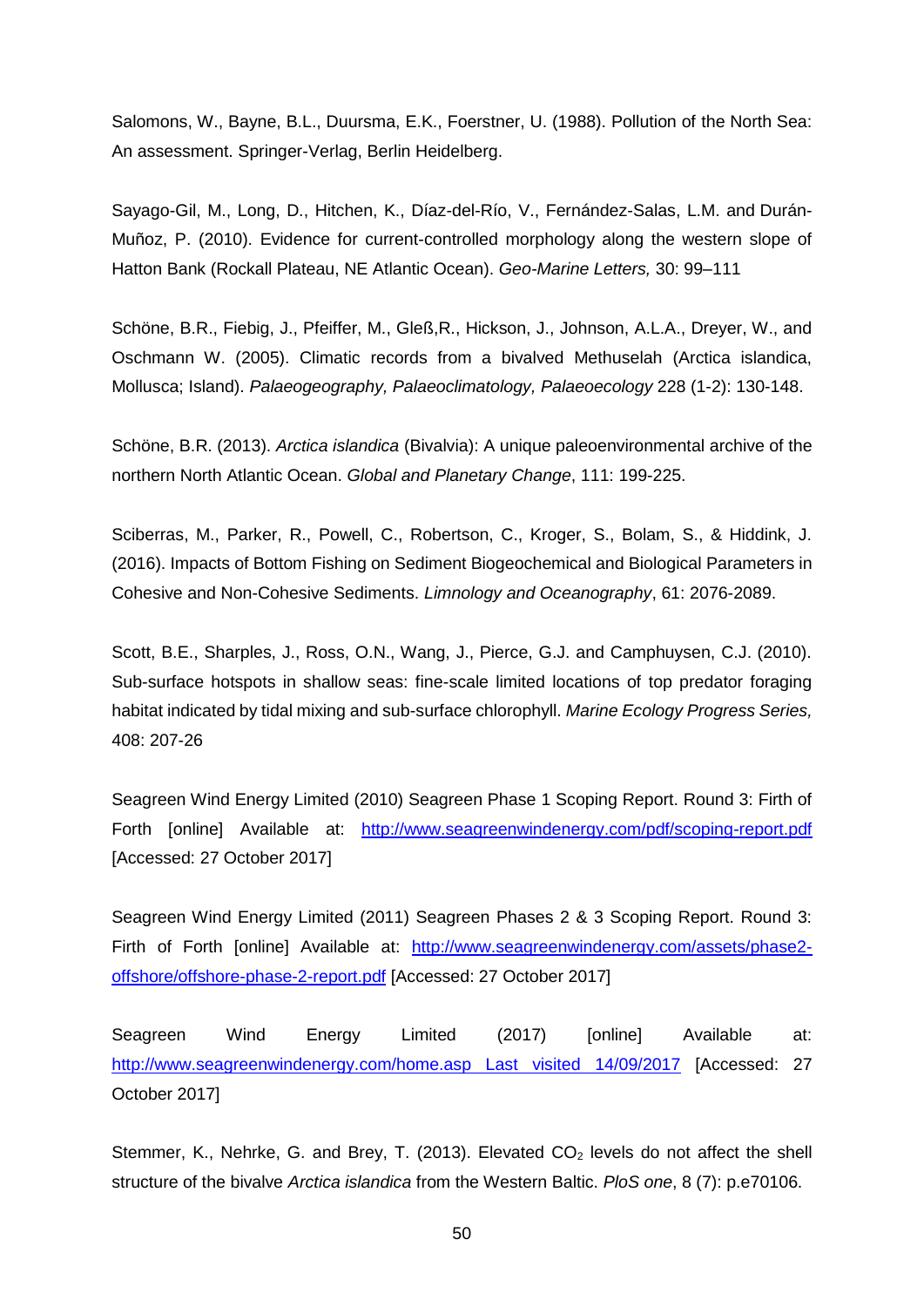Strahl, J., Brey, T., Phillip, E.E.R., Thorarinsdottir, G., Fishcher, N., Wessels, W. and Abele, D. (2011). Physiological responses to self-induced burrowing and metabolic rate depression in the ocean quahog *Arctica islandica*. *Journal of Experimental Biology*, 214: 4223-4233.

Strategic Environmental Assessment (SEA) 3 (2016). UK Offshore Energy Strategic Environmental Assessment 3 (OESEA3). Available: [https://www.gov.uk/government/consultations/uk-offshore-energy-strategic-environmental](https://www.gov.uk/government/consultations/uk-offshore-energy-strategic-environmental-assessment-3-oesea3)[assessment-3-oesea3](https://www.gov.uk/government/consultations/uk-offshore-energy-strategic-environmental-assessment-3-oesea3) [Accessed: October 2017]

Sündermann J., and Pohlmann T. (2011). A brief analysis of North Sea physics. *Oceanologia*, 53 (3): 663-689

Talley L.D. (2002). Salinity Patterns in the Ocean. The Earth System: Physical and Chemical Dimensions of Global Environmental Change 1: 629-640 in Encyclopedia of Global Environmental Change.

Taylor, A.C. (1976). Burrowing behaviour and anaerobiosis in the bivalve *Arctica islandica* (L.). *Journal of the Marine Biological Association of the United Kingdom*, 56: 95-109.

Thompson, I., Jones, D.S and Ropes, J.W. (1980). Advanced age for sexual maturity in the Ocean quahog *Arctica islandica* (Mollusca: Bivalvia). *Marine Biology*, 57: 35-39.

Thorarinsdóttir, C.G. and Einarsson, S.T. (1996). Distribution, abundance, population structure and mean yield of the Ocean quahog, *Arctica islandica*. Journal of Shellfish Research, 15: 729-733.

Tillin, H.M., Hull, S.C., Tyler-Walters, H. (2010). Development of a Sensitivity Matrix (pressures-MCZ/MPA features). Report to the Department of Environment, Food and Rural Affairs from ABPMer, Southampton and the Marine Life Information Network (MarLIN) Plymouth: Marine Biological Association of the UK. Defra Contract No. MB0102 Task 3A, Report No. 22. [online] Available at: [http://www.marlin.ac.uk/assets/pdf/MB0102\\_Task3-](http://www.marlin.ac.uk/assets/pdf/MB0102_Task3-PublishedReport.pdf) [PublishedReport.pdf](http://www.marlin.ac.uk/assets/pdf/MB0102_Task3-PublishedReport.pdf) [Accessed: 10 October 2017]

Tillin, H.M. & Tyler-Walters, H. (2014). Assessing the sensitivity of subtidal sedimentary habitats to pressures associated with marine activities: Phase 2 Report – Literature review and sensitivity assessments for ecological groups for circalittoral and offshore Level 5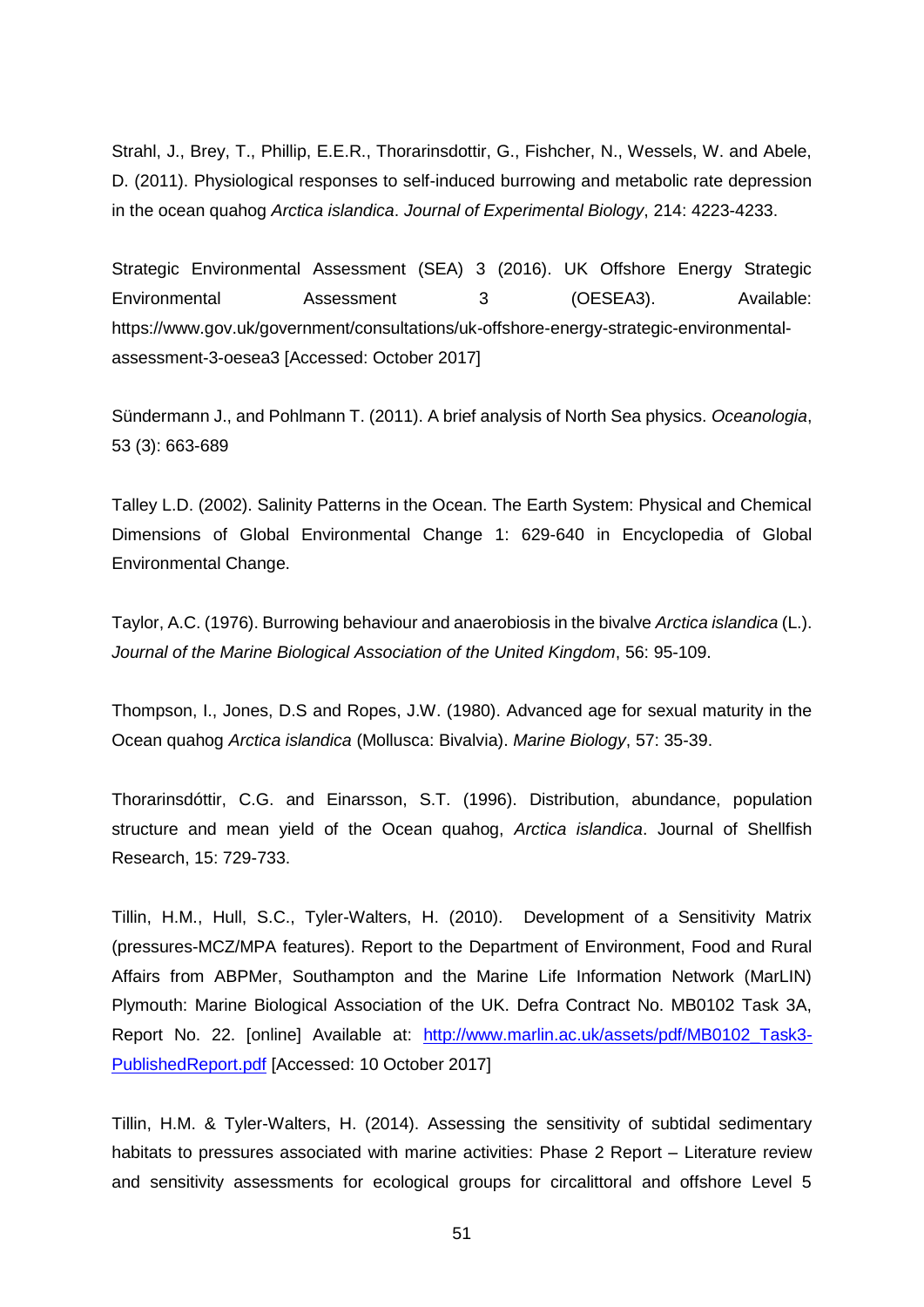biotopes. JNCC Report No. 512B Peterborough [online] Available at: [http://jncc.defra.gov.uk/PDF/Report%20512-A\\_phase1\\_web.pdf](http://jncc.defra.gov.uk/PDF/Report%20512-A_phase1_web.pdf) [Accessed: 10 October 2017]

Tyler-Walters, H. and Sabatini, M. (2017). *Arctica islandica* Icelandic cyprine. In Tyler-Walters H. and Hiscock K. (eds) Marine life information network: Biology and sensitivity key information reviews [online]. Marine Biological Association of the United Kingdom. Available at: <http://www.marlin.ac.uk/species/detail/1519> [Accessed 21 September 2017].

UK Technical Advisory Group on the Water Framework Directive (UKTAG) (2008). Proposals for environmental quality standards for Annex VIII Substances.

van Leeuwen, S., Tett, P., Mills, D., and van der Molen, J. (2015), Stratified and nonstratified areas in the North Sea: Long-term variability and biological and policy implications. *Journal of Geophysical Research Oceans*, 120: 4670–4686.

Weidman, C.R., Jones, G.A. and Lohmann, K.C. (1994). The long-lived mollusk *Arctica islandica*: a new paleoceanographic tool for the reconstruction of bottom water temperatures for the continental shelves of the northern North Atlantic Ocean. *Journal of Geophysical Research*, 99: 18305-18314.

Weigelt, M. (1991). Short and long-term changes in the benthic community of the deeper parts of Kiel Bay (western Baltic) due to oxygen depletion and eutrophication. *Meeresforsch*, 33: 197-224.

Weston, K., Fernand, L., Mills, D.K., Delahunty, R. and Brown, J. (2005). Primary production in the deep chlorophyll maximum of the central North Sea. *Journal of Plankton Research,* 27: 909-922.

Wieking, G. and Kröncke, I. (2005). Is Benthic Trophic Structure Affected by Food Quality? The Dogger Bank Example. *Marine Biology,* 146: 387- 400.

Witbaard, R. (1997). Tree of the Sea. The use of the internal growth lines in the shell of *Arctica islandica* (Bivalvia, Mollusca) for the retrospective assessment of marine environmental change. Thesis: University of Groningen, pp 149.

52